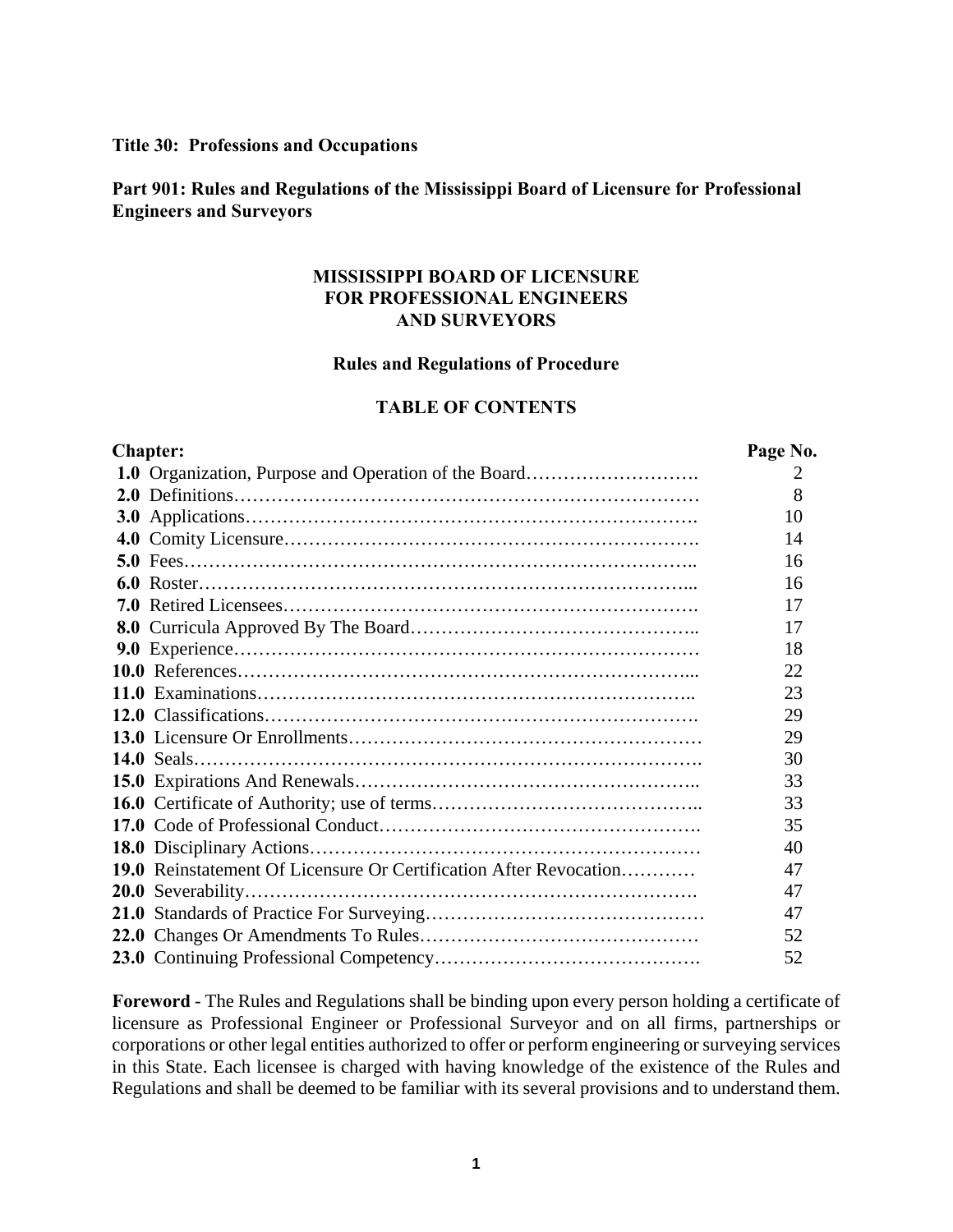### **Title 30: Professions and Occupations**

# **Part 901: Rules and Regulations of the Mississippi Board of Licensure for Professional Engineers and Surveyors**

### **Part 901 Chapter 1: Organization, purpose, and operation of the Board**

*Rule 1.1 Purpose* **-** The Mississippi State Board of Licensure for Professional Engineers and Surveyors was created to ensure the safeguarding of life, health and property and to promote the public welfare.

Source: *Miss. Code Ann*. §73-13-15

*Rule 1.2 Authorization to achieve the purpose* **-** Current Mississippi Law provides a means for achieving the purpose through:

- 1. the establishment of minimum qualifications for entry into the professions of Engineering and Surveying;
- 2. authorizing power to adopt and amend all Rules and Regulations of procedure necessary for the proper performance of the Board's duties;
- 3. granting further power and authority to protect the public from the attempts of incompetent or unscrupulous persons to practice the professions of Engineering and Surveying, through provisions which enable swift and effective disciplinary actions.

Source: *Miss. Code Ann*. §73-13-15

*Rule 1.3 Composition and appointment of Board Members* **-** The Board is composed of nine (9) members - six (6) licensed professional engineers, and three (3) licensed professional surveyors who are not licensed professional engineers. Board Members are appointed by the Governor. Each appointment is made from a list of nominees furnished by the Mississippi Engineering Society (MES) and by the Mississippi Association of Professional Surveyors (MAPS). Appointments are for a term of four (4) years, and each Board Member is eligible for re-nomination and reappointment.

Source: *Miss. Code Ann*. §73-13-15

*Rule 1.4 Voting* **-** All members of the Board including the President shall be entitled to vote and to make or second motions. A majority vote of those present is required to pass a motion. A member expecting to be absent for a vote may provide written comments as to his position; however he may not grant a vote by proxy.

Source: *Miss. Code Ann*. §73-13-15

*Rule 1.5 Summary Description of Organization and Operation* **-** The Board is an agency of the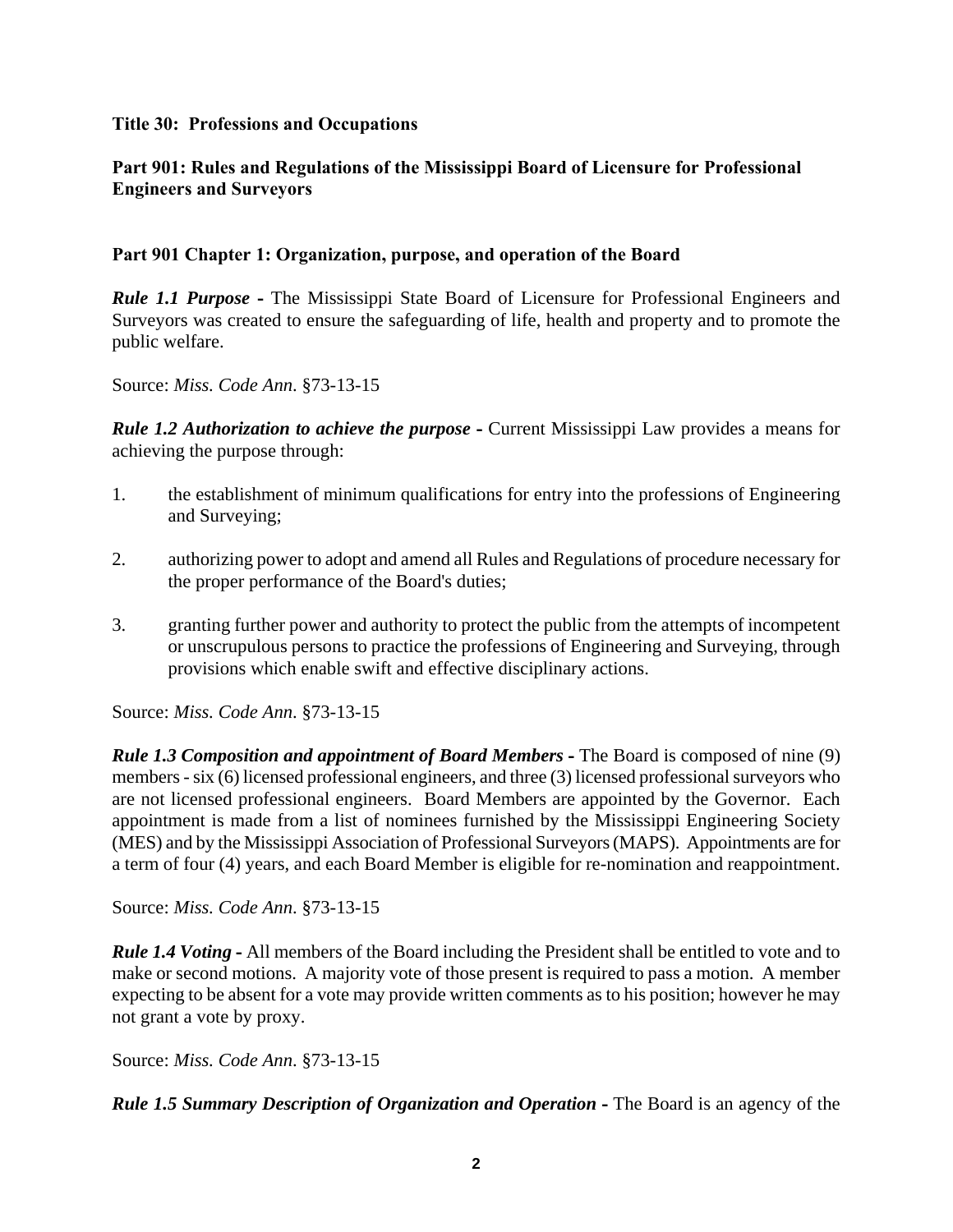State of Mississippi. All costs of operation of the Board, including administrative, secretarial, clerical, investigative, equipment purchases and office rental, are paid from fees collected by the Board and authorized by annual appropriation by the Legislature. The Board may employ those persons required, qualified and authorized, including full or part-time, necessary to perform the administration of the Laws of the state and those rules regulating the practice of engineering and surveying. The Board will delegate authority and responsibility to the Executive Director for assigning duties to and obtaining adequate performance from the employees of the Board.

Source: *Miss. Code Ann.* §73-13-15

*Rule 1.6 Election* **-** The Board shall annually elect the following officers: President, Vice President and Secretary.

Source: *Miss. Code Ann.* §73-13-15

*Rule 1.7 Term of Office* **-** The term of office shall coincide with the Fiscal Year of the State of Mississippi, July 1 through June 30.

Source: *Miss. Code Ann*. §73-13-15

# *Rule 1.8 Duties of Officers*

**1. President -** The President shall be the executive officer of the Board. When present he shall preside at all meetings. He shall appoint such committees as the Board may authorize from time to time. He shall cast one vote on all roll calls. He shall sign all certificates, the Annual Report to the Governor, and all other official documents. He shall, in the absence of a Secretary or Executive Director, sign checks. He shall perform all other duties usually pertaining to the office of President and permitted by Law.

**2. Vice-President -** The Vice-President, in the absence of the President, shall perform the duties delegated to the President except that only the President shall sign certificates, checks and the Annual Report to the Governor.

**3. Secretary -** The Secretary shall conduct all correspondence in the name of the Board except that performed by the President and that delegated to the Executive Director. The Secretary shall countersign all checks with the Executive Director of the Board. Additionally, he shall exercise supervisory authority over the Executive Director's administration of Board policy and the processing of its routine operations. He shall perform those other duties as prescribed by the statute.

Source: *Miss. Code Ann*. §73-13-15

*Rule 1.9 Vacancies* **-** If, for any reason, a vacancy shall occur in the Board, the President and the Secretary shall prepare a notice to the Governor asking for the appointment of a new member to fill the unexpired term, in accordance with the provisions of the Law. If the vacancy shall occur in the office of the President, the Vice-President and the Secretary shall prepare the notice to the Governor. Such notice shall designate which appointed position is vacant and which society or association is to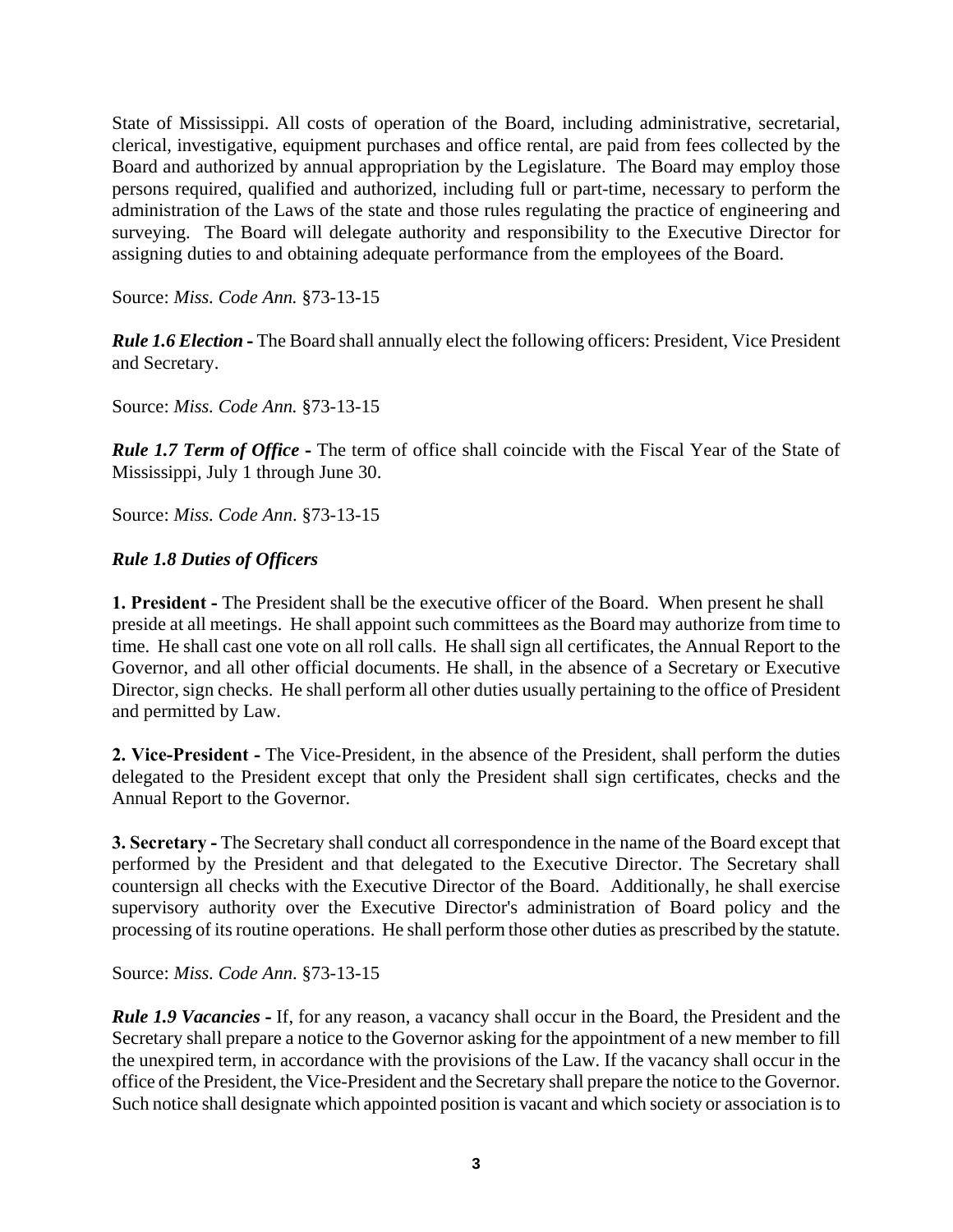furnish the list from which the appointee is to be selected.

If a vacancy occurs in any office, or if any officer becomes incapacitated, the Board will elect a new officer in a regular meeting. If the position of Secretary becomes vacant, the President shall appoint a new secretary to fill the remaining portion of the term.

Source: *Miss. Code Ann.* §73-13-15

*1.10 Surety Bonds* **-** The President, Secretary, and Executive Director shall furnish surety bond to the State of Mississippi in an amount directed by the Board, said bond to be filed with the Secretary of State.

Source: *Miss. Code Ann.* §73-13-15

*Rule 1.11 Compensation and Expenses* **-** Board Members shall be compensated on a per diem basis for days actually spent in the performance of their duties attending to the work of the Board or any of its committees, and additionally shall be reimbursed for actual expenses incurred in the performance of their duties. The rates paid shall be in accordance with applicable Law.

Payment for per diem, travel and other expenses incurred by the Board and employees of the Board shall be authorized and approved by the Executive Director, President, or Secretary, in accordance with applicable Law.

Source: *Miss. Code Ann*. §73-13-15

*Rule 1.12 Executive Director* **-** The Board shall hire an Executive Director who shall be responsible for the administration of Board Policy and for the processing of its routine operations and is designated as agent for the Board for service of legal process upon the Board. The duties of the Executive Director shall be as determined by the Board.

1. The Executive Director shall countersign checks with the Secretary of the Board.

a. As an executive officer, the Executive Director shall serve at the pleasure of the Board. In the absence of an Executive Director, the Secretary shall assume the duties of the Executive Director, as necessary.

2. All correspondence to the Board, including requests for information and all submissions and other requests should be addressed to the Executive Director at the Board's office as follows:

Executive Director Mississippi State Board of Licensure for Professional Engineers and Surveyors 660 North Street, Suite 400 Jackson, Mississippi 39202

Source: *Miss. Code Ann.* §73-13-15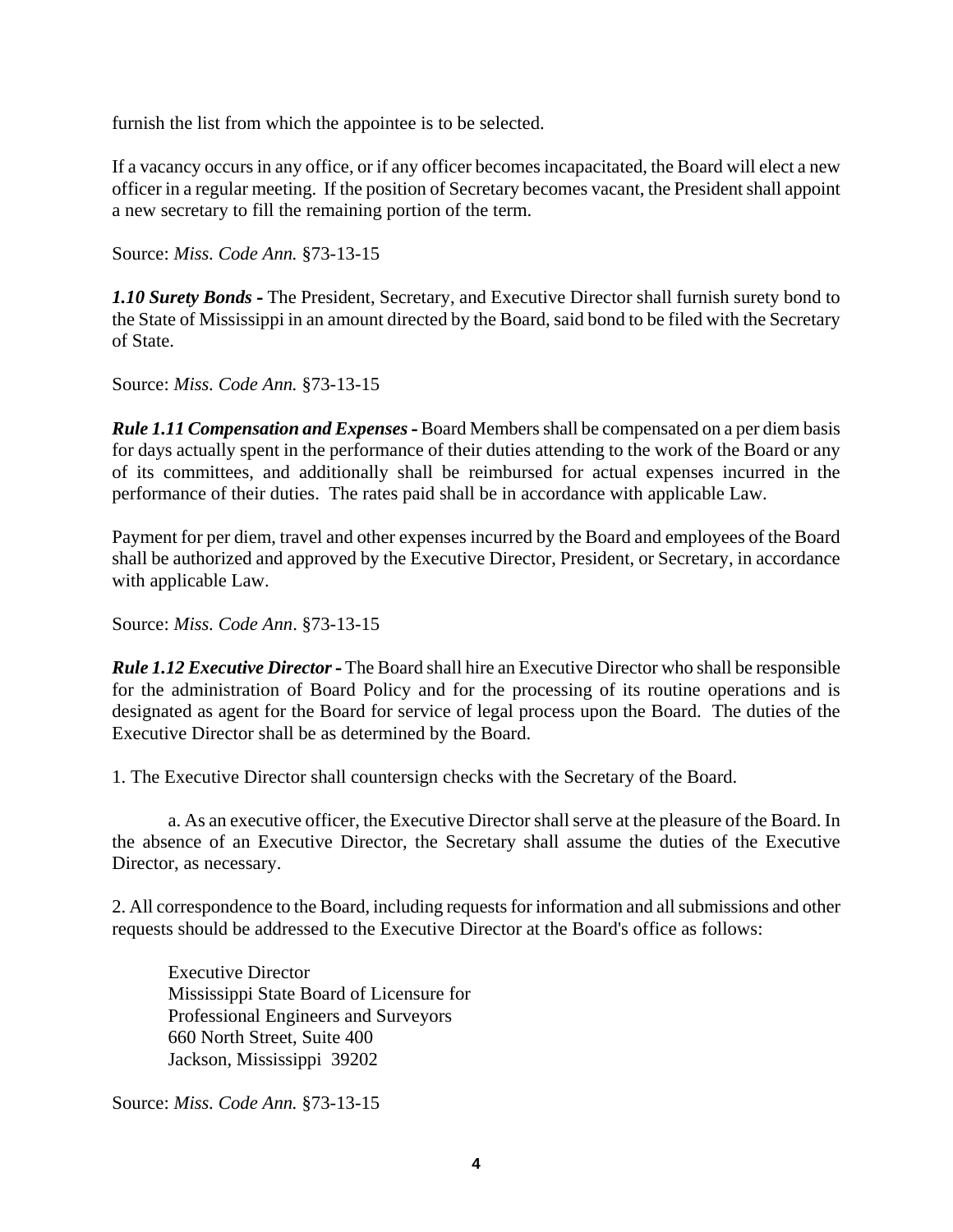*Rule 1.13 Principal Office* **-** The principal office of the Board shall be at Jackson, Mississippi. The statue states that, "It shall not be considered the duty of the State of Mississippi to provide office space and office equipment for the Board herein created."

Source: *Miss. Code Ann.* §73-13-15

### *Rule1.14 Regular Meetings and Attendance*

- 1. The Board shall schedule at least two regular meetings each year, one in the first and third calendar quarters.
- 2. Board members shall attend all regular or special meetings unless prevented from doing so by reason of court order, subpoena, business with a court which has the sole prerogative of setting the date of such business, death of a family member, or illness of the Board member, or illness of the member's immediate family. An absence for any other reason constitutes an unexcused absence.
- 3. No Board member may be absent from three consecutive meetings or be absent from more than three meetings during a single fiscal year unless the absence is excused for one of the reasons stated in subsection 2a of this rule. In the event a Board member has three consecutive unexcused absences or has unexcused absences for more than three meetings during a fiscal year, the Board shall petition the Governor to remove said member and to appoint a successor.
- 4. In the event of an unexcused absence from a Board meeting, NCEES meeting or other authorized meeting or seminar, a Board member shall reimburse the Board for expenses incurred by the Board such as meeting registration fees, hotel room deposits, and airline tickets.

 a. "Family" consists of immediate family, nieces, nephews, aunts, uncles, cousins, and in-laws.

b. "Immediate family" consists of spouse, children, parents, parents-in-Law, siblings, grandchildren, and grandparents.

Source: *Miss. Code Ann.* §73-13-15

*Rule 1.15 Special Meetings* **-** Special meetings may be held as needed or as called by any officer or a quorum of the Board.

Source: *Miss. Code Ann.* §73-13-15

#### *Rule 1.16 Notice of Meeting*

1. The last item of business at each meeting will be to agree upon and schedule the dates and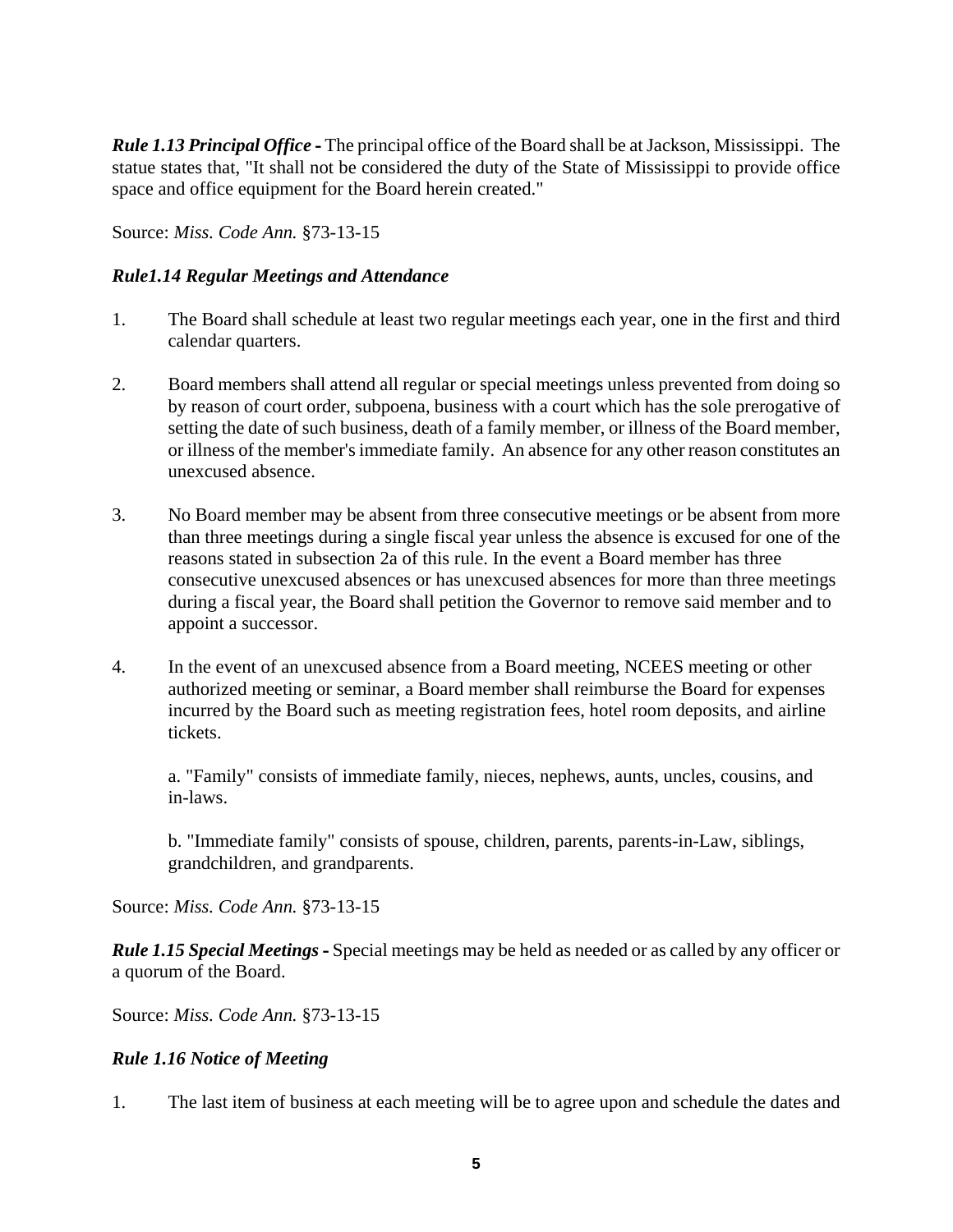place of the next meeting. Each member shall be mailed a written notice to his/her address of record at least ten days prior to the date of the meeting. The Executive Director shall furnish written notice of any meeting to the media.

2. A call for a special meeting under emergency conditions may be issued by telephone by the Executive Director.

Source: *Miss. Code Ann.* §73-13-15

*Rule 1.17 Order of Business* **-** The order of business at all regular and special meetings shall normally be as recommended by the Executive Director and at the pleasure of the President.

Source: *Miss. Code Ann*. §73-13-15

*Rule 1.18 Quorum* **-** Five or more members present shall be a quorum.

Source: *Miss. Code Ann.* §73-13-15

*Rule 1.19 Robert's Rules of Order, Revised* shall govern the proceedings of the Board except as otherwise provided herein or by statute.

Source: *Miss. Code Ann.* §73-13-15

*Rule 1.20 Open Meetings* **-** In compliance with Open Meeting Laws of the State of Mississippi, members of the general public are welcome to attend meetings of the Board. The Board has adopted the following rules of conduct for members of the general public attending meetings of the Board.

- 1. Members of the public are requested to register with the Executive Director. Organized groups must have one (1) spokesperson.
- 2. Upon request, an individual or a spokesperson will be allowed to address the Board. Speaking time is limited to 10 minutes, unless extended by the presiding officer.
- 3. When the Board votes to go into Executive Session, all members of the general public must leave the meeting room; they will be advised when they may re-enter.
- 4. Members of the general public will behave in a calm, professional manner.
- 5. Failure to comply with these rules will be grounds for dismissal from the meeting.
- 6. If members of the public require special provisions accommodating a qualifying temporary or permanent disability in order to attend a Board meeting, a written request identifying the disability and accommodations needed must be submitted to the Executive Director 30 days before the meeting. If this request is not submitted in advance, the availability of on-site accommodations is not guaranteed.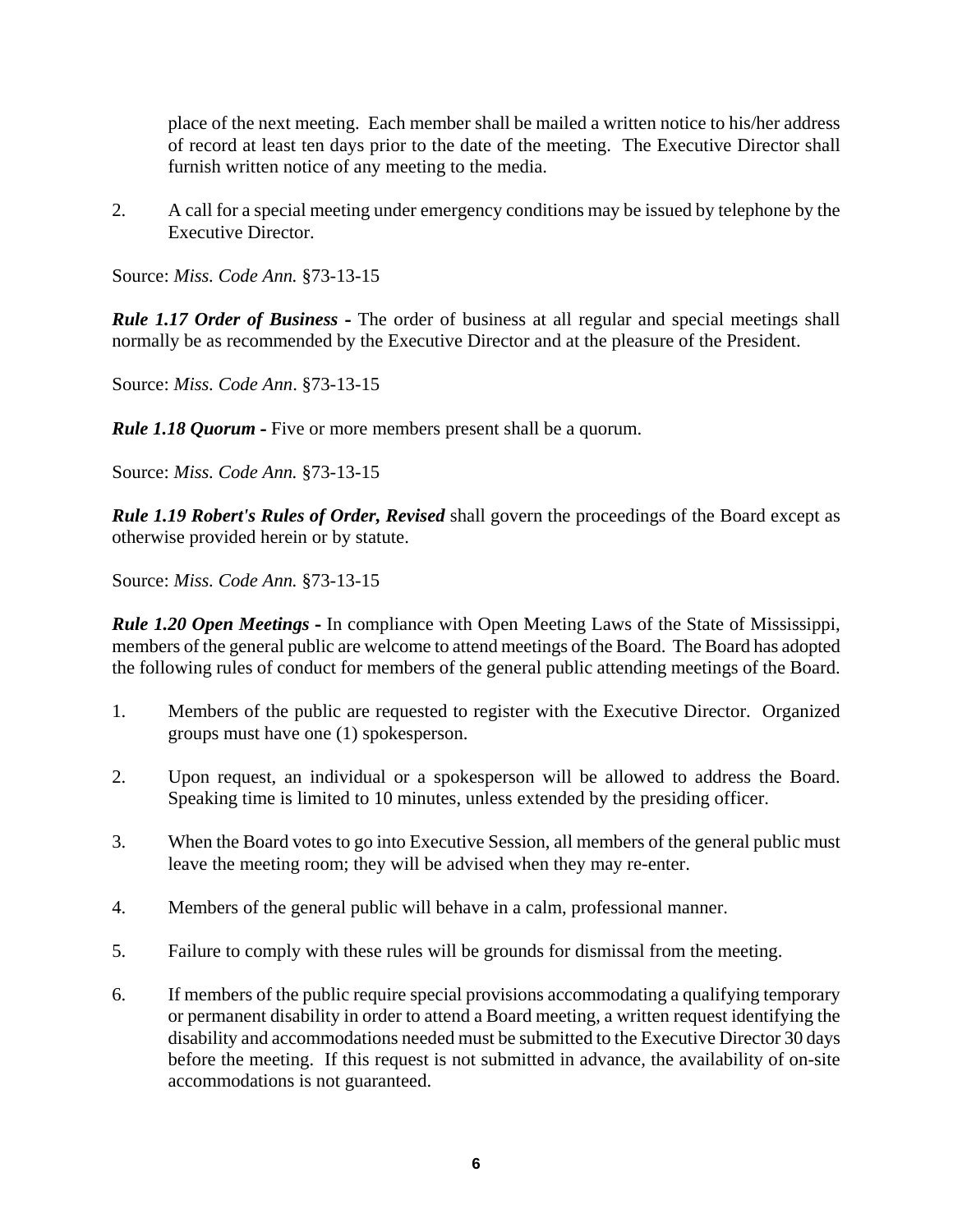*Rule 1.21 Adoption of Rules and Regulations* **-** The Board shall promulgate and adopt Rules and Regulations.

Source: *Miss. Code Ann.* §73-13-15

*Rule 1.22 Seal of the Board* - The Board shall adopt a seal to be used where required or as appropriate.

Source: *Miss. Code Ann.* §73-13-15

*Rule 1.23 National Council* **-** The Board shall affiliate with the National Council of Examiners for Engineers and Surveyors (NCEES). The Secretary shall be, ex-officio, the delegate of the Board to the Council. If the Secretary is unable to attend, the President may appoint any other member as the delegate. Other members of the Board and the Executive Director may attend meetings as shall be determined by the Board. Additionally, the Board may authorize the attendance by the Assistant Attorney General, who is the legal advisor to the Board, and the Board investigator.

Source: *Miss. Code Ann.* §73-13-15

*Rule 1.24 Procedures for Inspection/Copying of Public Records* **-** All non-exempt public records used, prepared, possessed or retained by this Board in the performance of its function as a public body will be made available to any person for the purpose of inspection, copying or mechanical reproduction of same in accordance with the Mississippi Public Records Act of 1983 and the following procedures as duly adopted by this Board.

- 1. All requests shall be made in writing to the Executive Director of the Board, preferably upon the standard form provided by the Board. Each item of the request shall be concise, clear, specific, and dated and signed by the requesting party.
- 2. The Board will respond to such request no later than fourteen (14) government workdays from the date of the receipt of the request.
- 3. After the Board's response, non-exempt public records will be made available to the requesting party. The records may be reviewed Monday through Friday from 9:00 a.m. until 5:00 p.m. except on government holidays and any period during which the Board is in session. All such production of records shall be accomplished with a minimum of disruption of the on-going business of the Board and its employees.
- 4. The cost, to be pre-paid by the requesting party, for the mechanical reproduction of records will be calculated on the basis of fifty (50) cents per copy, with a minimum fee set at \$15.00.
- 5. Any postage costs in excess of one (1) dollar will be pre-paid by the requesting party.
- 6. The cost of labor to be pre-paid by the requesting party for the search, review and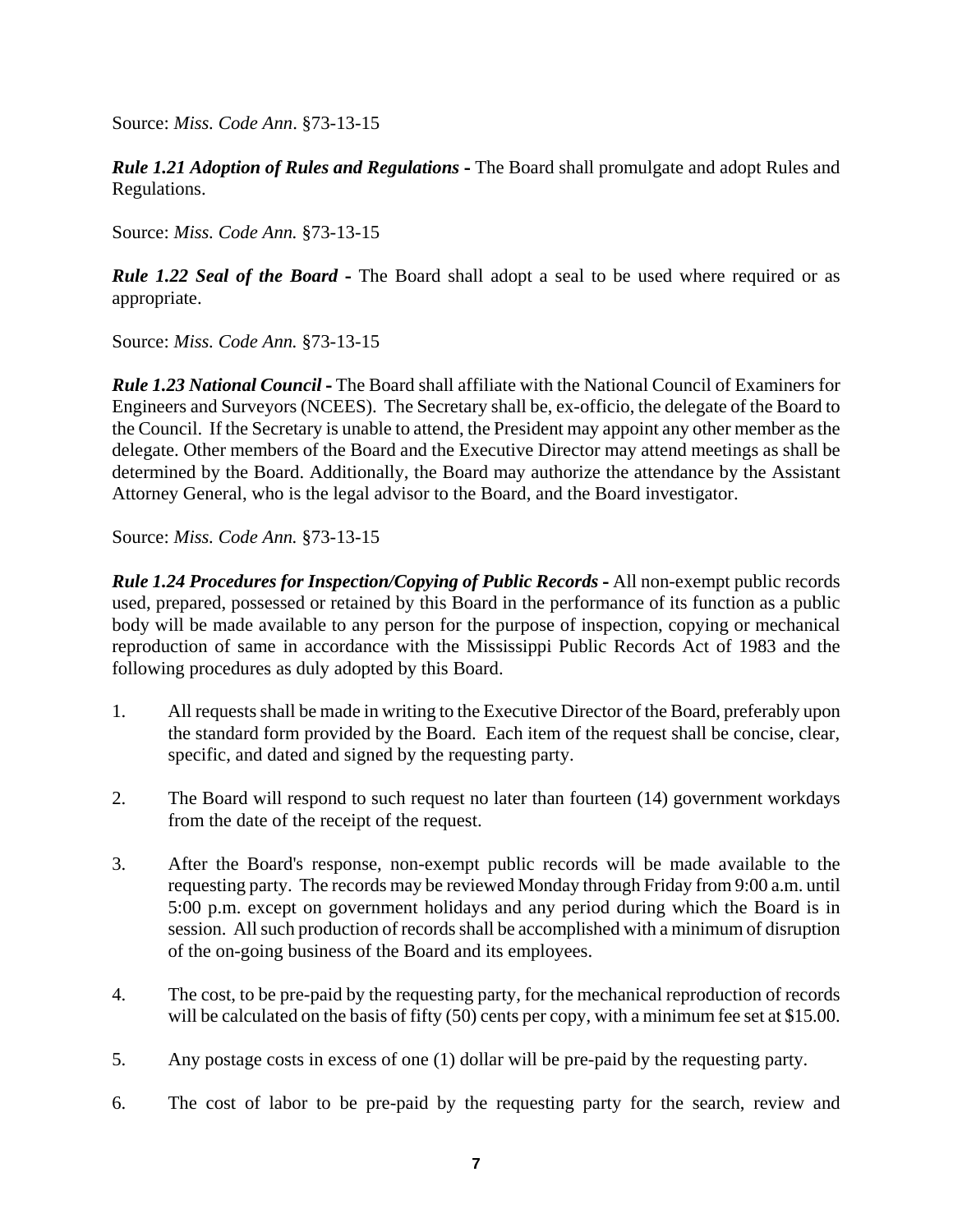mechanical reproduction of records will be the actual cost to the Board.

- 7. No copies of records will be released to the requesting party until full payment in advance has been made hereunder.
- 8. The Board or its employees reserve the right to postpone copying or mechanically reproducing any records pending receipt of satisfactory prepayment covering the abovementioned labor, reproduction and/or postage costs.

Source: *Miss. Code Ann*. §73-13-15

# **Part 901 Chapter 2: DEFINITIONS**

*Rule 2.1 Definitions in Law* **-** Applicable Mississippi Law provides for definitions of the following terms:

- 1. Board
- 2. Engineer or Professional Engineer
- 3. Engineer Intern
- 4. Practice of Engineering
- 5. Professional Surveyor
- 6. Surveyor Intern
- 7. Surveying
- 8. Practice of Surveying

Source: *Miss. Code Ann*. §73-13-15

*Rule 2.2* The terms "licensure" and "enrollment" as set forth in the Law ,shall be defined as:

- 1. Enrollment is the official recognition by the Board of the applicant's successful completion of requirements to become an engineer intern or surveyor intern.
- 2. Licensure is the official recognition by the Board of the applicant's successful completion of requirements to practice the professions of engineering or surveying.

Source: *Miss. Code Ann*. §73-13-15

*Rule 2.3 Retired Licensee* **-** The term "retired licensee" shall mean a person who has reached age 55 by December 31 of the renewal year and who no longer practices the professions of engineering and/or surveying.

Source: *Miss. Code Ann.* §73-13-15

*Rule 2.4 Consultation, Investigation and Evaluation* **-** The terms "consultation, investigation and evaluation" as used in the definition of the practice of engineering set forth in the Law, shall include, but are not limited to the following: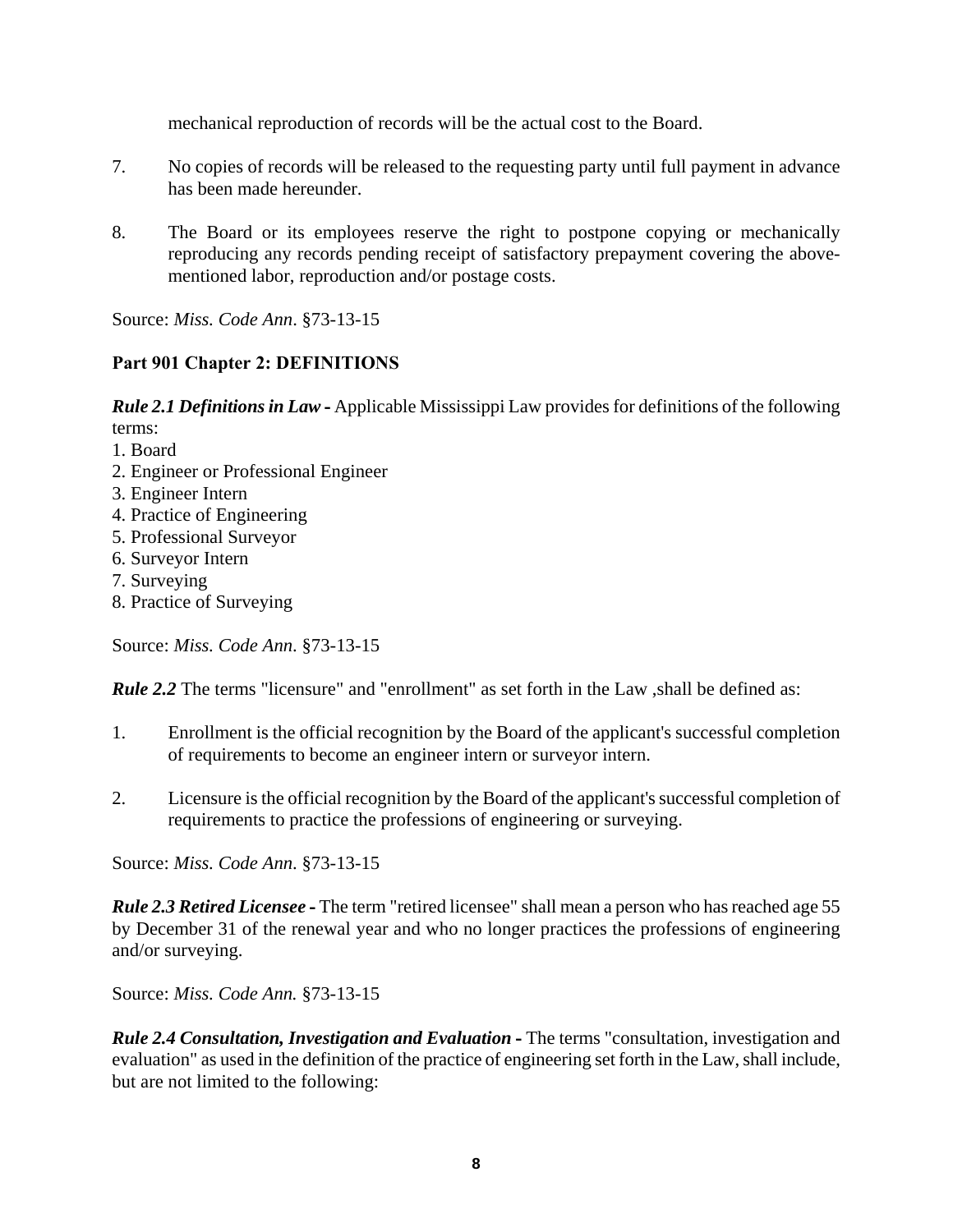- 1. services involving the selection of proper tests to be performed for the purpose of developing design criteria;
- 2. forensic engineering services;
- 3. services for the purpose of determining causes of failures; and
- 4. analyses to provide recommendations for materials to be used in design, or judgment which relates to the acceptability of construction.

*Rule 2.5 Gross Negligence* **-** The term "gross negligence" as used in the Law shall mean the practice of engineering or surveying by a licensee characterized by reckless disregard for the rights, safety, or welfare of others, which could result in injury or damage to life or property or financial loss.

Source: *Miss. Code Ann.* §73-13-15

*Rule 2.6 Incompetency* **-** The term "incompetency" as used in the Law shall mean the practice of engineering or surveying by a licensee who is either incapable of exercising ordinary care and diligence or who lacks the ability and skill necessary to properly perform the duties undertaken.

Source: *Miss. Code Ann.* §73-13-15

*Rule 2.7 Misconduct* **-** The term "misconduct" as used in the Law shall mean the practice of engineering or surveying by a licensee who performs any acts, causes omissions or makes any assertions or representations which are fraudulent, deceitful, or misleading, or which in any manner whatsoever discredits or tends to discredit the profession of engineering and/or surveying.

Source: *Miss. Code Ann. §73-13-15*

*Rule 2.8 Supervision* **-** The terms "under his direction"...,"under the direction" and the terms "under his direct supervision" and "under his responsible supervisory control" will be construed by this Board to mean that the professional engineer or professional surveyor providing such supervision shall have made the decision on technical matters of policy and design and shall have exercised his professional judgment in all engineering and surveying matters that are embodied in the design and the plans, specifications, or other documents involved in the work. The term "supervision of construction" as it relates to an engineer shall mean the general oversight of an engineering project as it relates to the implementation of a design during construction. By applying his seal or signature to the final documents he signifies that he has complied with the requirements of these definitions, these Rules and Regulations, and applicable state Law and that he accepts responsibility therefore.

Source: *Miss. Code Ann.* §73-13-15

*Rule 2.9 Responsible Charge* **-** The term "responsible charge" shall mean direct control and personal supervision of engineering work or surveying work done by oneself or by others over which the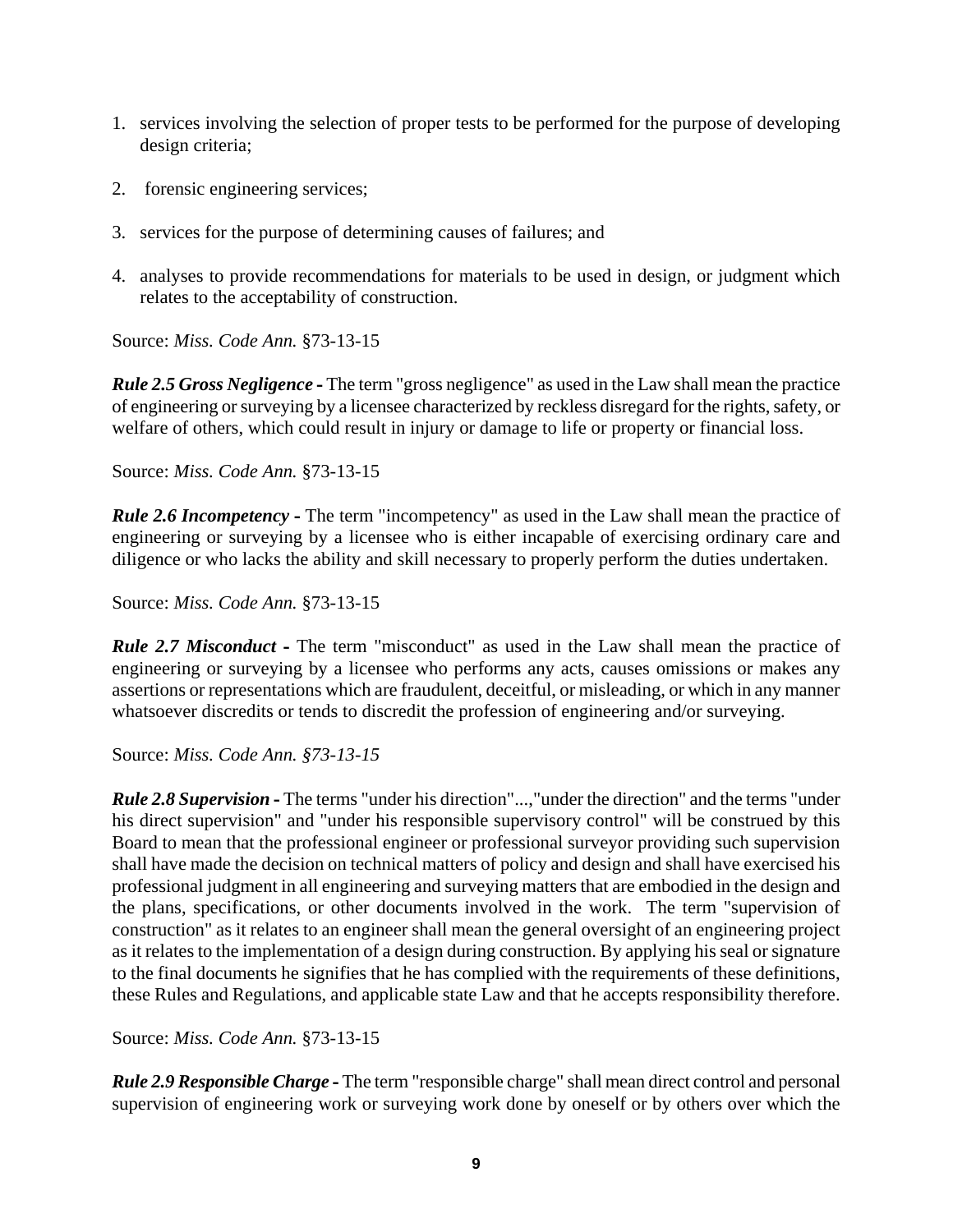professional engineer or surveyor exercises supervisory authority under an employer-employee relationship.

Source: *Miss. Code Ann.* §73-13-15

# **Part 901 Chapter 3: APPLICATIONS**

### *Rule 3.1 Form of Application*

- 1. All applications for licensure shall be made on a printed form provided by the Board. Where space on the form does not permit an applicant to present his record of experience or practice, the applicant may provide supplementary sheets of white paper 8 1/2 x 11 inches in size. Such additional sheets shall be typed on one side only and shall be signed and dated. Applications must be clearly typewritten in black suitable for copy machines.
- 2. All questions must be answered, except as otherwise specified.
- 3. An application not properly completed, not containing all of the required information, or not accompanied by the required fee will be returned with a statement of the reason for return.
- 4. A recognizable photograph shall be attached to the application. The photograph shall be not more than six (6) months old, 2 by 2 inches overall (passport size), with face not less than 3/4 inches wide, with name of applicant and date the photograph was taken entered on the back of the photograph.
- 5. Applications shall be subscribed and sworn to before a Notary Public or other persons qualified to administer oath. Applications of students who take the examination while enrolled at Mississippi State University or the University of Mississippi may be signed by the Dean or the Dean's authorized representative.
- 6. The conditions set out in the application shall be construed to be a part of the Rules and Regulations.

Source: *Miss. Code Ann.* §73-13-15

# *Rule 3.2 Acceptance of Applications*

- 1. Withholding of information, misrepresentations, or untrue statements will be cause for denial of an application.
- 2. Persons who have been previously disciplined by the Board shall appear before the Board and show cause why they should be accepted as an applicant for licensure or enrollment.
- 3. No person shall be eligible for licensure or enrollment who is not of good character and reputation.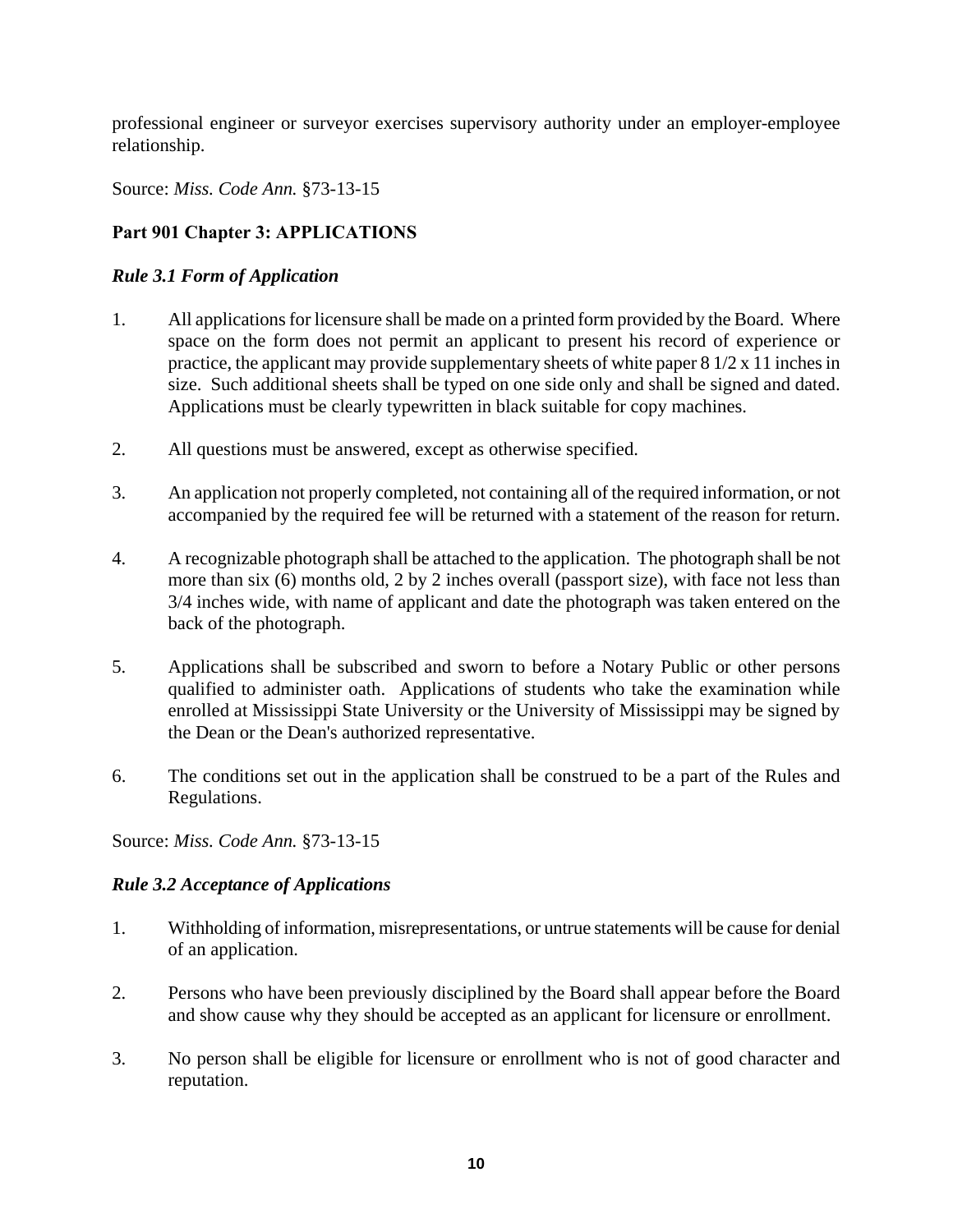*Rule 3.3 Deadline to Submit Applications* **-** All applications that require examinations shall be filed with the Board by December 15 for the April examination and by June 15 for the October examination. Applications received after these dates will be processed for the next scheduled examination.

Furthermore, to allow sufficient time for Board review, all required documentation must be received by January 15 to be considered for an April examination citation and by July 15 to be considered for an October examination citation. Applications that are not fully documented by these dates will be considered for later examinations.

Source: *Miss. Code Ann.* §73-13-15

*Rule 3.4 Transcript* **-** When the Board requires a transcript showing subjects and grades of all scholastic work which the applicant wishes to claim, this transcript should also show degree issued, and date of issuance. It is the responsibility of the applicant to see that such record is sent directly from the institution to the Board office. No action will be taken by the Board until such information is received.

Source: *Miss. Code Ann.* §73-13-15

*Rule 3.5 Experience Record* **-** In relating experience, an applicant must account for the entire period of time which has elapsed since the beginning of the experience record.

Source: *Miss. Code Ann.§73-13-15* 

*Rule 3.6 Applications Filed at State Universities* **-** Undergraduate students enrolled in an ABET/EAC accredited Engineering curriculum at the University of Mississippi, Mississippi State University or Jackson State University shall apply for the FE examination in accordance with the process established by the Board and the university.

Source: *Miss. Code Ann.* §73-13-15

# *Rule 3.7 Applications from Non-Residents*

- 1. Only applicants who are residents of Mississippi may apply for initial enrollment as an Engineer Intern or Surveyor Intern or for initial licensure as a Professional Engineer or Professional Surveyor.
- 2. The Board may require the applicant to furnish proof that he is a legal resident of Mississippi. For the purposes of this rule, "legal resident" shall mean a natural person whose domicile is within the state of Mississippi. "Domicile" shall likewise mean the place where such person actually resides with the intention of remaining there indefinitely or of returning there permanently when temporarily absent. Proof of legal residency may be shown by producing a valid Mississippi driver's license, a valid voter licensure card, or a certificate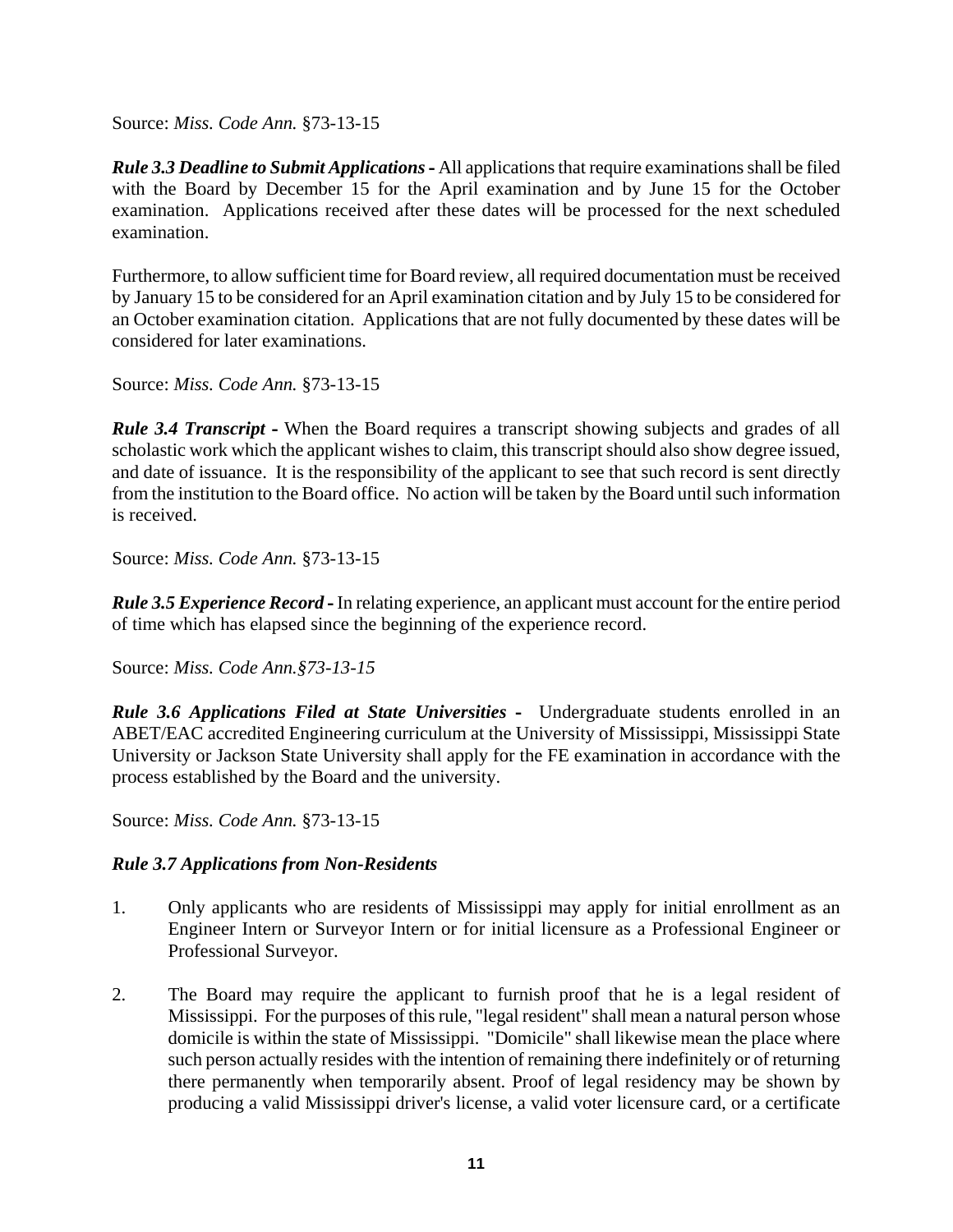evidencing homestead exemption status.

- 3. Military personnel who are otherwise qualified to sit for examinations, but whose legal residence is located outside the State of Mississippi, may apply if sufficient proof is produced showing permanent party or temporary duty assignment to a military installation located within this state.
- 4. An applicant for engineer intern currently enrolled as an undergraduate student in an ABET/EAC accredited engineering curriculum at Mississippi State University, the University of Mississippi or Jackson State University is excluded from this rule.

Source: *Miss. Code Ann.* §73-13-15

# *Rule 3.8 Applications from Applicants with Degrees from Foreign Schools*

- 1. **Degrees recognized by the Canadian Engineering Accreditation Board (CEAB) -** An applicant with an engineering degree in a curriculum recognized by the Canadian Engineering Accreditation Board (CEAB) will be considered to hold a degree equivalent to the ABET/EAC accredited degree.
- 2. **Non-ABET or Foreign Degrees** Undergraduate engineering degrees from universities that are not ABET accredited must be evaluated by the Board-approved evaluation service(s). If the evaluation finds that a degree is meets the NCEES Engineering Education Standard, the applicant will be allowed to apply. If the evaluation finds that a degree does not meet the NCEES Engineering Education Standard, the applicant will not be allowed to apply, but will be advised of the courses necessary to cure the deficiency. An applicant with an undergraduate non-ABET or foreign degree plus a graduate degree from a university in a curriculum which is ABET accredited at the undergraduate level will qualify for application; the undergraduate degree will not need to be evaluated.
- 3. **Language Comprehension -** An initial applicant for licensure as a professional engineer or surveyor whose primary language is other than English, shall submit to the Board a TOEFL (test of English), certificate with a score of 550 or higher. This test shall have been taken within two years of the application date. An applicant who has received a degree from an institution in an English-speaking country will be exempt from this requirement.

Source: *Miss. Code Ann.* §73-13-15

#### *3.9 Reconsideration of Action on an Application*

- 1. Reconsideration request An applicant may request reconsideration of a denial of application if request is based on additional information and/or evidence which could affect the Board's decision.
- 2. Time limit for reconsideration A reconsideration request must be made within 60 days after notice of denial has been mailed.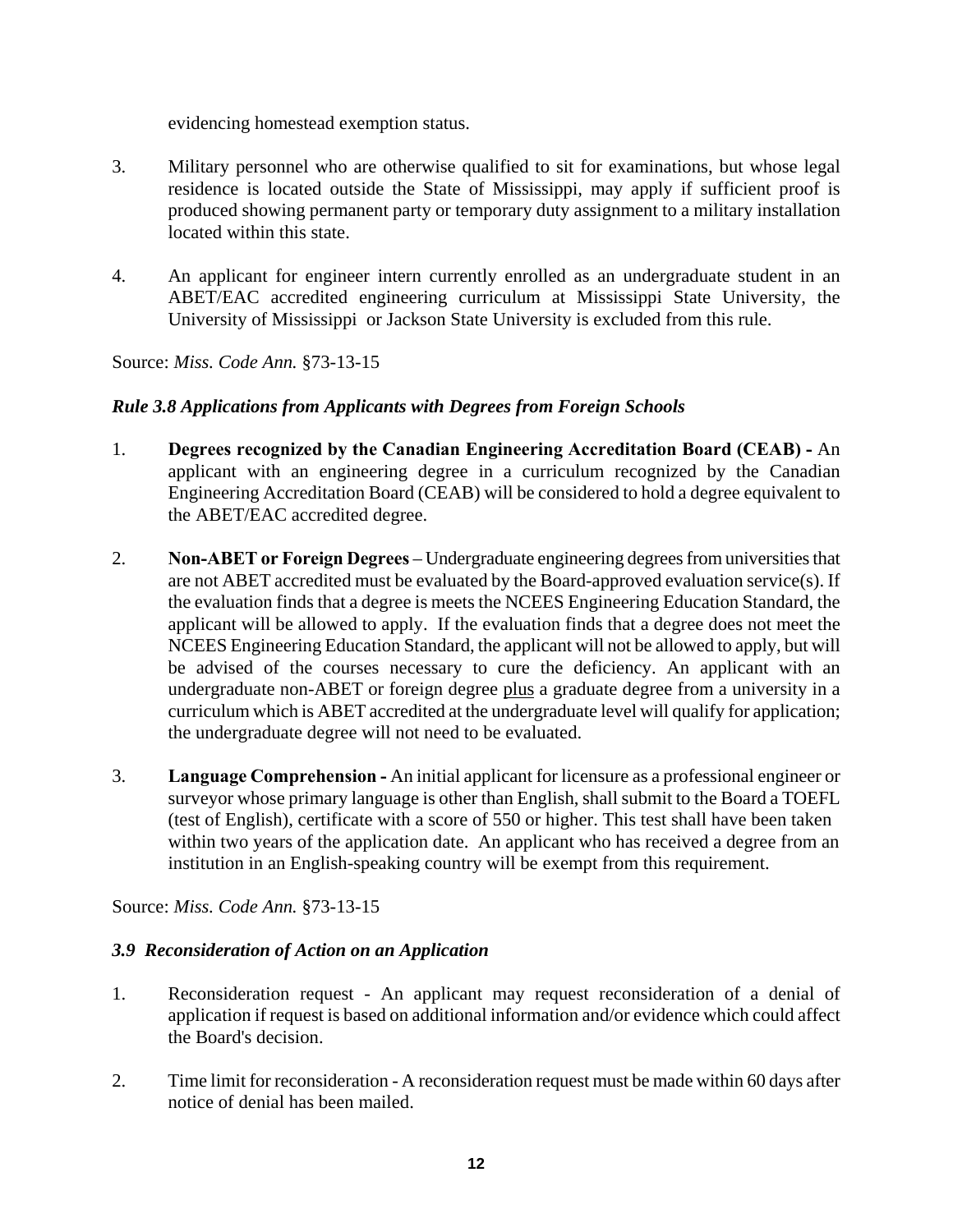3. Personal appearance - An applicant may file a written request to appear before the Board to support the presentation of the additional information and/or evidence. Such additional information or evidence must be filed at the Board office at least 30 days before the scheduled date of appearance.

Source: *Miss. Code Ann.* §73-13-15

*Rule 3.10 Disposition of Applications* - Applications may be approved; deferred for more experience or additional references or other reasons; closed; or denied.

#### 1. **Approved applications**

- a. When an application is approved by the Board for citation to an examination, the applicant shall be notified by the Executive Director. The action of the Board shall be spread on the minutes.
- b. When an applicant has met the qualifications for licensure, the applicant shall be notified of licensure and the action of the Board shall be spread on the minutes.
- 2. **Deferred applications -** Deferred applications shall remain on file for one year from date of deferment. If the reason for deferment is not removed within this time, the application will be closed.

Source: *Miss. Code Ann.* §73-13-15

*Rule 3.11 Reapplication* **-** An applicant not otherwise prohibited by the Board may reapply.

Source: *Miss. Code Ann.* §73-13-15

# *Rule 3.12 Retention of Applications*

- 1. Retention Schedule In accordance with the following retention schedule, the following records will be maintained on file in the Board office for the period shown:
	- a. Professional Engineer or Surveyor microfilmed files retained for 75 years or until 7 years after death, whichever occurs sooner.
	- b. Engineer or Surveyor Intern ten (10) years
	- c. Closed or denied two (2) years
- 2. Any application that involved disciplinary action or violations will be retained indefinitely.

Source: *Miss. Code Ann.* §73-13-15

# **Part 901 Chapter 4: COMITY LICENSURE**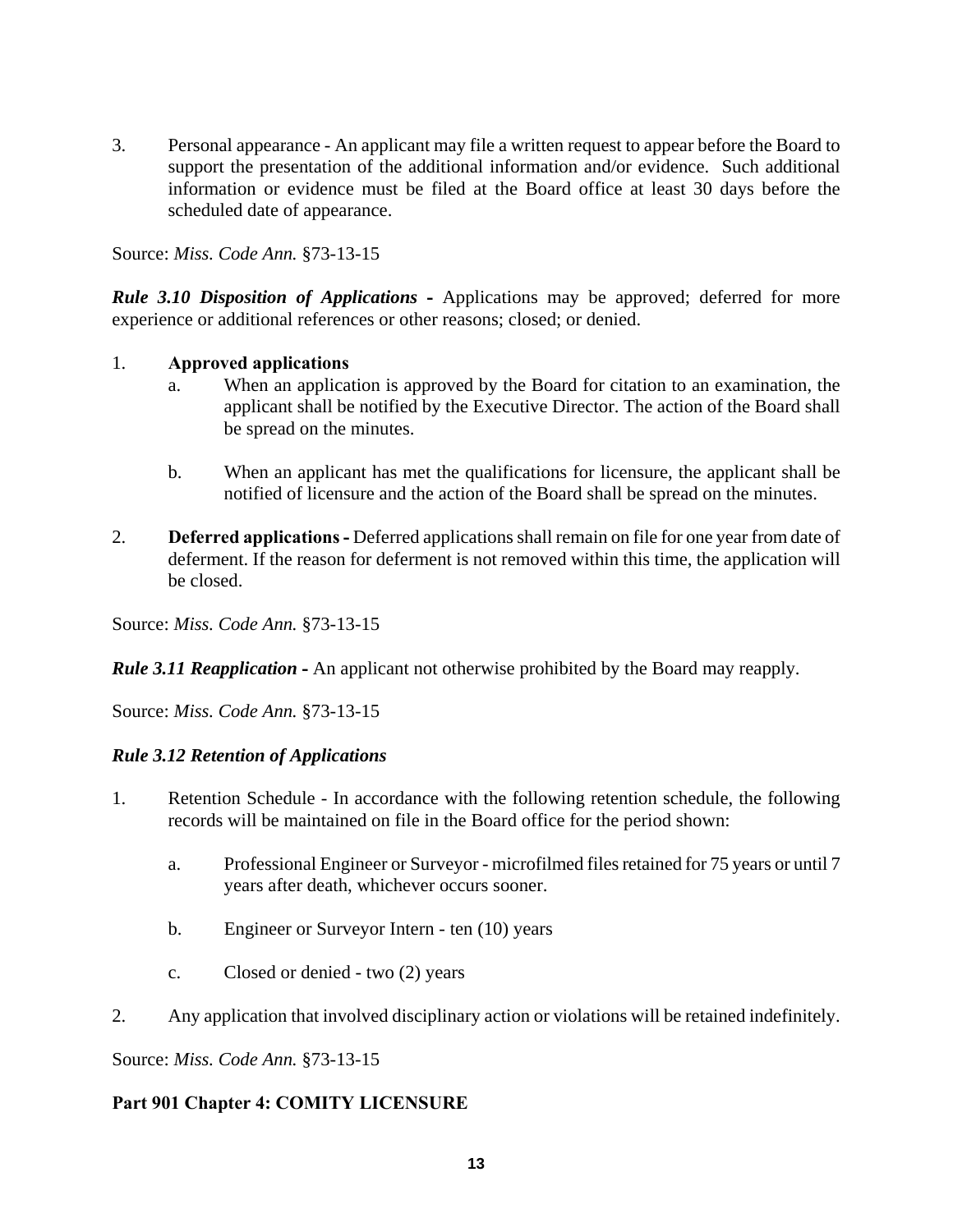*Rule 4.1 Requirements* **-** Licensure as Professional Engineer or Professional Surveyor by comity will be granted provided the applicant is currently licensed and in good standing with other NCEES member Boards and meets all current Mississippi requirements. A PE comity applicant licensed prior to 1970 by examination requirements differing from those specified in Rule 11.0 may be deemed to meet current Mississippi examination requirements if the Board determines that the examinations actually completed are equivalent to those required by Rule 11.0.

The Board may recognize examinations passed before the applicant had accrued sufficient qualifying experience according to Mississippi experience requirements, if: 1) the applicant was a resident of the state in which he was examined and the examinations were passed in accordance with that state's regulations in effect at the time, and, 2) the experience deficiency according to Mississippi experience requirements has been cured.

Source: *Miss. Code Ann.* §73-13-15

*Rule 4.2 Surveyor Requirements* **-** Licensure as a Professional Surveyor by comity will be granted only to applicants who are licensed by fourteen (14) hours of NCEES examinations, or its equivalency as determined by the Board. The Mississippi Section examination (2 hours) will be required of all applicants for licensure by comity.

Source: *Miss. Code Ann*. §73-13-15

*Rule 4.3 NCEES Record* **-** If a properly executed NCEES Record, prepared by the NCEES Records office, is provided with certified copies verifying applicant's educational qualifications, experience record, responses from references and licensure in another state or states where the sixteen (16) hour examination was passed, the applicant will be required to complete only those sections of the application form dealing with General Information, Licensure in other states, and the Affidavit.

Source: *Miss. Code Ann.* §73-13-15

*Rule 4.4 Certificate of Licensure* **-** The certificate of licensure for a Professional Engineer comity licensee will bear the date the application is approved by the Board in accordance with Board procedures. The certificate of licensure for a Professional Surveyor comity licensee will bear the date the Mississippi Section examination is successfully completed.

Source: *Miss. Code Ann.* §73-13-15

# *Rule 4.5 Limited Licensure for Expert Technical Testimony*

1. Subject to the provisions of item 2 below, any person not licensed to practice engineering in this state and who desires to provide expert testimony in the field of engineering in the form of an opinion or otherwise in any judicial or administrative proceeding, must apply to the Board for a limited license. Said license shall be administratively granted, provide that each such person shall:

a. provide his or her full name, residence address, office address, voice and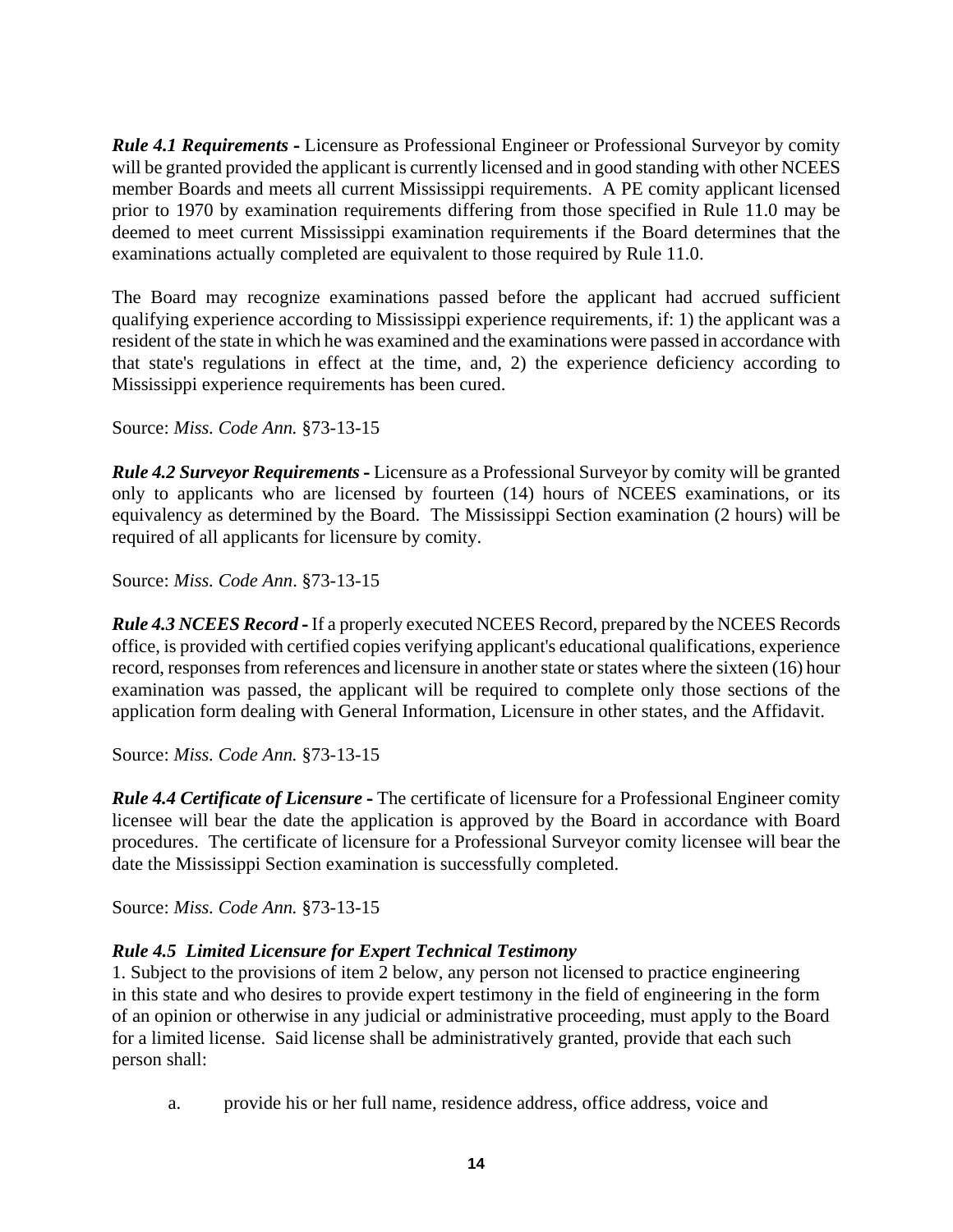facsimile telephone numbers, and email address;

- b. provide the full name, office address, voice and facsimile telephone numbers, and email address for each firm, practice group of other entity with which he or she is associated in the practice of engineering;
- c. provide evidence that he or she is licensed to practice engineering in another jurisdiction and is in good standing in that jurisdiction;
- d. bind himself or herself to adhere to the principles of ethics and professional responsibility general applicable to persons licensed to practice engineering in Mississippi;
- e. give notice to the board of the fact of his or her initial appearance as aforesaid, in substantial compliance with a form to be made available by the Board prior to or within thirty (30) days after providing such testimony, as may be prescribed by the Board (no notice is required for subsequent appearances if the limited license is still current and in good standing);
- f. pay the current application fee for the initial appearance and, if desired, renew the limited license when it expires;
- g. submit himself or herself to the jurisdiction of the Board of Licensure for the application, administration and enforcement of this rule.

2. This rule does not apply to any practice, work or service exempt from Miss. Code Ann. Sections 73-13-1 through 73-13-45 by Miss. Code Ann. Section 73-13-41, and shall not be construed to prevent or affect the right of any person to provide testimony concerning any such practice, work or service. By way of example, and not of limitation, a person, who provides work or service "under the responsibility, checking and supervision" of a licensee, may, without the limited license required by Section 1, testify fully in any judicial or administrative proceeding in this state concerning such work or services, including his or her opinions, other findings, and the grounds therefore relating to such work or services, including expert testimony in the field of engineering to the extent permitted or required by the court or agency within whose jurisdiction the testimony is provided, and/or the judicial or administrative processes pertaining thereto.

3. Nothing contained in this rule or in the Board's administration thereof may unreasonably burden any state or federal court or any administrative agency in the administration of rules governing the permissibility of, and admissibility of, testimony by expert witnesses in the form of an opinion or otherwise.

Source: *Miss. Code Ann.* §73-13-15

# **Part 901 Chapter 5: FEES**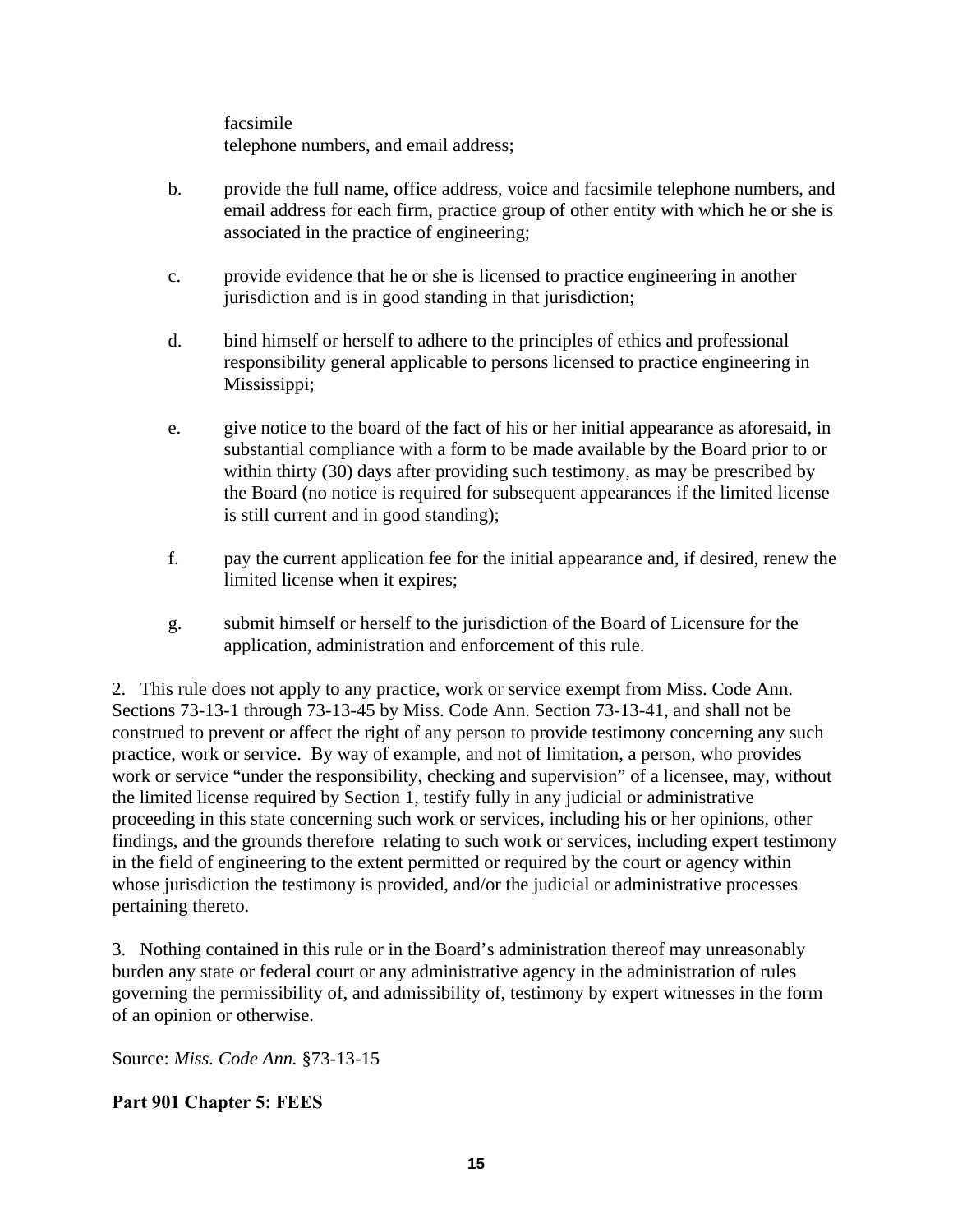*Rule 5.1 Method of Payment* - Fees are payable to Mississippi State Board of Licensure for Professional Engineers and Surveyors, Post Office Box 3, Jackson, MS 39205-0003. Payment of fees must be made by check or money order. Checks returned for insufficient funds will result in an additional charge of ten dollars (\$10.00). Applications received without the proper fee will be returned to the applicant.

Source: *Miss. Code Ann.* §73-13-15

*Rule 5.2 Fee Schedule* **-** Fees shall be in accordance with the current Fee Schedule, available upon request. The Board has adopted fees for the following items:

- a. Applications
- b. Examinations
- c. Verification Fee
- d. Reproduction Fee
- e. Renewal of licensure
- f. Renewal of dual licensures
- g. Roster
- h. Law Booklet
- i. Rules and Regulations
- j. Mailing list
- k. Replace/Duplicate Certificate
- l. Insufficient fund checks

Source: *Miss. Code Ann*. §73-13-15

*Rule 5.3 Refunds* - Once an application has been accepted for processing, there will be no refund of the application fee.

Source: *Miss. Code Ann.* §73-13-15

# **Part 901 Chapter 6: ROSTER**

*Rule 6.1 Schedule of Printing* **-** The roster will be printed every two years and furnished without cost to the Governor, the Secretary of State, and the chancery clerks. It is available to all others on the Board's web site at no cost. At the Board's discretion, a biennial roster *may* be printed in a limited quantity, and available for a fee set by the Board.

Source: *Miss. Code Ann.* §73-13-15

# **Part 901 Chapter 7: RETIRED LICENSEES**

*Rule 7.1 Qualifications* **-** Retired Professional Engineers and Surveyors who have reached the age of 55 by December 31 of the renewal year, and are no longer offering their professional services to the public may request retired status and not be required to pay renewal fees.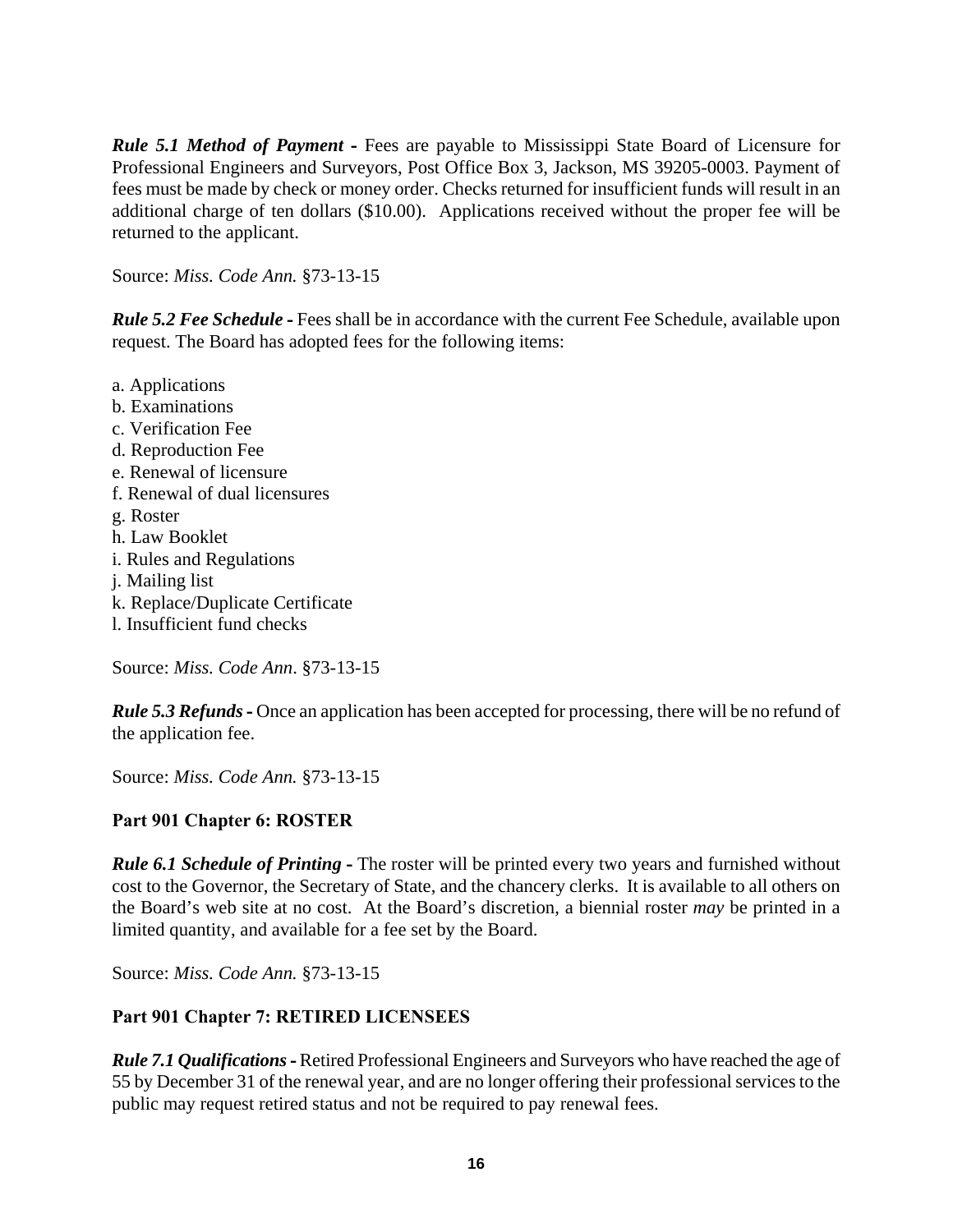*Rule 7.2 Listing in Roster* **-** Retired licensees must annually file a written request and pay an annual \$10.00 administrative fee to be listed separately in the Roster. This administrative fee will include the cost of a biennial Roster to be furnished to retired licensees upon written request.

Source: *Miss. Code Ann.* §73-13-15

*Rule 7.3 Reregistering after Retirement* **-** Retired licensees are cautioned that should they desire to reenter active practice after five (5) years from their retirement date, or July 1, 1991, whichever is later, they will be subject to reexamination as well as paying back fees in accordance with §73-13-31 of the Law. *The reexamination requirement may be waived by the Board provided the retired licensee has continued to legally practice in another jurisdiction from the date of his retirement in Mississippi.*

Source: *Miss. Code Ann.* §73-13-15

# **Part 901 Chapter 8: CURRICULA APPROVED BY THE BOARD**

*Rule 8.1 Engineering Curricula* - The phrase "engineering curriculum of four (4) years or more from a school or college approved by the Board as of satisfactory standing" or "graduation in an accredited engineering curriculum of four (4) scholastic years or more from a school or college approved by the Board as of satisfactory standing" as used in the Law, is interpreted by the Board to mean:

- 1. **Baccalaureate Degree Accredited by EAC/ABET -** A baccalaureate degree accredited by the Engineering Accreditation Commission (EAC) of the Accreditation Board for Engineering and Technology (ABET) or its equivalent. With respect to ABET accredited degrees, the applicant must have earned the degree no earlier than two (2) years prior to the year of initial accreditation.
- 2. **Degrees recognized by the Canadian Engineering Accreditation Board (CEAB) -** An applicant with an engineering degree in a curriculum recognized by the Canadian Engineering Accreditation Board (CEAB) will be considered to hold a degree equivalent to the EAC/ABET accredited degree.
- 3. **Foreign Degrees accredited by the EAC/ABET** Degrees from foreign universities that are evaluated and accredited by the Engineering Accreditation Commission (EAC) of the Accreditation Board for Engineering and Technology (ABET).
- 4. **Degrees evaluated as meeting the NCEES Engineering Education Standard** Degrees from universities that are evaluated by the Board-approved evaluation service and found to meet the NCEES Engineering Education Standard. The evaluation must be completed *prior to* submitting the application to the Board office.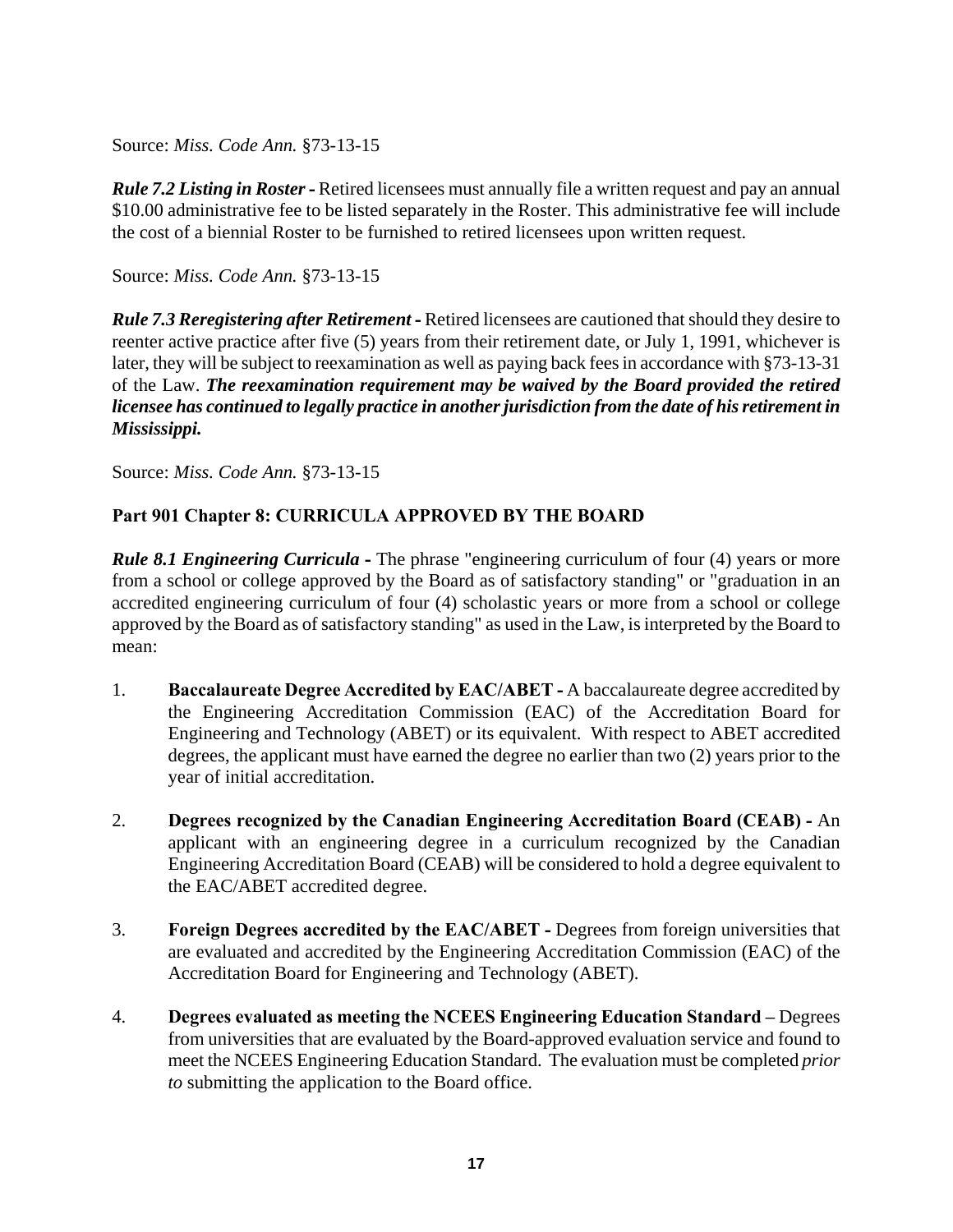*Rule 8.2 Surveying Curricula Approved by the Board* **-** The phrase "successful completion of a curriculum of two (2) scholastic years or more" is interpreted by the Board to mean completion of a minimum of sixty-two (62) semester hours from a school or college approved by the Board in the courses listed below, with a grade point average of 2.0 or higher on a 4.0 point scale in the technical courses of surveying, math, physics, graphics, and computer science:

|                                                          | <b>Minimum Semester</b> |  |
|----------------------------------------------------------|-------------------------|--|
| <b>Subject</b>                                           | <b>Hours Required</b>   |  |
| Surveying                                                |                         |  |
| Mathematics: algebra, trigonometry, calculus I or higher | g                       |  |
| Physics                                                  | 8                       |  |
| Graphics                                                 | 3                       |  |
| <b>Computer Science</b>                                  | 6                       |  |
| <b>English Composition/Writing</b>                       | 9                       |  |
| Electives*                                               | 18                      |  |
| Total                                                    | 62                      |  |

\*Recommended: Accounting, Real Estate, Land Law, Astronomy, General Business, Business Law

Source: *Miss. Code Ann.* §73-13-15

*Rule 8.3 Related science* **–** A related science curriculum, in order to be approved by the board, must be a four-year curriculum leading to a bachelor of science degree in chemistry, biology, geology, physics, mathematics, computer science, or a similar science curriculum deemed acceptable to the board.

Source: *Miss. Code Ann.* §73-13-15

# **Part 901 Chapter 9: EXPERIENCE**

*Rule 9.1 Evaluation of Experience - General, All Applicants-* The Board will take the following criteria into consideration when evaluating experience:

- 1. **Concurrent Time -** Concurrent time, that is, time spent in engineering or surveying work while attending school, will be credited either as education experience or work experience, but not as both; provided, however, engineering students who complete a formal cooperative engineering education (ABET accredited) program of 52 weeks or more will be granted six (6) months of experience credit. Engineering students who complete a formal cooperative engineering (ABET accredited) education program of at least 26 weeks, but less than 52 weeks, will be granted three (3) months of experience credit. No experience credit of less than three (3) months will be granted.
- 2. **Military Experience -** Military experience ,to be creditable, must have been spent in engineering and/or surveying and of a character equivalent to that required in the civilian sector in like work.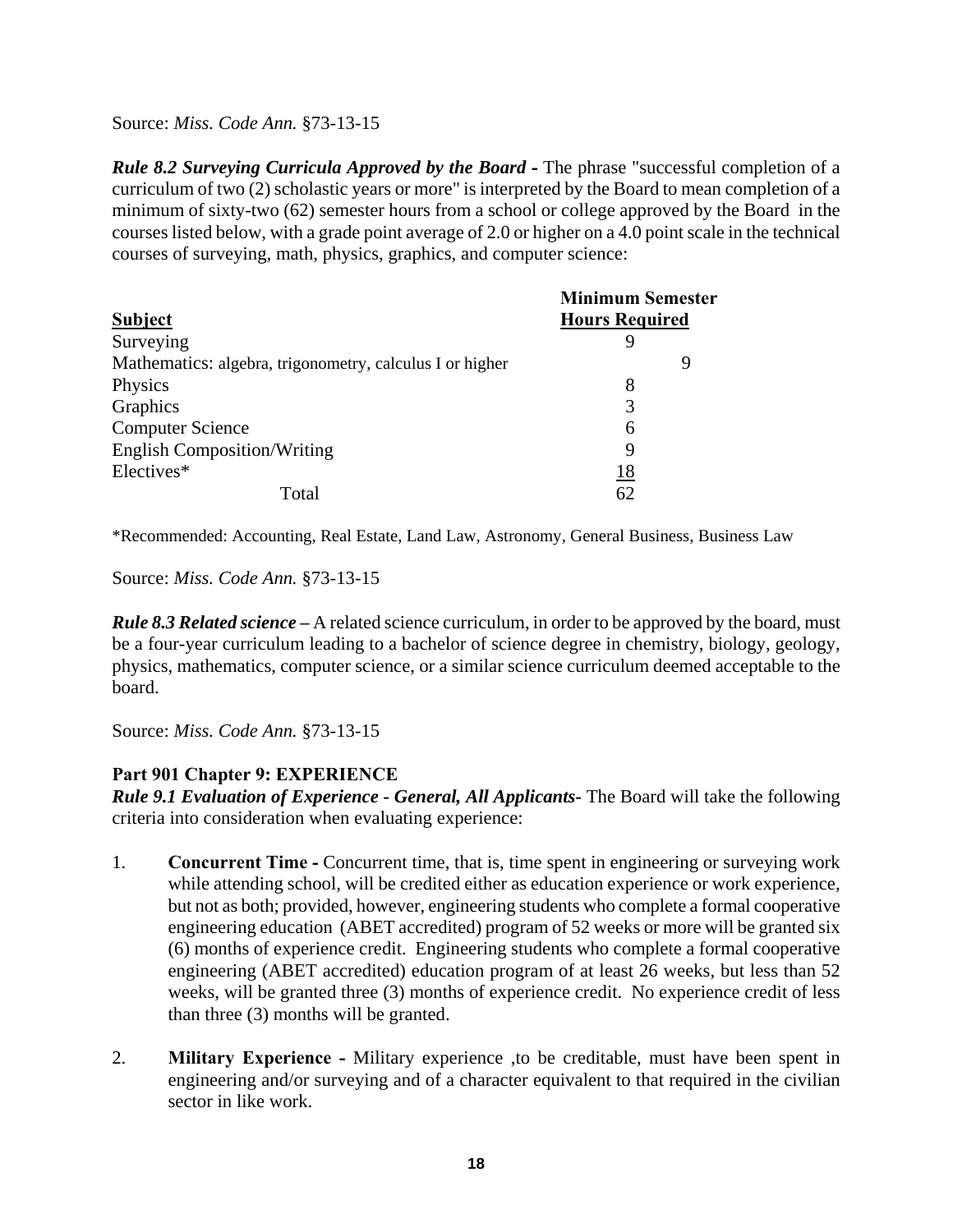3. **Anticipated Experience -** Experience must not be anticipated, that is, the application must not be postdated. The experience must have been acquired at the time the application is submitted.

### 4. **Actual Work Experience for Initial (first time) Licensure Applicants**  a. Qualifying professional engineering experience must be obtained under the supervision of a licensed professional engineer.

 b. Qualifying professional surveying experience must be obtained under the supervision of a licensed professional surveyor.

c. When the Board has sufficient documentation that engineering and surveying experience has been accrued simultaneously, in order to achieve licensures as both a professional engineer and a professional surveyor, a minimum of 5.5 years of experience will be required.

d. If the experience was not obtained under the direct supervision of a licensed professional engineer or professional surveyor, then the indirect supervision must be satisfactorily explained with respect to the degree and type of supervision received.

### **5. Actual Work Experience for Comity Licensure Applicants**

a. Professional Engineer applicants for comity licensure who have been licensed and practicing for ten years or more may submit experience verification forms from Professional Engineers who are associates, peers, and co-workers.

b. Professional Engineer applicants for comity licensure who have been licensed and practicing for less than ten years must submit experience verification forms from Professional

Engineer supervisors who had review and approval authority over the applicant's work.

 c. Professional Surveyor applicants for comity licensure who have been licensed and practicing for ten years or more may submit experience verification forms from Professional Surveyors who are associates, peers, and co-workers.

d. Professional Surveyor applicants for comity licensure who have been licensed and practicing for less than ten years must submit experience verification forms from Professional

Surveyor supervisors who had review and approval authority over the applicant's work.

e. If the comity licensure applicant's experience cannot be verified and documented in accordance with the four procedures listed above, the Board may deny licensure, or, in the alternative, may require substantial additional documentation to verify the applicant's qualifying experience to the Board's satisfaction.

Source: *Miss. Code Ann.* §73-13-15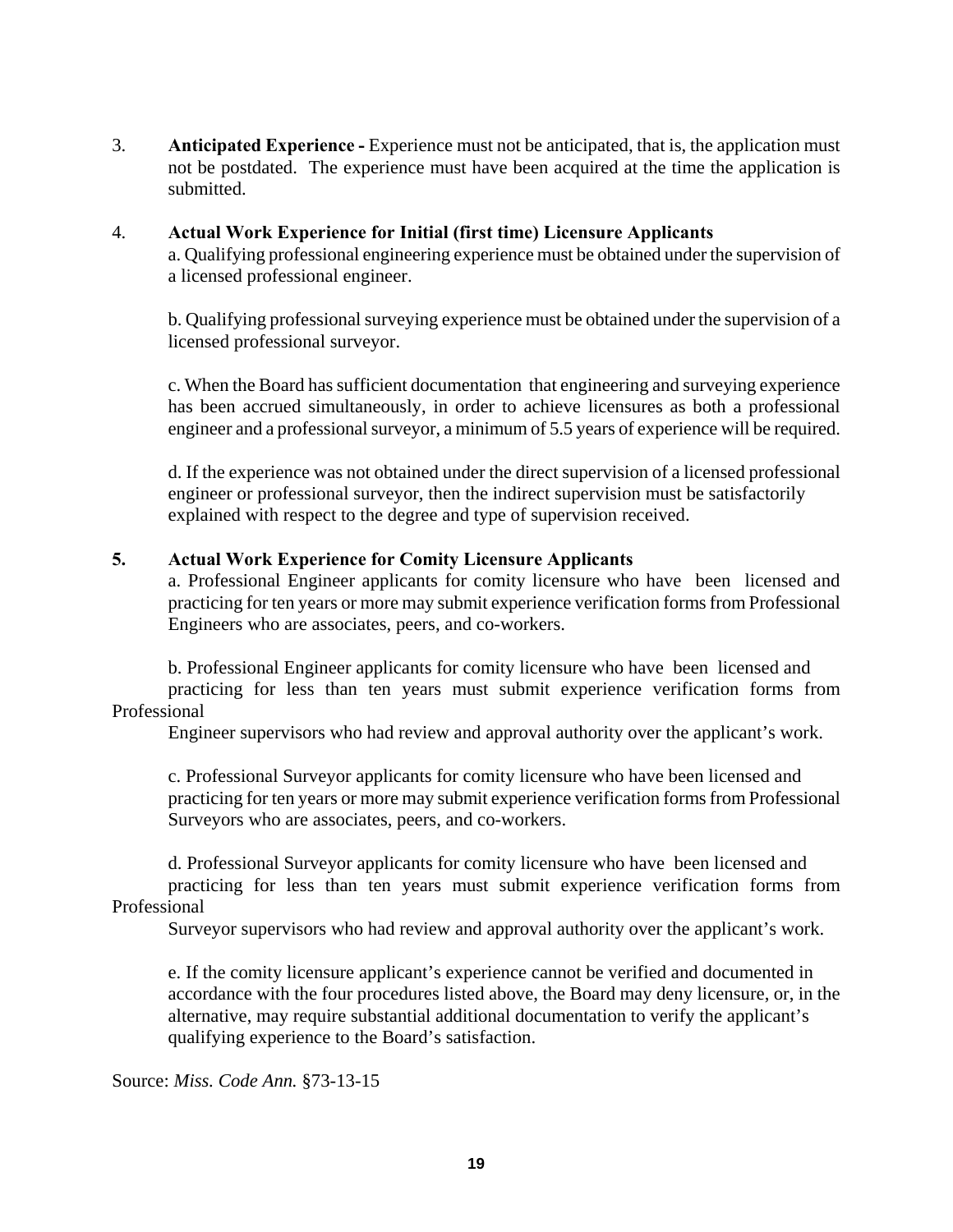*Rule 9.2 Evaluation of Experience – Engineering* - Work experience must be progressive and of an increasing standard of quality and responsibility and must follow graduation, except for the experience credit granted for completion of a formal cooperative engineering education program as provided in Rule 9.01 above.

Source: *Miss. Code Ann.* §73-13-15

*Rule 9.3 Sales Experience* **-** For sales experience to be creditable, it must be demonstrated conclusively that engineering principles and engineering knowledge were actually employed. The mere selection of data or equipment from a company catalogue or a similar publication will not be considered engineering experience.

Source: *Miss. Code Ann.* §73-13-15

*Rule 9.4 Undergraduate Degree Credit* **-** In no case shall an applicant receive more than four (4) years of experience credit for undergraduate education.

Source: *Miss. Code Ann*. §73-13-15

*Rule 9.5 Graduate Degree Credit* **-** Successful completion of a master's degree will be credited as one (1) year of engineering experience. Completion of a Ph.D. will be credited as three (3) years of experience. No more than a total of three (3) years experience may be gained through advance study. Graduate degrees must be in a curriculum that has an undergraduate EAC/ABET accredited program.

Experience credit for graduate degrees shall not be allowed when the graduate degree is used to satisfy the education requirements of Mississippi Statute 73-13-23.

Source: *Miss. Code Ann*.§73-13-15

*Rule 9.6 Teaching Experience* - For teaching experience to be creditable, the engineer applicant must have taught in an engineering curriculum accredited by EAC/ABET and must have been employed in the rank of assistant professor or higher.

Source: *Miss. Code Ann.* §73-13-15

*Rule 9.7 Industrial Experience* **-** Industrial engineering experience should be directed toward the identification and solution of practical problems in the applicant's area of engineering specialization. This experience should include engineering analysis of existing physical systems and the design of new physical systems.

Source: *Miss. Code Ann*. §73-13-15

*Rule 9.8 Design Experience* **-** The Board gives particular attention to design experience. The applicant should have meaningful experience under the supervision of a licensed professional engineer in designing systems, components, or processes that meet public need. This experience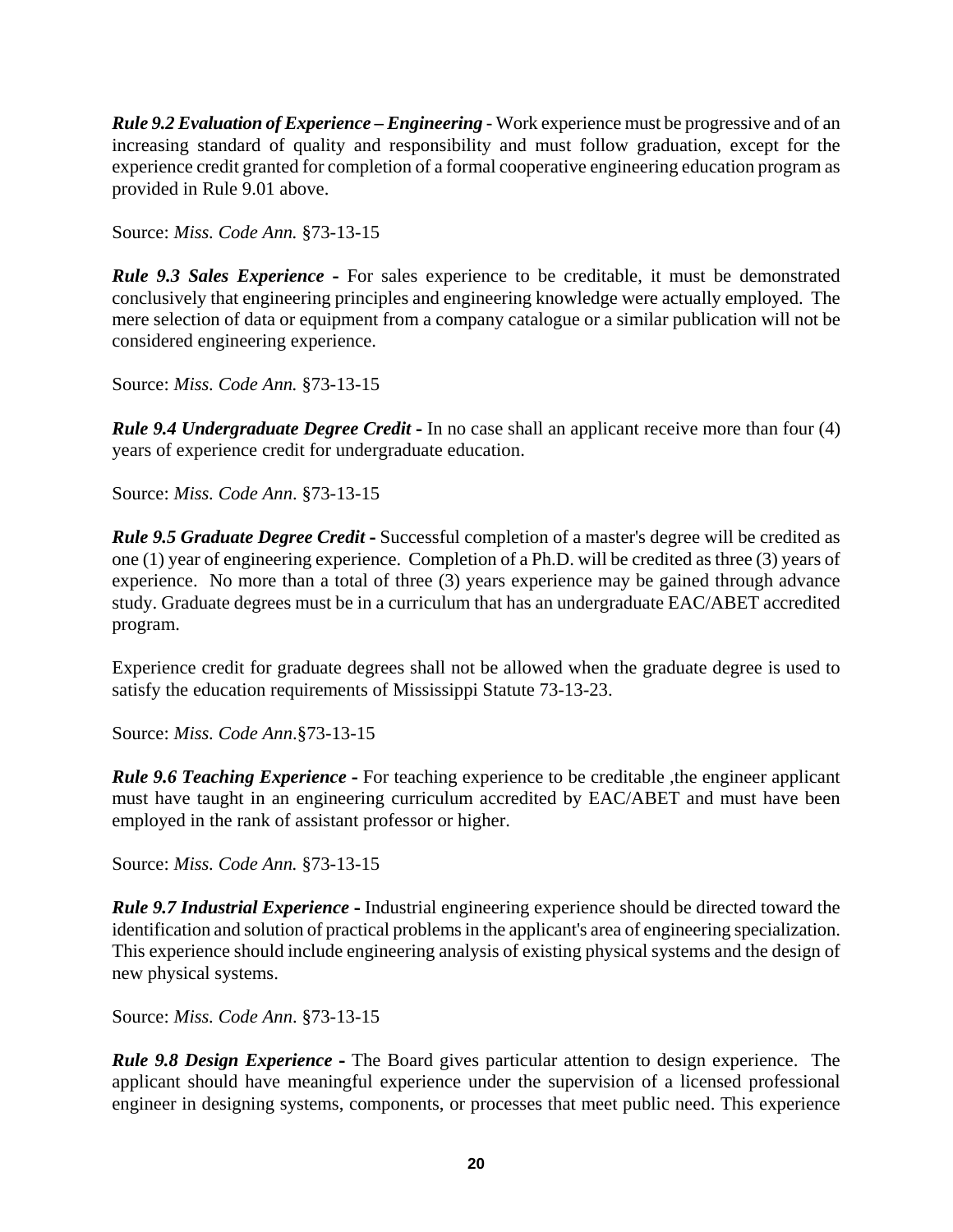should include exposure to the formation of design problem statements and specifications, consideration of alternative solutions, feasibility considerations, and detailed systems descriptions.

Source: *Miss. Code Ann.* §73-13-15

*Rule 9.9 Construction Experience* **-** Experience in construction supervision must include use of engineering skills in assuring compliance with specifications and design.

Source: *Miss. Code Ann.§73-13-15* 

### *Rule 9.10 Evaluation of Experience - Surveying*

- 1. Work experience must be progressive and of an increasing standard of quality and responsibility. It should include field assignments, office assignments, researching records and property line surveying.
- 2. Surveyor Intern applicants qualifying based solely on education shall not be required to submit experience verification documentation. Surveyor Intern applicants qualifying based on experience, or a combination of education and experience, will be required to submit experience verification form(s) from a Professional Surveyor supervisor sufficient to verify the required amount of qualifying experience; a minimum of one experience verification form is required.

Source: *Miss. Code Ann.* §73-13-15

*Rule 9.11 Mentoring* – An applicant may acquire qualifying engineering experience through a mentoring arrangement.

1. There is a 2:1 ratio of mentoring experience to qualifying experience; that is, 2 years of experience acquired through a mentoring arrangement equates to 1 year of qualifying engineering experience.

2. The mentoring arrangement must have pre-approval by the Board. The applicant must submit a written proposal for a mentoring arrangement to the Board describing: the applicant's current employment status, description of job responsibilities, qualifications of the non-licensee supervising the applicant on a daily basis, biographical data of the mentoring PE, written certification from the mentoring PE agreeing to serve, proposed format of meetings. Meetings between the applicant and the mentoring PE must occur at least monthly.

3. Once the mentoring arrangement has been approved by the Board, it may begin. The applicant shall prepare a report of each meeting, a statement indicating whether or not it was responsible charge work and if the work was performed according to industry standards, and the mentoring PE's seal and signature. A copy of this monthly report shall be sent to the Board.

4. At the conclusion of the mentoring relationship, the mentoring PE shall provide a statement bearing his seal and signature recommending the applicant for licensure.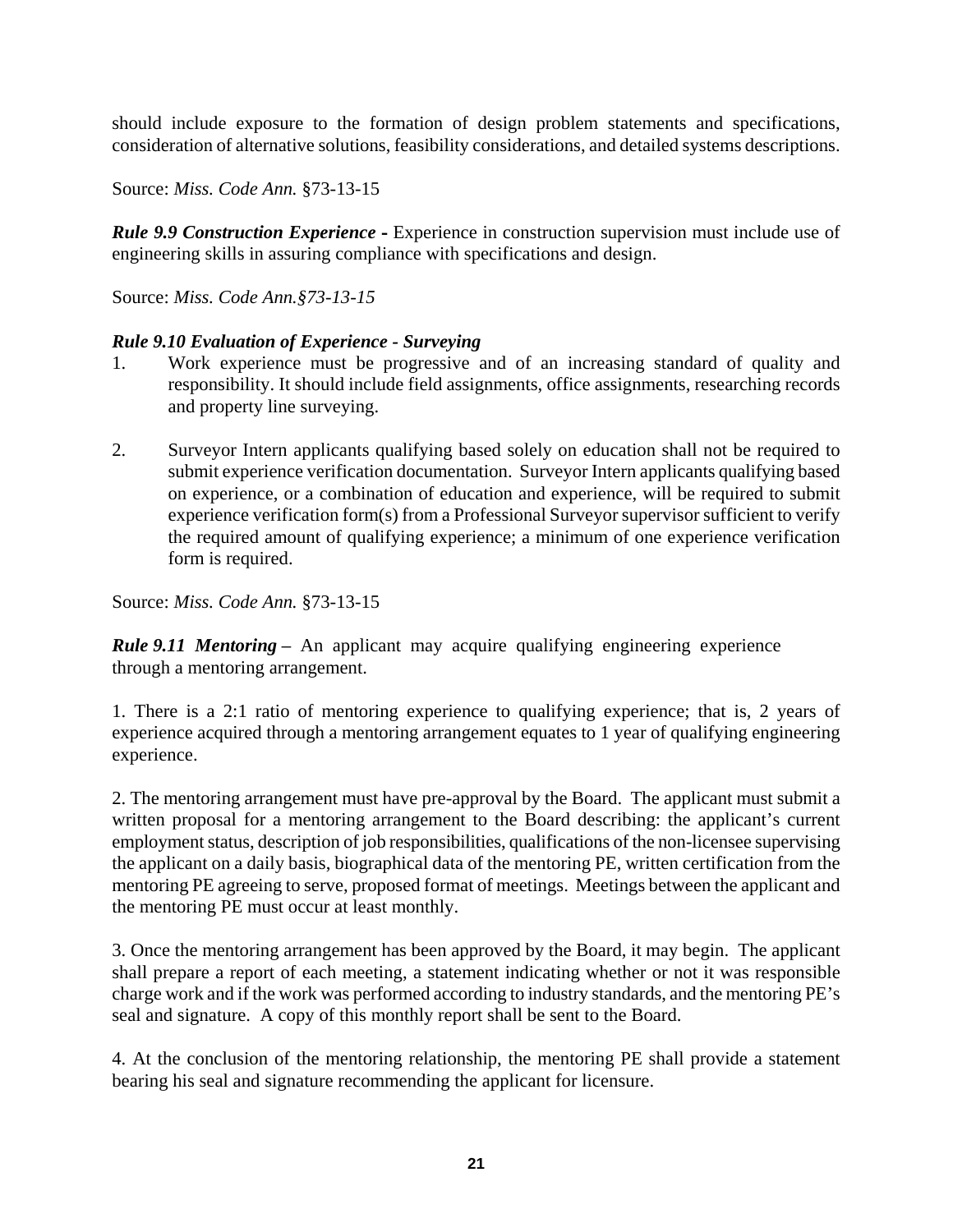5. When the applicant submits his PE application, he shall submit in a separate binder a compilation of all the monthly reports, any notes, drawings, and miscellaneous items, and the original final statement of recommendation from the mentoring PE.

Source: *Miss. Code Ann.* §73-13-15

# **Part 901 Chapter 10: REFERENCES**

*Rule 10.1 Responsibility of Applicant for References* **-** The applicant shall furnish on his application the names, addresses, and if applicable, the states in which references are licensed as professional engineers or professional surveyors. It is the sole responsibility of the applicant to provide all reference information.

Reference forms which are signed and dated within the previous two years may be transferred from a closed application to a new application at the applicant's request. However, applicants seeking initial licensure/enrollment must submit at least one reference form from their licensed supervisor dated within the past six months, and comity applicants must submit at least one reference form dated within the past six months, from another licensee who has knowledge of the applicant's experience during the most recent six months.

Source: *Miss. Code Ann.* §73-13-15

*Rule 10.2 References' Qualifications* **-** At least three (3) of the five (5) references must be currently licensed; however, it is desirable that all the references be qualified to evaluate the applicant's training and experience. All references should know the applicant personally. A "referencing" Professional Engineer may be licensed in any state in the United States or in Canada.

Source: *Miss. Code Ann.* §73-13-15

*Rule 10.3 Reference Information Provided to the Board is Confidential* **-** The Mississippi Public Records Act of 1983 exempts recommendations respecting applications for a professional certificate; therefore, except for the amount of verified experience, all reference information is confidential and available only to the Board.

Source: *Miss. Code Ann.* §73-13-15

*Rule 10.4 Reference Responsibility* **-** It is the responsibility of the licensee to provide an honest appraisal of applicants considered for enrollment or licensure.

Source: *Miss. Code Ann.* §73-13-15

*Rule 10.5 Failure of a Reference to Respond* - The Board may find it necessary to correspond directly with a reference to seek clarification of the reference's statements. If any reference fails or declines to cooperate with the Board within a reasonable time, all information submitted by the reference may be disregarded.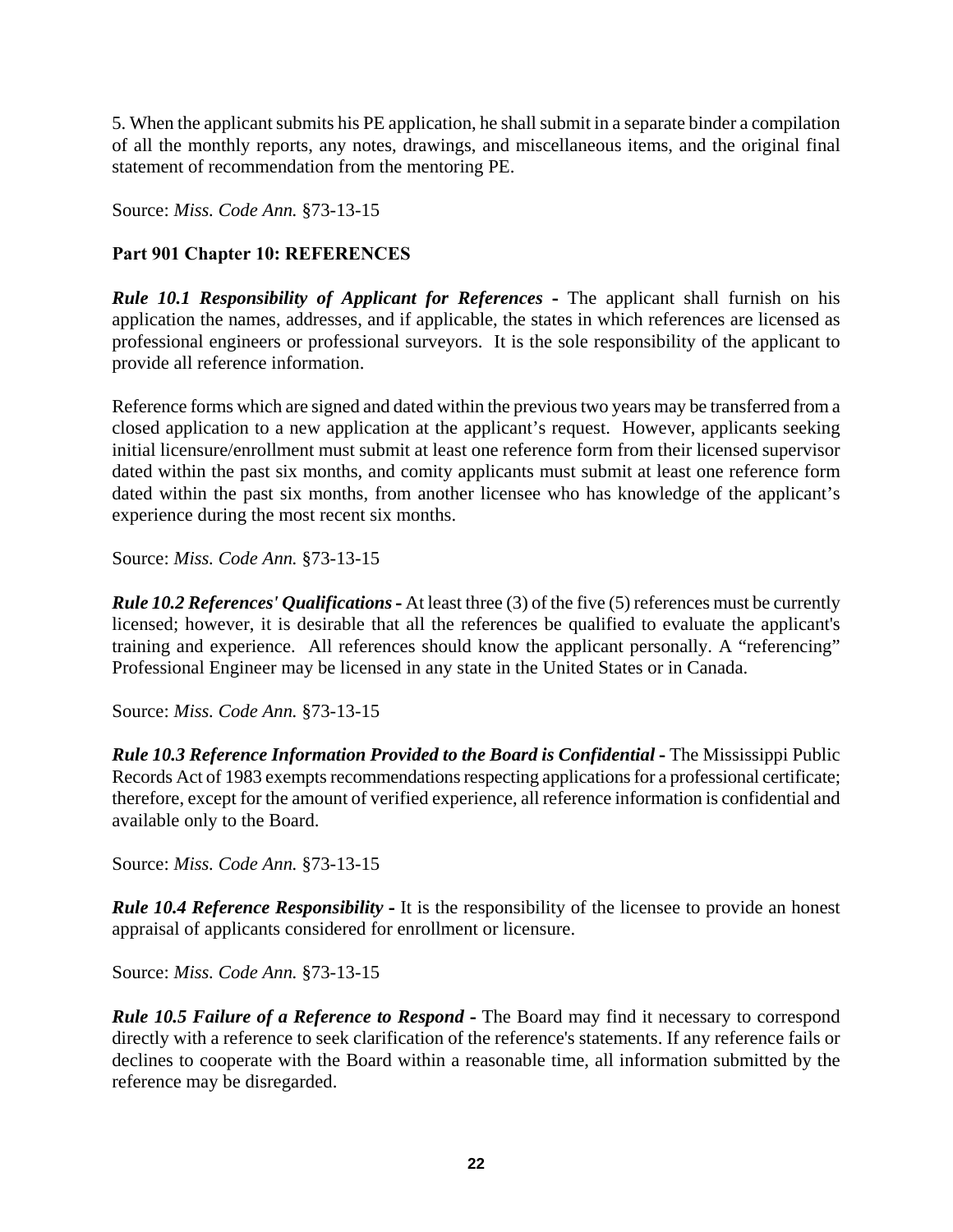**Note:** References are considered by the Board to include the Professional Engineer and Professional Surveyor who bore the responsibility for actual work experience.

Source: *Miss. Code Ann.* §73-13-15

# **Part 901 Chapter 11: EXAMINATIONS**

*Rule 11.1 Uniform National Examinations* **-** The Board uses examinations offered by the National Council of Examiners for Engineers and Surveyors (NCEES). These examinations have been developed by appropriate committees of NCEES, staffed by experienced, mature licensees under the guidance of a nationally recognized evaluation organization and professional psychometricians. Each examination has been validated with regard to content, relevancy of problems, and scoring. The Board will use the NCEES recommended cutoff scores for each examination. The phrase "written examination" as used in the Law, is interpreted to include computer-based format examinations.

Source: *Miss. Code Ann.* §73-13-15

# *Rule 11.2 Benefits of Using Uniform National Examinations*

- 1. To draw upon the knowledge and proficiency of professional engineers in all branches of engineering, and of surveyors in the responsibilities relevant to the practice of surveying.
- 2. To help assure that Mississippi licensees are given equal consideration when seeking licensure in other states.
- 3. To establish and maintain greater public confidence in the administration of the examinations.

Source: *Miss. Code Ann.* §73-13-15

# *Rule 11.3 Classification of Engineering Examinations*

- 1. **Fundamentals of Engineering -** This is an eight (8) hour examination known as the FE examination, and is identical in content for all examinees. An applicant for enrollment as an Engineer Intern will be permitted to sit for the FE examination only after the Board has established that all requirements of the Law and Rules and Regulations have been met.
- 2. **Principles and Practice of Engineering -** This examination is known as the PPE examination and is offered by discipline. It is an eight (8) hour examination. The Structural discipline, which is also offered, is a sixteen (16) hour (two eight (8) hour components) examination. An applicant for licensure as a Professional Engineer will be permitted to sit for the PPE examination only after the FE examination has been passed, enrollment has been accomplished and the experience requirements and other requirements of the Law and Rules and Regulations have been met.

Source: *Miss. Code Ann.* §73-13-15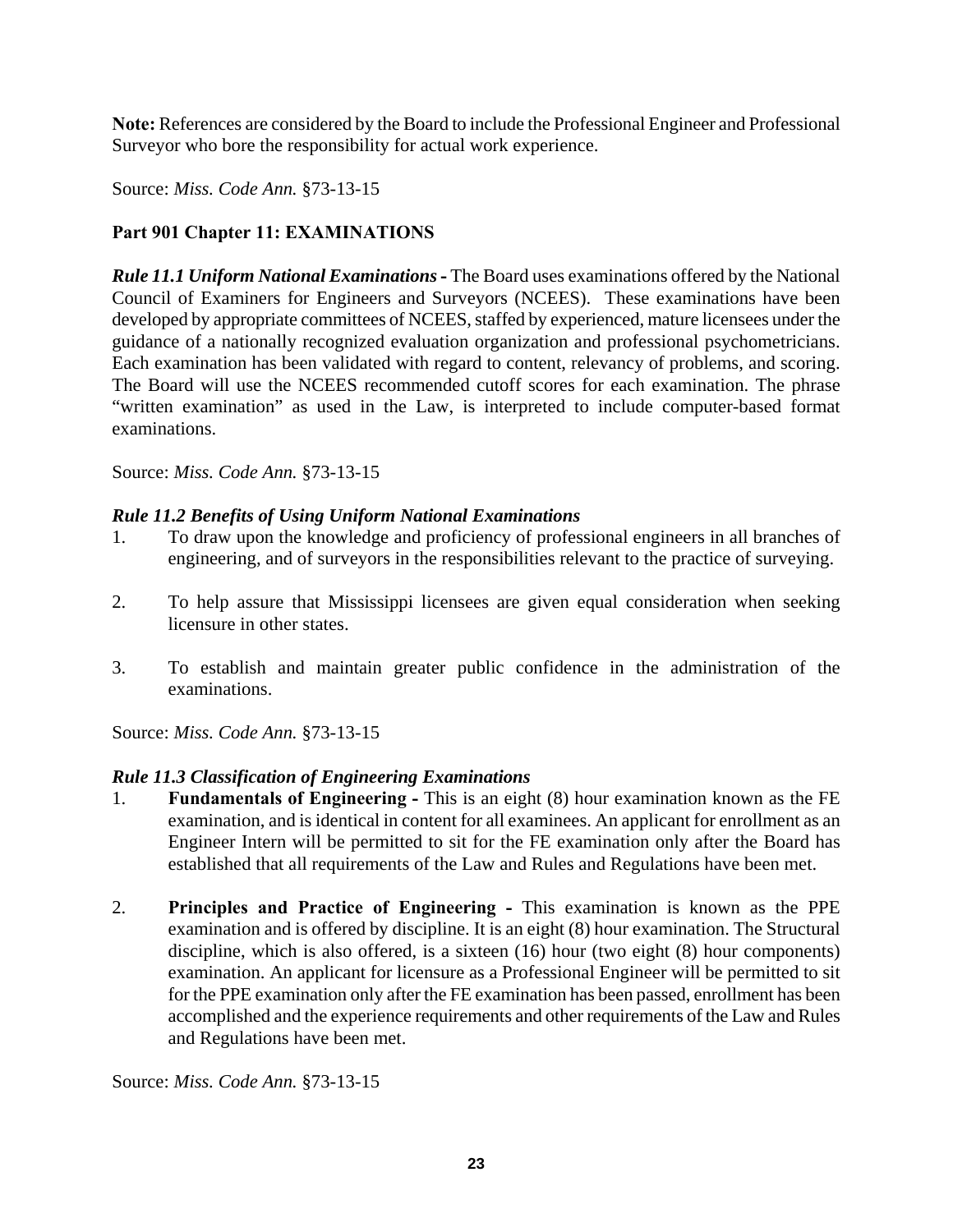### *Rule 11.4 Classification of Surveying Examinations*

- 1. **Fundamentals of Surveying -** This examination is known as the FS examination. It is an eight (8) hour examination. An applicant for enrollment as a Surveyor Intern will be permitted to sit for the FS examination only after the Board has established that all requirements of the Law and Rules and Regulations have been met.
- 2. **Principles and Practice of Surveying -** This examination is a six (6) hour examination. This examination is known as the PPS examination. An applicant for licensure as a Professional Surveyor will be permitted to sit for the PPS examination only after the FS examination has been passed and the experience requirements and other requirements of the Law and Rules and Regulations have been met.
- 3. **Mississippi Section** This examination is a two hour closed book examination prepared by the Board. It is offered to applicants in April and October.

Source: *Miss. Code Ann.* §73-13-15

### *Rule 11.5 Dates and Locations*

**1. Dates offered -** Examinations are offered in April and October on dates set by NCEES. Dates are available from the Board office.

**2. Locations -** Both the Fundamentals and Principles and Practices examinations will be offered in Jackson. The Fundamentals of Engineering will also be offered on campus to qualified undergraduate students who are presently enrolled at Mississippi State University or the University of Mississippi.

Source: *Miss. Code Ann.* §73-13-15

*Rule 11.6 Disciplines offered* **-** the Principles and Practices of Engineering will be offered in all disciplines on the same schedule for which examinations are prepared and furnished by NCEES.

Source: *Miss. Code Ann.* §73-13-15

*Rule 11.7 Language of the Examination* **-** The language of the examination will be English.

Source: *Miss. Code Ann.* §73-13-15

*Rule 11.8 Study Information* **-** The Board does not distribute copies of questions used on prior examinations. NCEES does offer for sale books and booklets containing typical questions used on prior examinations which may be purchased directly from the National Council of Examiners for Engineering and Surveying. The address is:

National Council of Examiners for Engineering and Surveying (NCEES)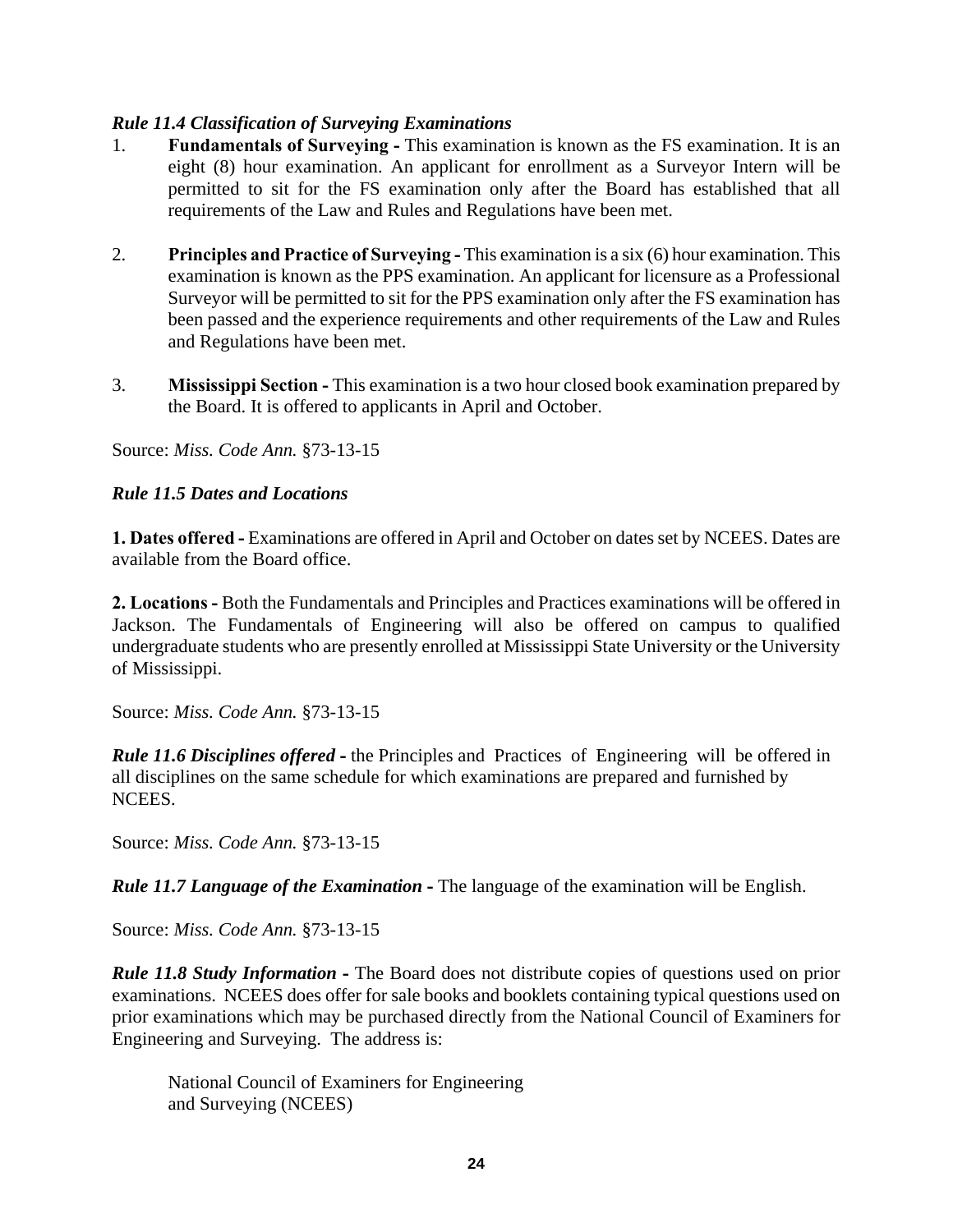Post Office Box 1686 Clemson, South Carolina 29633-1686

Source: *Miss. Code Ann.* §73-13-15

*Rule 11.9 Instructions for Examinees* **-** Instructions provided during the citation process prior to each examination will declare an examination to be open or closed book.

Source: *Miss. Code Ann.* §73-13-15

*Rule 11.10 Authorized Materials in Examination Room* **-** With reference to authorized materials and devices in the examination room, current NCEES guidelines will be followed

Source: *Miss. Code Ann.* §73-13-15

*Rule 11.11 Compliance with Examination Policies and Procedures.* Examinees shall abide by the exam administrator's published examination policies and procedures. An examinee who does not fully comply with the exam administrator's requirements may, in addition to any action by the Board, be subject to dismissal from the remainder of the examination.

**1. Noncompliant Conduct in Association with Examinations.** An examinee may be dismissed from the examination and subject to disciplinary or other Board action for conduct including, but not limited to:

- (a) Cheating on the examination;
- (b) Giving assistance to, or receiving assistance from, another person;
- (c) Compromising the integrity of the examination;
- (d) Disruptive or abusive behavior;
- (e) Participating in any form of violation of exam policies or procedures during an examination.

# **2**. **Consequences of Noncompliant Conduct with Examination Policies and Procedures.**

Evidence of failing to comply with the exam administrator's policies and procedures subsequent to an examination may also be a cause for action by the Board. An examinee who does not fully comply with the exam administrator's policies and procedures during and after an examination will be subject to having their exam results invalidated and being prohibited from taking the examination(s) for a period of time as determined by the Board.

**3. Pending, Approved and Endorsement Applications for Noncompliant Examinees.** Any application for licensure pending or approved for examination may be denied and evaluated or re-evaluated pursuant to Board rules. Any licensure examination taken and passed in another state while barred from taking an examination in Mississippi will not be acceptable for licensure purposes in Mississippi.

Source: *Miss. Code Ann.* §73-13-15

# *Rule 11.12 Exam Opportunities*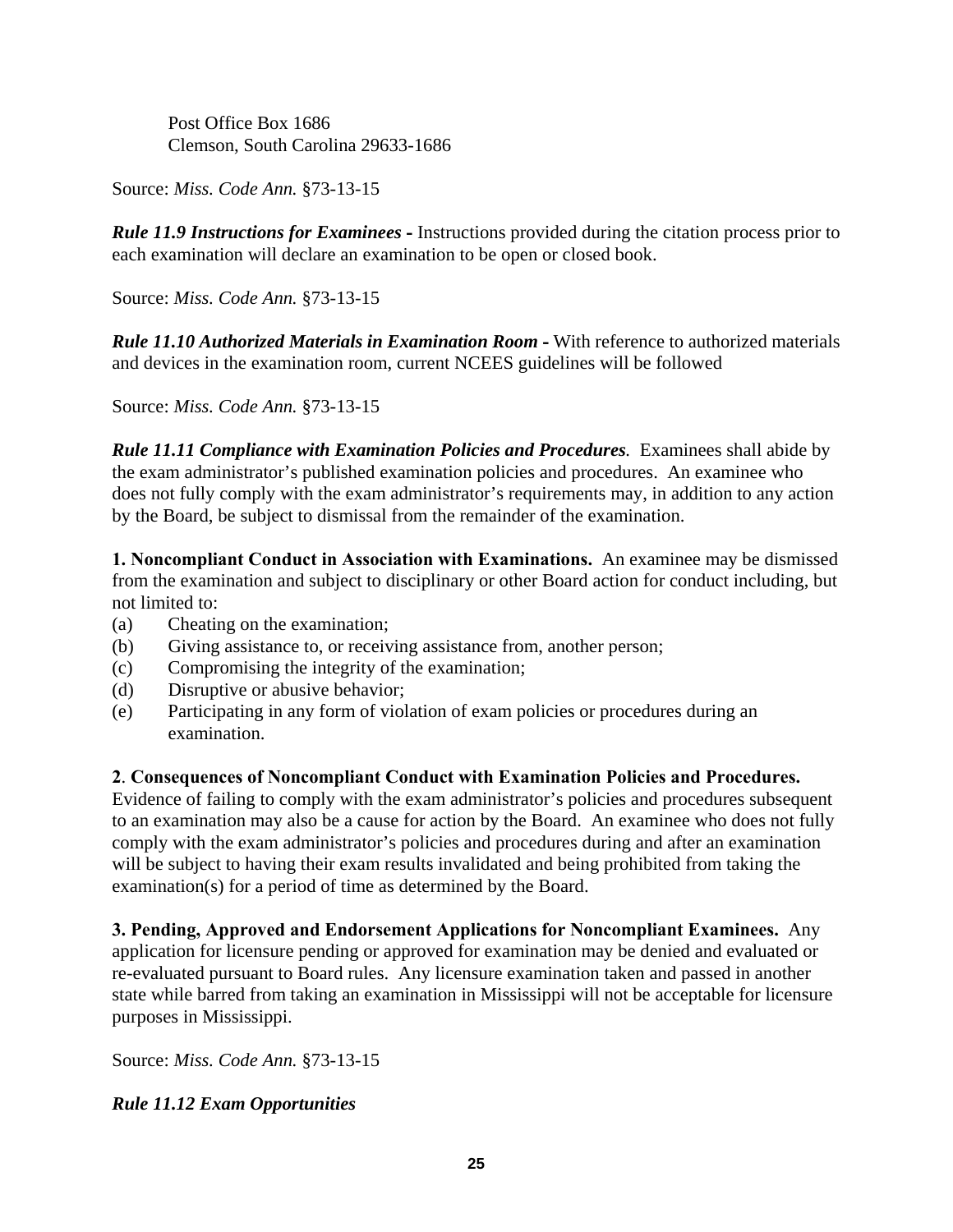*1. Exam opportunities for all exams except the Structural PE exam* – For the initial application, the applicant is allowed three (3) consecutive citations, that is, three (3) consecutive opportunities, to take the examination. The citations "count", whether the applicant actually takes the examination or not. If the applicant is not successful by the third citation, the initial application is closed.

a. To attempt the exam again, the applicant must submit a new application to be approved by the Board, and will be allowed only one citation per application, subject to the restrictions below. This one citation "counts", whether the applicant actually takes the examination or not.

b. An applicant having three or more unsuccessful attempts of the same exam, regardless of the jurisdiction in which the exam is administered, must submit an application to be readmitted to future administrations of the same exam. If readmitted by the Board, the applicant may take the exam no sooner than eleven months following the most recent attempt.

c. With reference to the two hour Mississippi Section PS exam, an applicant who cancels an exam which he has previously agreed to attend or who fails to appear on the day of the exam, shall not receive a refund of any exam fee already paid.

*2. Exam opportunities for the Structural PE exam* – The Structural PE exam is a sixteen (16) hour exam, composed of two eight (8) hour components – vertical forces and lateral forces. For the initial application, the applicant is allowed three (3) citations per component to pass the examination for a maximum six citations. The citations "count", whether the applicant actually takes the examination or not. If the applicant is not successful on both components by the final citation, the initial application is closed.

a. To attempt the exam again, the applicant must submit a new application to be approved by the Board, and will be allowed only one citation per component per application, subject to the restrictions below. The citations "count", whether the applicant actually takes the examination or not.

b. An applicant having three or more unsuccessful attempts of any component, regardless of the jurisdiction in which the exam is administered, must submit an application to be readmitted to future administrations of the same exam. If readmitted by the Board, the applicant may take the component no sooner than eleven months following the most recent attempt.

c. An examinee taking the Structural PE discipline must achieve an "acceptable" result on *both* eight hour components in order to pass this exam. A Structural PE examinee may retain credit for an "acceptable" result on one of the two components for five years; if an "acceptable" result is not achieved on the *remaining* component within five years, this credit expires.

Source: *Miss. Code Ann.* §73-13-15

*Rule 11.13 Examination Results* - Examination results will be supplied by first class mail to the address of record of each examinee.

Source: *Miss. Code Ann.* §73-13-15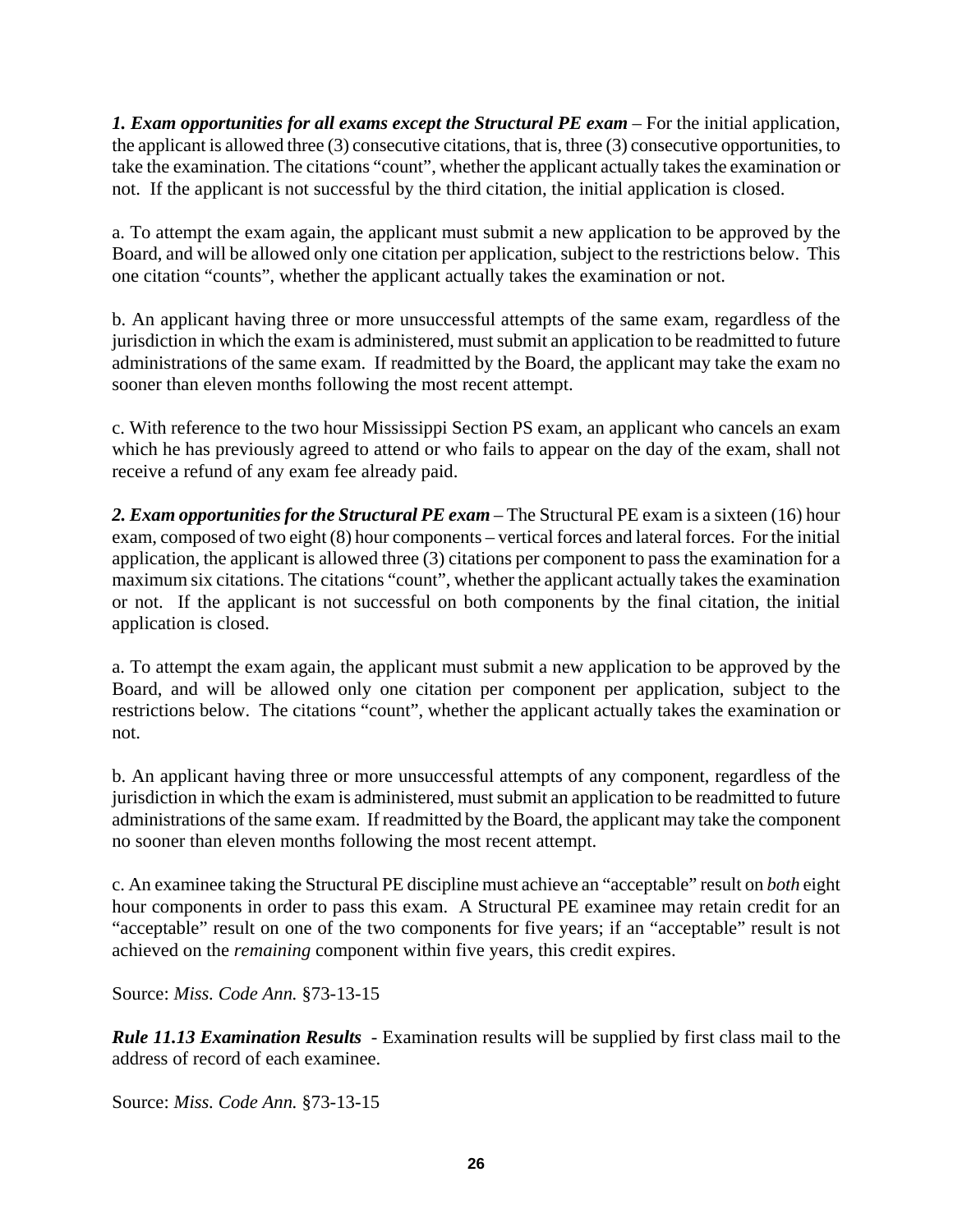*Rule 11.14 Verification of exam results* - Verification of exam results by hand scoring is done by the National Council of Examiners for Engineering and Surveying (NCEES) for a \$75.00 fee paid by the examinee. A request for a hand scoring must be in writing to the Board, accompanied by a \$75.00 check made payable to NCEES, and must be submitted within 60 days of release of the examinee's original results. The Board will review the request and submit it to NCEES. Once a request is received, NCEES will hand score using a template, and provide written notification to the Board regarding the results. No specific examinee comments will be addressed

Source: *Miss. Code Ann.* §73-13-15

*Rule 11.15 Examination for Record Purposes* – If needed for record purposes, any person already licensed by this Board, or another state board, may take the appropriate examination in the Fundamentals and/or Principles and Practice upon payment of the established fee and upon approval by the Board. In order for this request to be considered by the Board, a detailed letter of explanation regarding the reasons for taking the exam shall be submitted by the documentation deadline of January 15 for the spring exams and by July 15 for the fall exams. Failure to pass an examination by a person licensed and practicing will in no way effect current licensure.

Be advised that the limitation on exam retakes, set in Rule 11.12, applies to "record purposes" applicants as well.

Source: *Miss. Code Ann.* §73-13-15

*Rule 11.16 Credit for Passing the Principles and Practice of Surveying Examination* **-** A Surveyor applicant who passes one of the required examinations, PPLS and the Mississippi Section, but fails the other, may retain credit for the passed examination indefinitely. Source: *Miss. Code Ann.* §73-13-15

*Rule 11.17 Expiration of Enrollment* **-** Enrollment as engineer intern or surveyor intern does not expire.

Source: *Miss. Code Ann.* §73-13-15

# *Rule 11.18 – Summary of Licensure/Enrollment Requirements*

**1.Engineer Intern** - an applicant must have an ABET accredited B.S. degree in engineering, or a degree evaluated and found to meet the NCEES engineering education standard, or a B.S. degree in engineering, engineering technology, or a related science that is not ABET accredited *plus* a graduate degree in a curriculum that is ABET accredited at the undergraduate level, pass the Fundamentals of Engineering examination, and meet the other requirements of the Law and Rules and Regulations in order to be enrolled as an Engineer Intern.

#### **2. Surveyor Intern** –

a. Education Based: an applicant must have acceptably completed 62 hours of approved courses, passed the Fundamentals of Surveying examination, and met the other requirements of the Law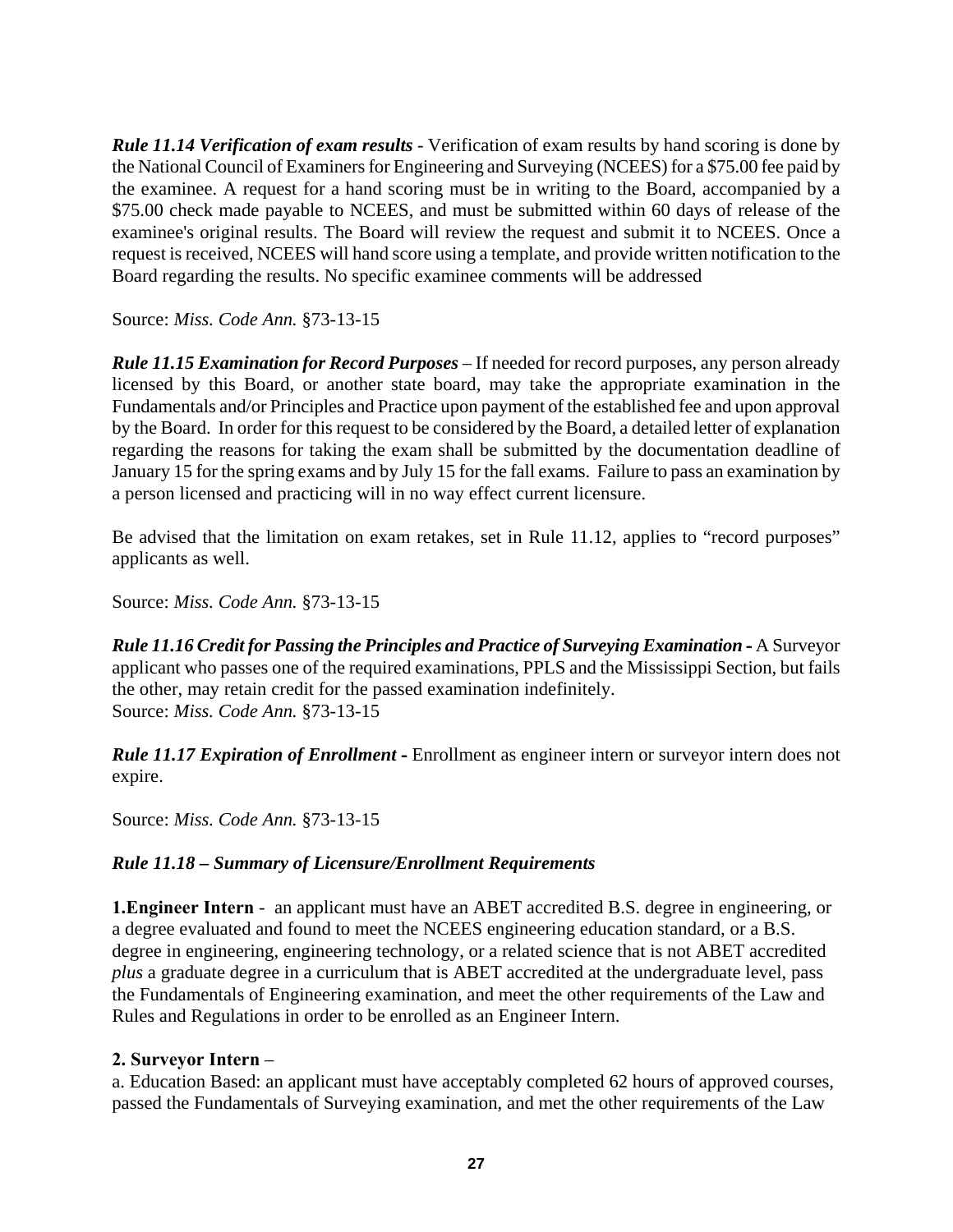and Rules and Regulations in order to be enrolled as a Surveyor Intern.

b. Experience Based: an applicant must have obtained three years of qualifying surveying experience verified by Professional Surveyor supervisor references and substantiated by acceptable exhibits, passed the Fundamentals of Surveying examination, and met the other requirements of the Law and Rules and Regulations in order to be enrolled as a Surveyor Intern.

**3. Professional Engineer** - an applicant must have an ABET accredited B.S. degree in engineering, or a degree evaluated and found to meet the NCEES engineering education standard, or a B.S. degree in engineering, engineering technology, or a related science that is not ABET accredited *plus* a graduate degree in a curriculum that is ABET accredited at the undergraduate level, obtained four full years of qualifying engineering experience verified by PE references, passed the Fundamentals of Engineering examination, passed the Principles & Practice of Engineering examination, and met the other requirements of the Law and the Rules and Regulations in order to be licensed as a Professional Engineer.

### **4. Professional Surveyor** -

a. Education Based: in accordance with Mississippi law and the Board regulations, an applicant must have acceptably completed 62 hours of approved courses, obtained three full years of qualifying surveying experience verified by Professional Surveyor supervisor references and substantiated by acceptable exhibits, passed the Fundamentals of Surveying examination, passed the Principles & Practice of Surveying examination, and passed the Mississippi Section examination in order to be licensed as a Professional Surveyor.

b. Experience Based: in accordance with Mississippi law and the Board regulations, an applicant must have obtained seven full years of qualifying surveying experience verified by Professional Surveyor supervisor references and substantiated by acceptable exhibits, passed the Fundamentals of Surveying examination, passed the Principles & Practice of Surveying examination, and passed the Mississippi Section examination in order to be licensed as a Professional Surveyor.

Source: *Miss. Code Ann.* §73-13-15

# **Part 901 Chapter 12: CLASSIFICATIONS**

*Rule 12.1 Classifications of Licensure or Enrollment* **-** Applicants shall be licensed as "Professional Engineers" or "Professional Surveyors" or enrolled as "Engineer Interns" or "Surveyor Interns."

Source: *Miss. Code Ann.* §73-13-15

*Rule 12.2 Disciplines of Engineering* **-** Mississippi Law makes no specific designations as to the disciplines of engineering practice for which Certificates of Licensure as Professional Engineer are issued; however, the Code of Professional Conduct provides that a professional engineer shall practice only in the disciplines in which he is qualified by education and/or experience.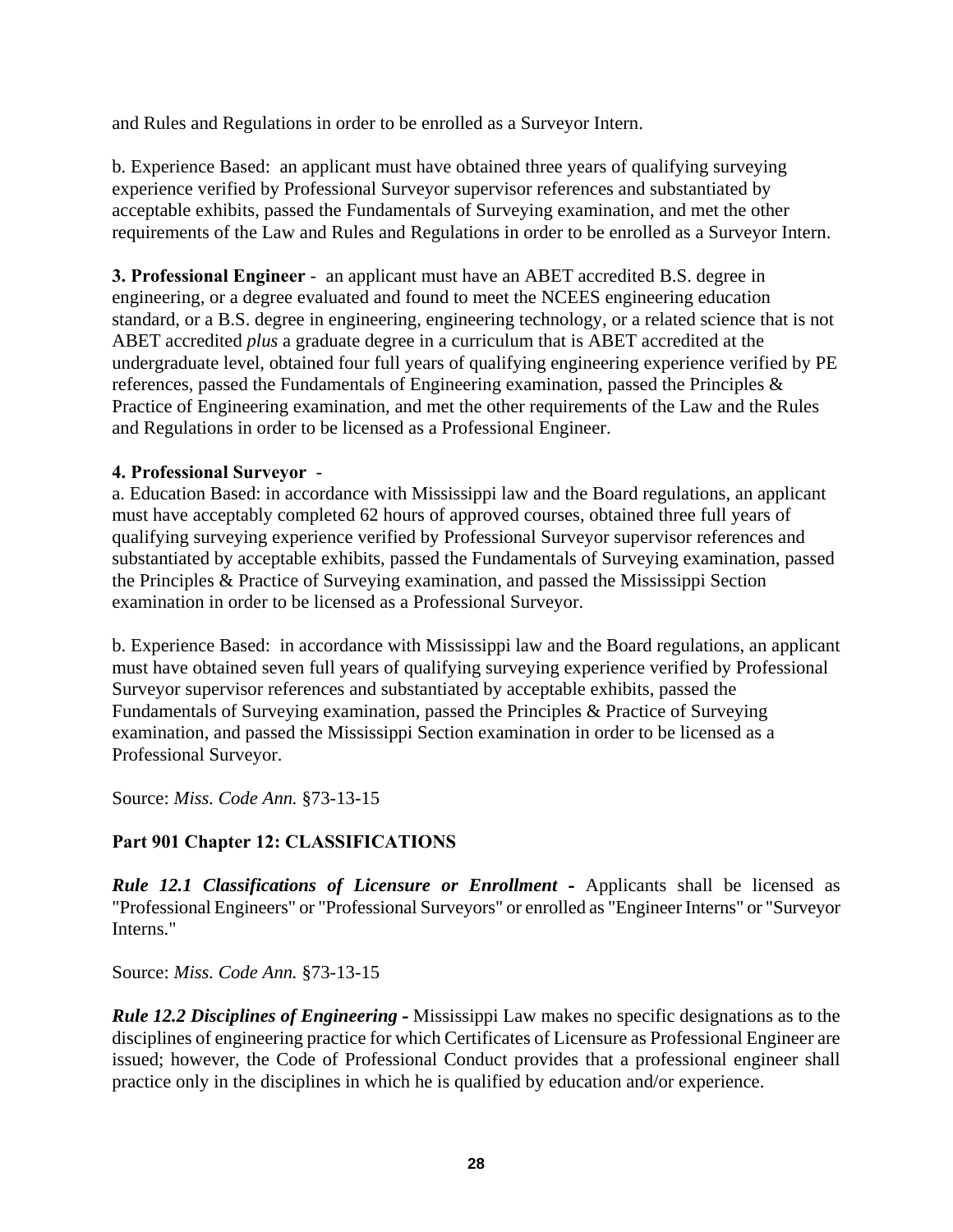### **Part 901 Chapter 13: LICENSURE OR ENROLLMENT**

*Rule 13.1 Licensure or Enrollment Number* **-** At the time an applicant is granted licensure or enrollment by the Board, he will be assigned a serial number. These numbers will be issued consecutively.

Source: *Miss. Code Ann.* §73-13-15

*Rule 13.2 Notification of Licensure* **-** The Executive Director shall provide each licensee with the following:

- 1. A letter which includes the effective date, basis of licensure, an assigned serial number, and a statement that a certificate will be issued.
- 2. A copy of the Law and the Rules and Regulations of the Board.
- 3. A certificate which will be mailed to each licensee upon receipt of proof of seal.

Source: *Miss. Code Ann.* §73-13-15

*Rule 13.3 Notification of Enrollment* **-** The Executive Director will provide each enrollee with the following:

- 1. A letter which includes the effective date, basis of enrollment, an assigned serial number, and the date of expiration of enrollment as an Engineer Intern or Surveyor Intern.
- 2. A Certificate of Enrollment.

Source: *Miss. Code Ann.* §73-13-15

*Rule 13.4 Replacement or Duplication of Certificates* **-** A licensee in good standing may submit a written request for a new certificate. The payment of a fee is required.

Source: *Miss. Code Ann.* §73-13-15

#### **Part 901 Chapter 14: SEALS**

*Rule 14.1 Seal of the Board* **-** The seal of the Board shall be circular in form, two (2) inches in diameter and shall be imprinted on all certificates issued by the Board.

Source: *Miss. Code Ann.* §73-13-15

#### *Rule 14.2 Seal of the Licensee*

1. Upon completion of licensure, the licensee will be advised that he shall secure an official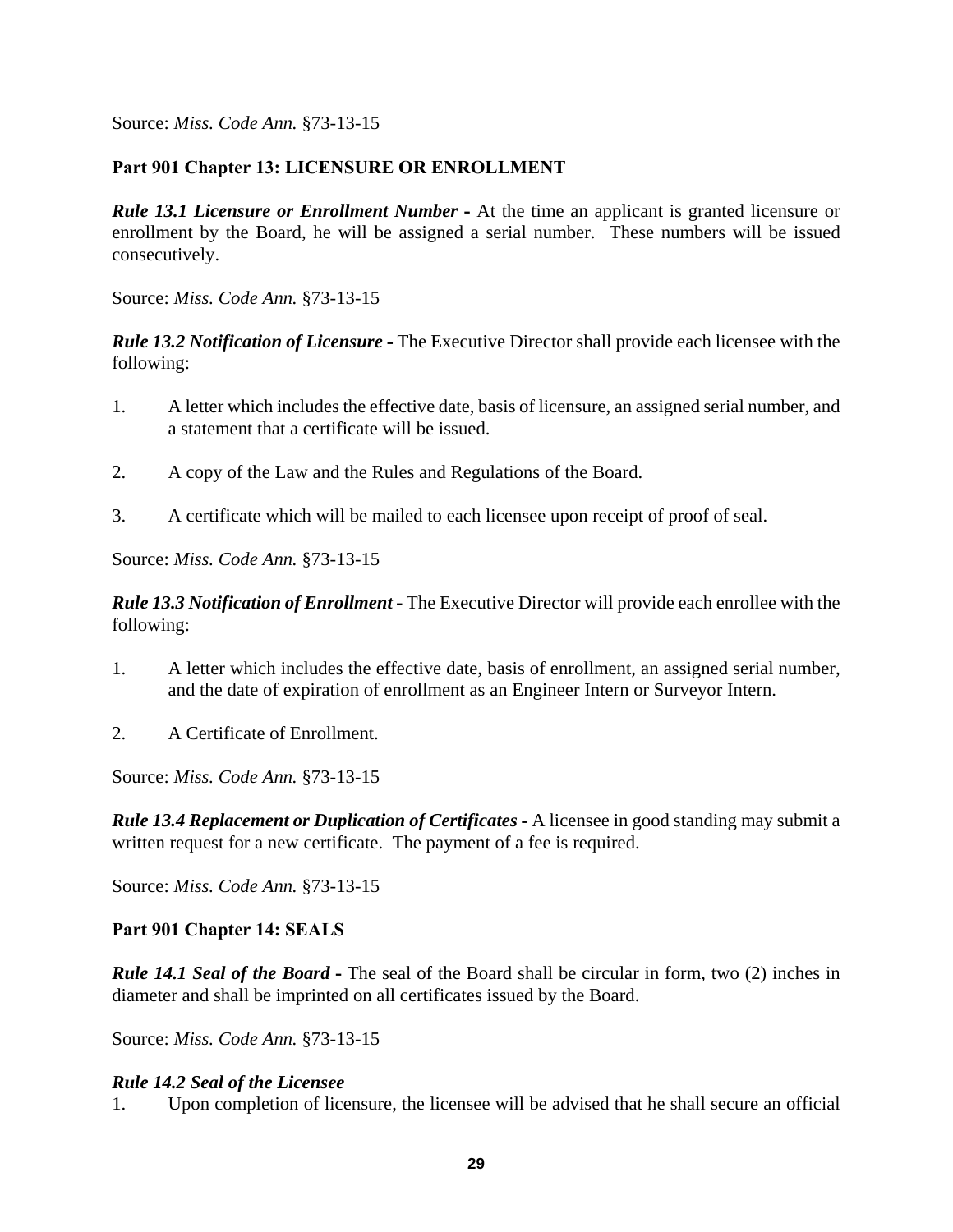seal which shall be applied to engineering drawings, specifications, reports and other engineering or surveying documents prepared by him or under his responsible supervisory control. A copy of the seal imprint shall be furnished to the Board before the certificate of licensure will be released. Failure to provide proof of seal may result in disciplinary action by the Board.

- 2. The seals to be used by the licensees are to be circular in form and from 1 5/8 to 2 inches in diameter. A copy of the design is included in this publication.
- 3. Seals obtained prior to the adoption of this rule and which are in conformance with prior Board rules are acceptable.
- 4. Rubber stamps, which are identical to the approved seals, in size, design and content may be used by the licensee at his option.

Source: *Miss. Code Ann.* §73-13-15

#### *Rule 14.3 Seal on Documents*

1. The seal, signature and date on a document constitute a certification that the document was prepared by the licensee or under his direct supervision.

2. a. Each sheet of plans, drawings, documents, specifications and reports for engineering practice and of maps, plats, charts shall be signed, sealed and dated by the licensee preparing them, prepared under his direct supervisory control, or reviewed by him in sufficient depth to fully coordinate and assume responsibility for documents prepared by another professional engineer.

 b. Each sheet of maps, plats, charts, documents, and reports for land surveying practice shall be signed, sealed, and dated by the licensee preparing them or prepared under his direct supervisory control.

3. Where more than one sheet is bound together in one volume, the licensee who prepared such volume, or under whose direction and control such volume was prepared, may sign, seal and date only the title or index sheet, providing that the signed sheet clearly identifies all of the other sheets comprising the bound volume, and provided that any of the other sheets which were prepared by, or under the direction and control of, another licensee, be signed, and/or sealed and dated by said other licensee.

4. Additions, deletions or other revisions affecting public health and safety or state and local codes may be made only if they are subsequently signed, sealed and dated by the licensee who made the revisions or under whose direction and control said revisions were made.

Source: *Miss. Code Ann.* §73-13-15

*Rule 14.4 Prototypical Projects* **-** Documents prepared for projects that are designed by other engineers to be built in various locations with few changes, except site adaptation, may be sealed by a Mississippi licensee under the following conditions: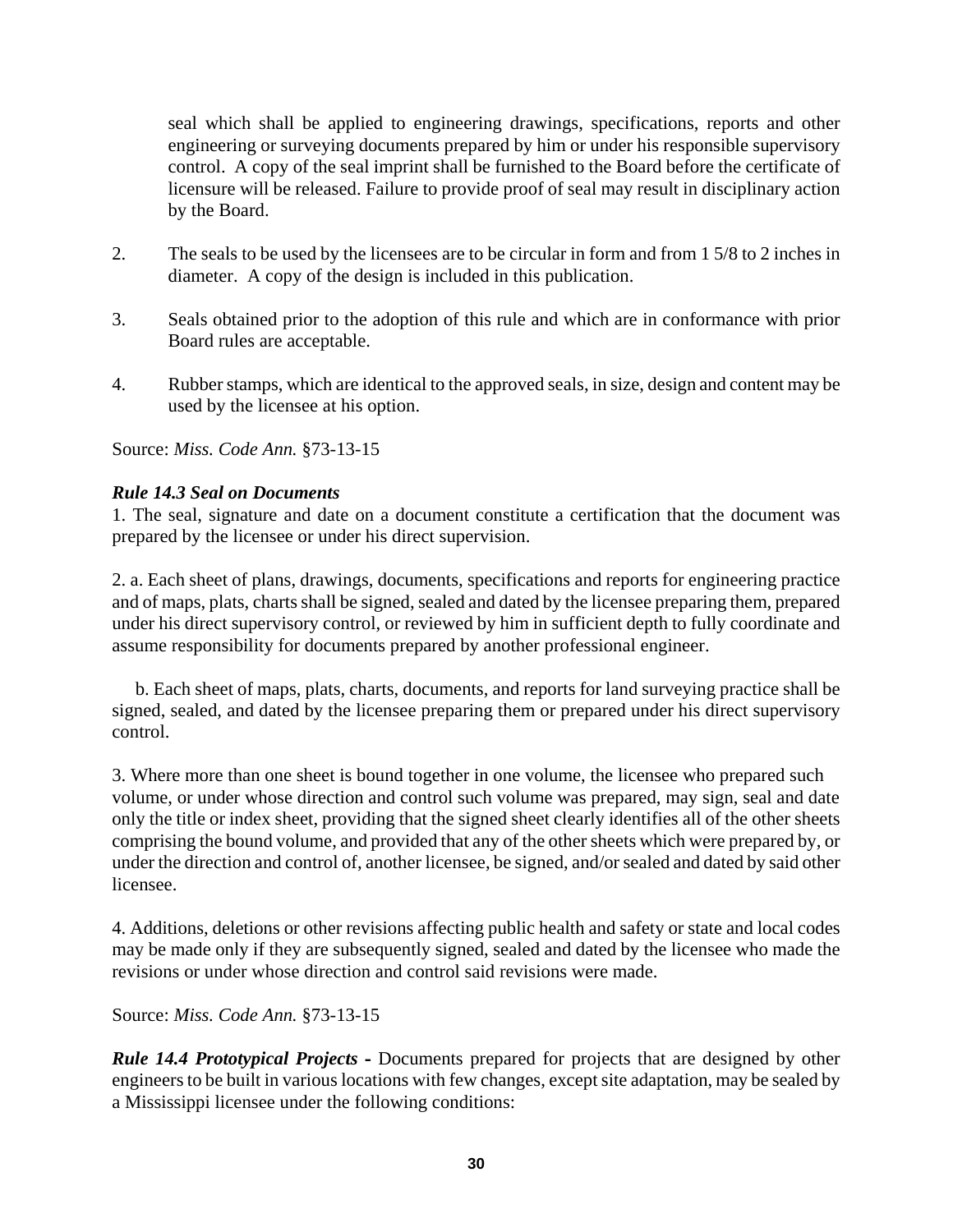- 1. Written permission of the original engineer(s) to adapt the documents.
- 2. Each sheet of plans, drawings, documents, specifications and reports shall be signed, sealed and dated by the engineer who performed the original design and shall also be signed, sealed and dated by the Mississippi licensee who has reviewed the documents in sufficient depth to fully coordinate and assume responsibility.
- 3. Documentation of all changes made to the original documents.
- 4. The following written certification shall accompany the seal and signature on each sheet: "I have reviewed this document in sufficient depth to accept full responsibility for its contents and to assure code compliance and coordination."

#### *Rule 14.05 Design of Seal*

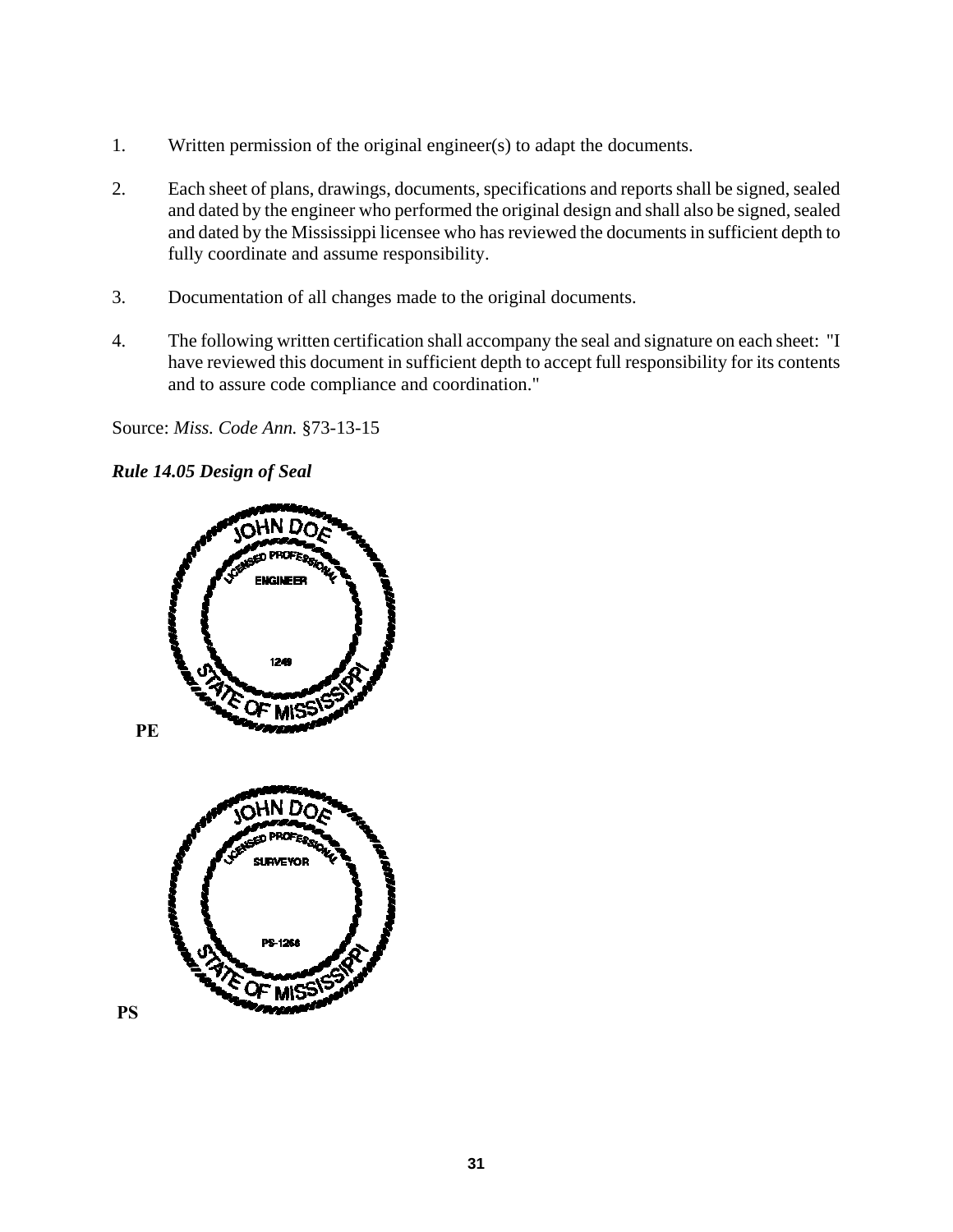

 **DUAL** 

Source: *Miss. Code Ann.* §73-13-15

*Rule 14.6 Seal Care and Custody* **-** The licensee shall exercise due and reasonable care in maintaining physical possession of his seal and its use. The licensee shall not willingly allow others to possess his seal or to use his seal.

Source: *Miss. Code Ann.* §73-13-15

# **Part 901 Chapter 15: EXPIRATIONS AND RENEWALS**

*Rule 15.1 Expiration Date* - Certificates of licensure expire on the last day of the month of December.

Source: *Miss. Code Ann.* §73-13-15

*Rule 15.2 Notification of Expiration Certificate Date and Amount of Renewal Fee Required* **-**  Each licensee will be mailed a notice of the expiration date and the amount of the annual renewal fee. Such notice will be sent to the address of record by first class mail at least one month prior to the expiration date.

The renewal fee is set by an order of the Board in accordance with and subject to the limitations of the statute.

Source: *Miss. Code Ann.* §73-13-15

*Rule 15.3 Annual Responsibility of Renewals* **-** Certificates of licensure, and therefore the right to practice engineering or surveying, become invalid on the last day of the month of December unless renewed.

The responsibility for the annual renewal of a licensee's certificate rests solely with the individual licensee. Failure to receive a notice does not relieve a licensee from the duty of renewal of his certificate. Returning renewal fees in a timely manner is the responsibility of the licensee.

Source: *Miss. Code Ann.* §73-13-15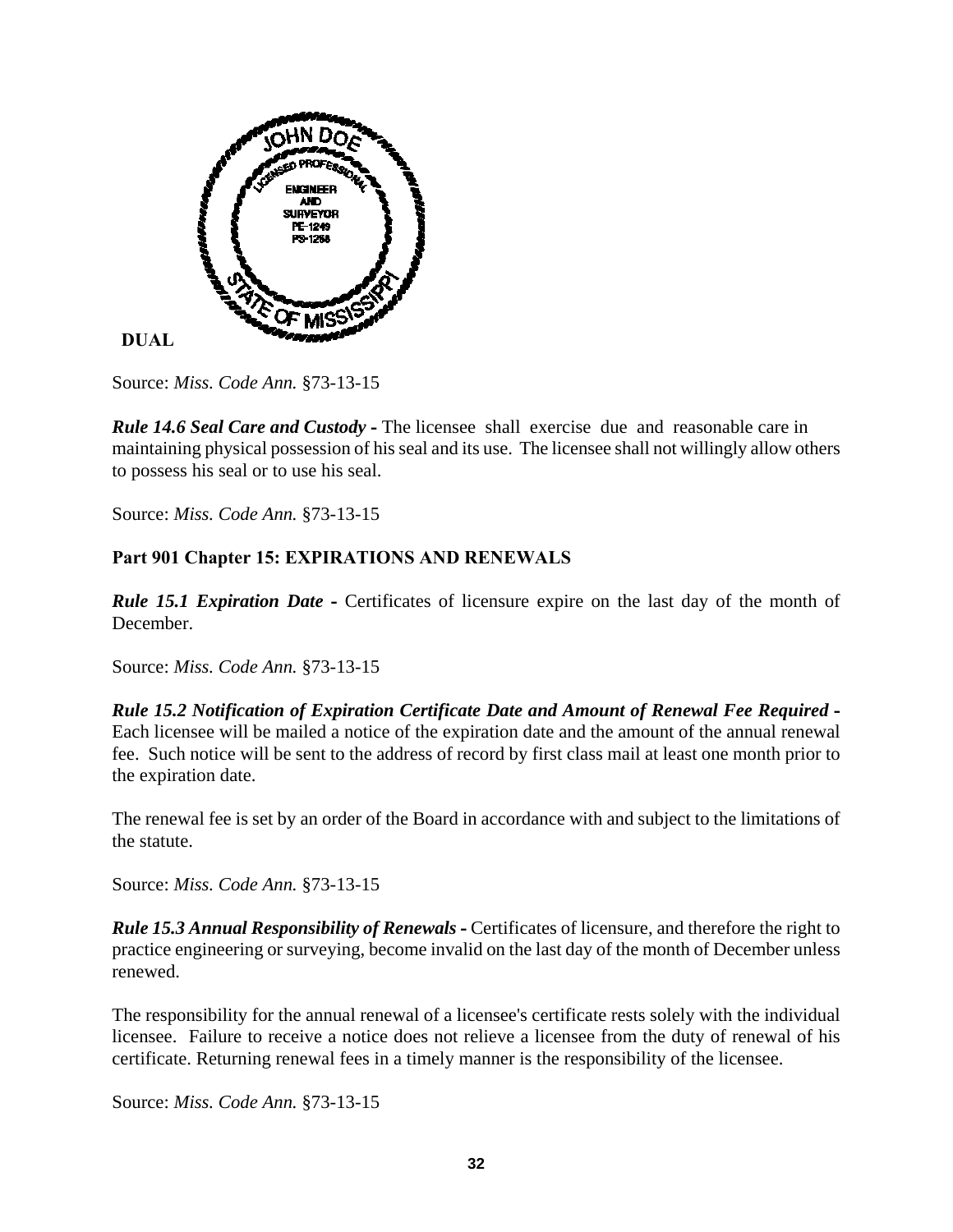*Rule 15.4 Penalty for Late Renewal* **-** The failure on the part of any licensee to renew his certificate annually in the month of December as required above, shall not deprive such person of the right of renewal, but the fee to be paid for the renewal of a certificate after the month of December shall be increased ten percent (10%) for each month, or fraction of a month, that payment of renewal is delayed. The maximum fee for delayed renewal shall not exceed five (5) times the normal renewal fee. If a licensee fails to renew his certificate for six (6) months or more, the licensee shall be required to submit a new application, paying back fees and submitting proof of continuing professional competency compliance. If the certificate has expired for five (5) years or more, in addition to submitting a new application and proof of continuing professional competency compliance, re-examination in the Principles and Practice of Engineering and/or Surveying will be required. The re-examination requirements may be waived by the Board provided the applicant has continued to legally practice in another jurisdiction from the date of expiration of his certificate.

Source: *Miss. Code Ann*. §73-13-15

### **Part 901 Chapter 16: Certificate of Authority; use of terms.**

### *Rule 16.1 – Certificate of Authority required.*

1. Any firm, corporation, or partnership practicing or offering to practice engineering or surveying in the state of Mississippi must be licensed to practice with a Certificate of Authority from this Board.

2. This shall apply to a professional service corporation, a corporation, a partnership (including limited partnerships and limited liability partnerships), or a limited liability company. An individual licensee practicing in his own name as a sole proprietorship shall not be required to obtain a Certificate of Authority.

3. In order to qualify for an Engineering Certificate of Authority, the firm must designate at least one Mississippi-licensed Professional Engineer who is either a principal officer, partner, or the designated principal engineer of the firm with management responsibility for the firm's practice, and who makes significant technical and/or contractual judgments on behalf of the firm which would affect the firm's professional reputation and liability.

4. In order to qualify for a Surveying Certificate of Authority, the firm must designate at least one Mississippi-licensed Professional Surveyor who is either a principal officer or partner of the firm with management responsibility for the firm's practice, and who makes significant technical and/or contractual judgments on behalf of the firm which would affect the firm's professional reputation and liability.

5. A licensee who renders occasional, part-time or consulting services to a firm may **not**, for the purposes of this rule, be designated as being responsible for the professional services of the firm.

6. Application for a Certificate of Authority shall be made on a form prescribed by the Board with payment of the application fee. The Certificate shall be issued when the Board determines that all requirements in compliance with the rules and regulations of the Board have been met.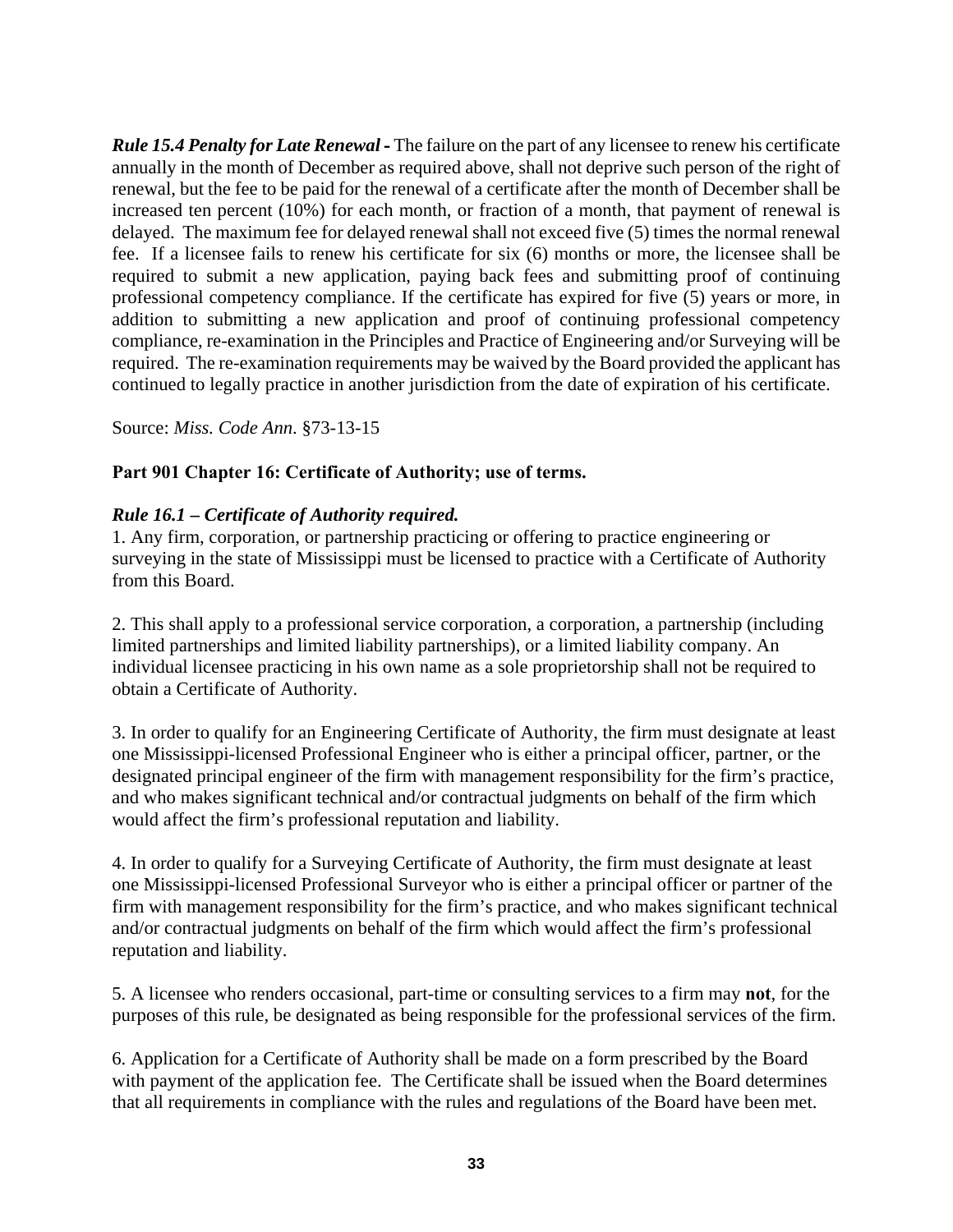7. All certificates shall expire on December 31 of each year; at that time the certificate shall be renewable at a fee to be set by the Board. Late renewal is subject to a 10% penalty per month that payment is delayed. After a certificate has expired for more than six months, an application for re-registration shall be required.

8. If any of the information on the initial, or any subsequent renewal, application changes for the firm, the firm shall notify the board in writing within thirty (30) days of the change by filing an amended application.

9. The firm, corporation, or partnership shall be responsible for the conduct or acts of its agents, employees, officers, partners, members or managers operating or practicing under the Certificate of Authority. No individual practicing engineering and/or surveying services shall be relieved of responsibility for those services performed by reason of employment or other relationship with a firm, corporation, or partnership holding a Certificate of Authority.

Source: *Miss. Code Ann.* §73-13-15

*Rule 16.2 Use of Words Engineer, Engineering, Surveyor, or Surveying* **-** Any person, firm, partnership, organization, corporation or other entity using the words "Engineer" or "Engineering" or "Surveyor" or "Surveying" or any modification or derivative thereof in its name or form of business activity except as authorized in the Law, or any person presenting or attempting to use the certificate of licensure or the seal of another, or any person who shall give any false or forged evidence of any kind to the Board or any member thereof in obtaining or attempting to obtain a certificate of licensure, or any person who shall falsely impersonate any other licensee of like or different name, or any person who shall attempt to use an expired or revoked or nonexistent certificate of licensure, or who shall practice or offer to practice when not qualified, or any person who falsely claims that he is licensed under the Law, or any person who shall violate any of the provisions of the Law, shall be guilty of noncompliance with the Law.

Source: *Miss. Code Ann.* §73-13-15

# **Part 901 Chapter 17: CODE OF PROFESSIONAL CONDUCT**

**Introduction**: The licensee shall be forthright and candid in his statements or written responses to the Board or its representatives on matters pertaining to professional conduct.

*Rule 17.1 Responsibility to the Public* - The licensee shall at all times recognize his primary obligation to protect the safety, health and welfare of the public in the performance of his work. If the licensee's employer or clients overrule his judgment concerning the safety, health and welfare of the public, he shall inform his employer or client of the possible consequences and, where appropriate, notify such other proper authority. It shall be the licensee's duty to report to the Board violations of the Rules and Regulations. Failure to do so may be construed as aiding and abetting the violator. Furthermore, the licensee should remove himself from the situation if, after advising the employer or client, there continues to be a concern regarding the safety, health, and welfare of the public.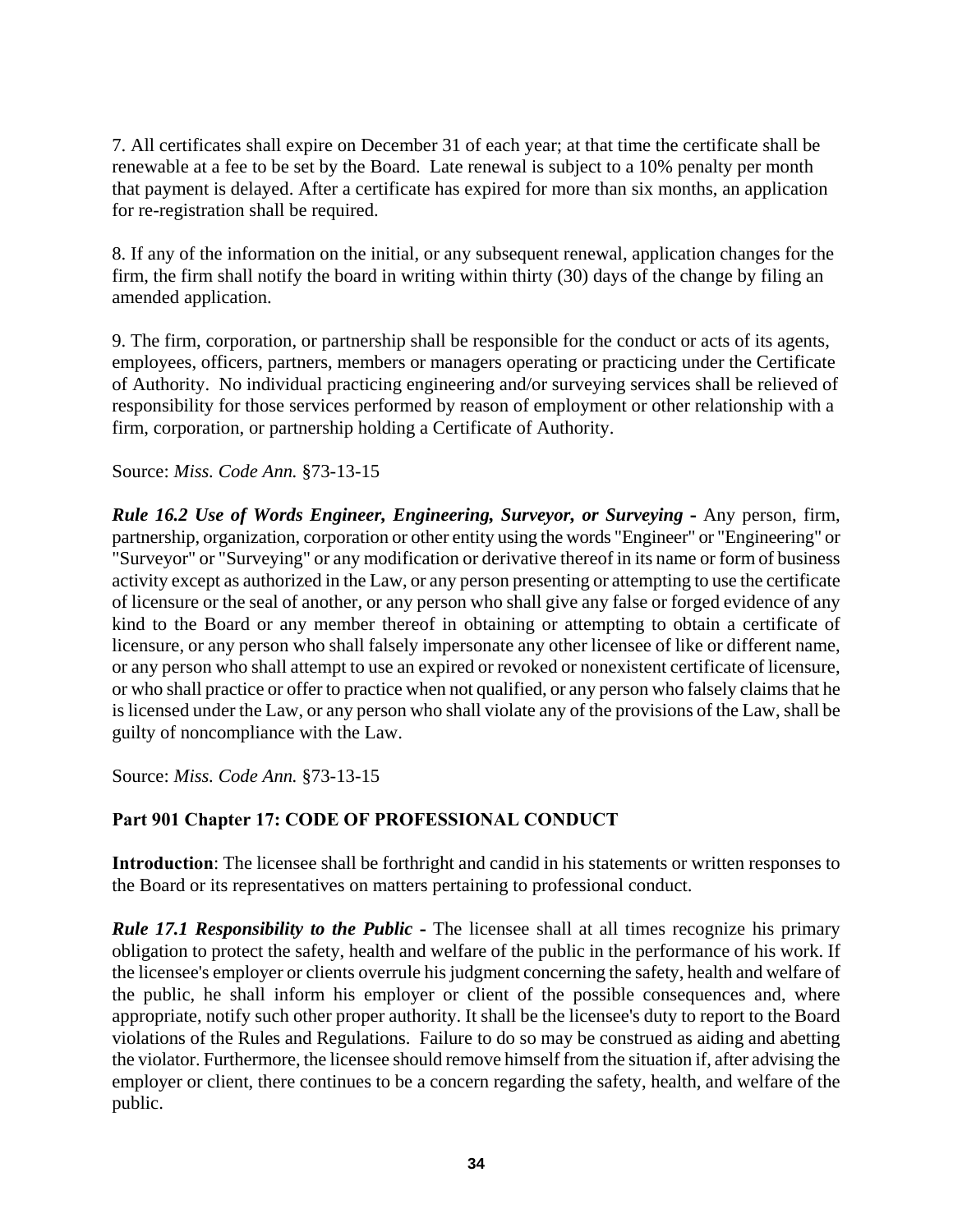### *Rule 17.2 Competency for Assignments*

- 1. The licensee shall undertake to perform assignments only when qualified by education or experience in the specific discipline involved. The licensee may accept an assignment requiring education or experience outside his area of competence, but only to the extent that his services are restricted to those phases of the project in which he is qualified. All other phases of such projects shall be performed by licensees who may be associates, consultants or employees, qualified in the specific disciplines involved.
- 2. The licensee shall avoid actions and procedures which, in fact, amount to aiding and abetting an unlicensed person to practice the professions.
- 3. a. The Professional Engineer shall not affix his signature and/or seal and/or title block to any plan or document unless said plan or document was prepared by him, prepared under his direct supervisory control, or reviewed by him in sufficient depth to fully coordinate and assume responsibility for plans prepared by another licensed Professional Engineer.
	- b. The Professional Surveyor shall not affix his signature and/or seal and/or title block to any plat or document unless said plat or document was prepared by him, prepared under his direct supervisory control, or reviewed by him in sufficient depth to fully coordinate and assume responsibility for plats or documents prepared by another licensed Professional Surveyor.

Source: *Miss. Code Ann.* §73-13-15

# *Rule 17.3 Public Statements*

- 1. The licensee shall be completely objective and truthful in all professional reports, statements or testimony. He shall include all relevant and pertinent information in such reports, statements or testimony.
- 2. The licensee, when serving as an expert or technical witness before any court, commission or other tribunal, shall express an opinion only when it is founded upon adequate knowledge of the facts in issue, upon a background of technical competence in the subject matter, and upon honest conviction of the accuracy and propriety of his testimony.
- 3. The licensee will issue no statements, or criticisms or arguments on matters connected with public policy which are inspired or paid for by an interested party or parties, unless he has prefaced his comment by explicitly identifying himself, by disclosing the identities of the party or parties, on whose behalf he is speaking, and by revealing the existence of any pecuniary interest he may have in the subject matter.

Source: *Miss. Code Ann.* §73-13-15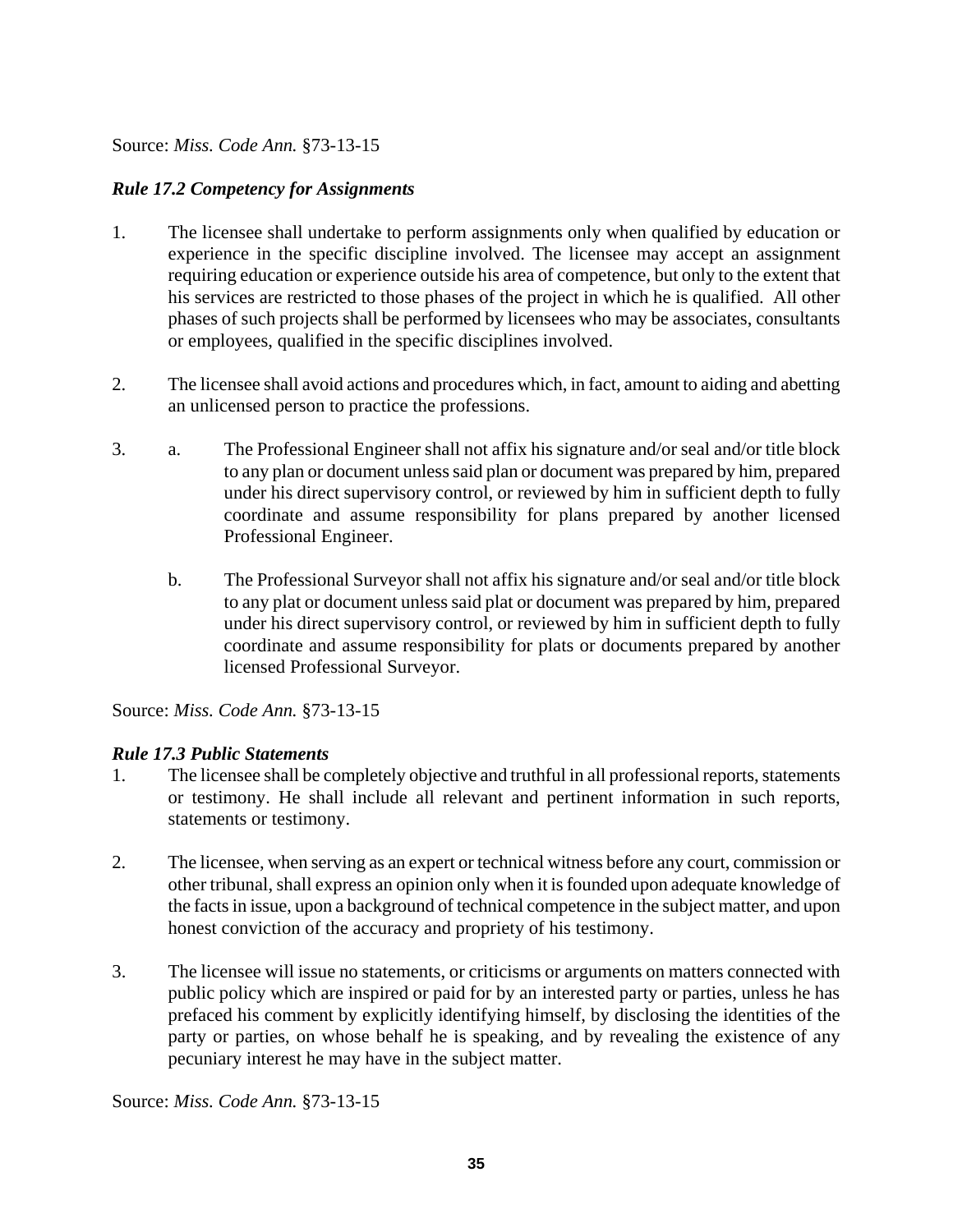# *Rule 17.4 Conflict of Interest*

- 1. A conflict of interest is avoidable. A licensee shall not represent a client if the licensee's ability to consider, recommend, or carry out a course of action on behalf of the client could be adversely affected by the licensee's responsibilities to another client or to a third person or to the licensee's own interest, or the safety, health and welfare of the public.
- 2. The licensee shall not accept compensation, directly or indirectly, financial or otherwise, from more than one party for services on the same project, unless the circumstances are fully disclosed to, and agreed to in writing, by all interested parties.
- 3. The licensee shall not solicit or accept, directly or indirectly, financial or other valuable considerations from material suppliers, equipment suppliers or any other vendors for specifying or recommending their products.
- 4. The licensee shall not solicit or accept gratuities, directly or indirectly, from contractors, their agents or other parties dealing with the licensee's client or employer in connection with work for which he is responsible.
- 5. The licensee shall not solicit or accept a professional services contract which involves a governmental body on which the licensee, a principal, or officer of his organization serves as a member.
- 6. When a licensee is employed or otherwise engaged in a full or part-time position, he shall not use the advantages of his position to compete unfairly with other licensees.
- 7. A licensee serving in any official capacity, either part-time or full-time, as the engineer or surveyor for any county, city or other governmental body, Board or agency, where plans or documents must be submitted to him for review, approval or a recommendation for approval, cannot review, approve or recommend approval of his own plans or documents, or plans or documents prepared by any member of the firm of which he is a member.

Source: *Miss. Code Ann*. §73-13-15

# *Rule 17.5 Solicitation of Work*

- 1. The licensee shall not offer to pay, either directly or indirectly, any commission, political contribution, gift, or other consideration in order to secure work, except when the licensee is securing salaried positions through employment agencies.
- 2. The licensee shall not falsify or permit misrepresentation of his or his associates' academic or professional qualifications. He shall not misrepresent or exaggerate his degree of responsibility in or for the subject matter of prior assignments. Brochures or other presentations incident to the solicitation of employment shall not misrepresent pertinent facts concerning employer, employees, associates, joint venturers or his or their past accomplishments.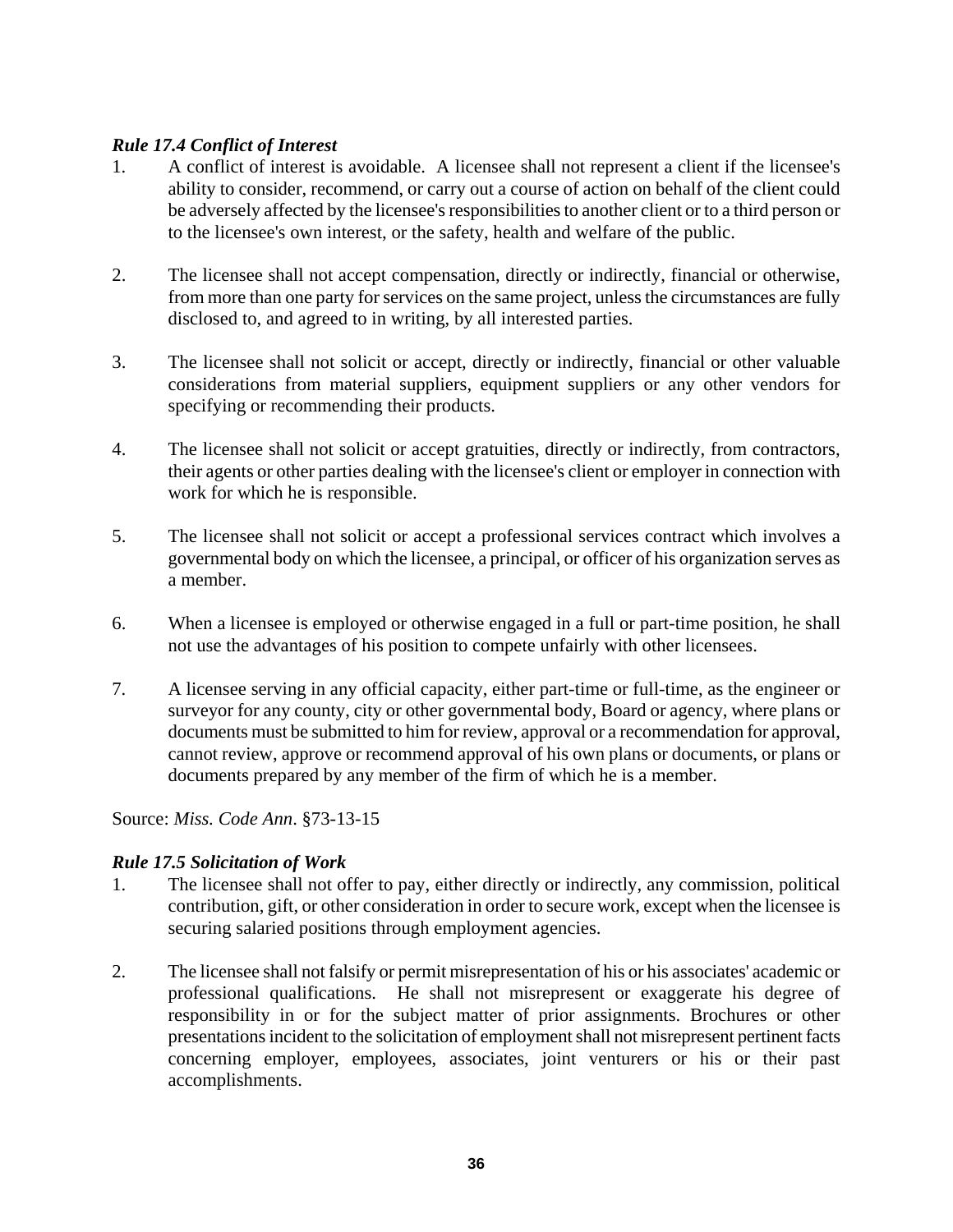- 3. The licensee shall not indulge in publicity that is misleading or advertise in a self laudatory manner.
- 4. The licensee shall not supplant, nor attempt to supplant, directly or indirectly, another professional engineer and/or professional surveyor in a particular engineering or surveying project, after contracts have been awarded to such other professional engineer and/or professional surveyor. The furnishing of informative brochures regarding the licensee's firm or employer is not considered an attempt to supplant.
- 5. A licensee, acting individually or through a firm, association, partnership or corporation shall neither request, propose, or accept an agreement, contract, or commission for professional services on a "contingency basis" under which his professional judgment may be compromised or when a contingency provision is used as an inducement to promote or secure an agreement, contract, or commission, either for future commissions or projects, or for performing additional services on the project involved.
- 6. The Professional Engineer, and the engineering firm, is to seek professional employment based primarily on the qualifications and competencies required for proper accomplishment of the work. This process restricts the Professional Engineer or firm from submitting a price for services until the prospective client has selected that Engineer or firm, based primarily on stated qualifications and competencies, for final contractual negotiations.

 Competitive price proposals may not be submitted or solicited for professional services unless all the following restrictions are met:

- a. The prospective client has first sought statements of qualifications from interested licensees, and
- b. Those licensees chosen by the client on the basis of qualifications and competence for proper accomplishment of the work (not to exceed five) have received in writing a comprehensive and specific Scope of Work, and
- c. When the Scope of Work has been prepared, signed and sealed by a licensed Professional Engineer who has attested to the completeness and adequacy of the Scope of Work assuring that it fully identifies and describes the factors affecting the required engineering services, and
- d. Assurances have been given by the prospective client that factors in addition to price were considered in selecting the Professional Engineer, and
- e. Neither the Professional Engineer that sealed the Scope of Work, nor this Professional Engineer's firm, will be allowed to submit a price proposal.
- 7. The Professional Surveyor, and the surveying firm, is to seek professional employment based primarily on the qualifications and competencies required for proper accomplishment of the work. This process restricts the Professional Surveyor or firm from submitting a price for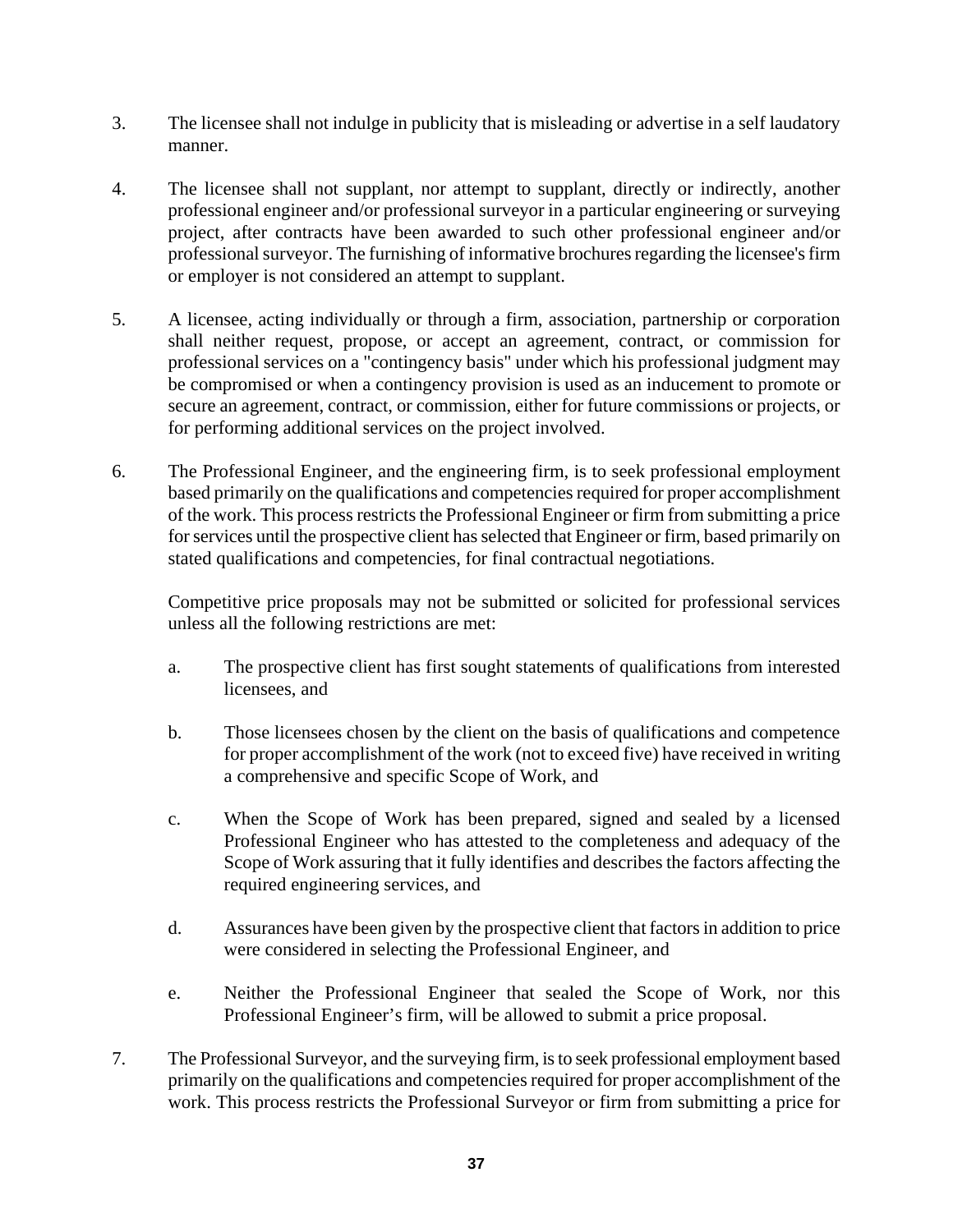services until the prospective client has selected that Surveyor or firm, based primarily on stated qualifications and competencies, for final contractual negotiations.

 Competitive price proposals may not be submitted or solicited for professional surveying services unless all the following restrictions are met:

- a. The prospective client has first sought statements of qualifications from interested licensees, and
- b. Those licensees chosen by the client on the basis of qualifications and competence for proper accomplishment of the work (not to exceed five) have received in writing a comprehensive and specific Scope of Work prepared by the client or the client's representative that completely describes the factors affecting the required surveying services, and
- c. Assurances have been given by the prospective client that factors in addition to price were considered in selecting the Professional Surveyor.

Source: *Miss. Code Ann.* §73-13-15

*Rule 17.6 Ethics* - The licensee shall contribute to the maintenance, integrity, independence and competency of the engineering and/or surveying profession as follows:

- 1. The licensee shall not violate any provision of Mississippi Law regulating the practice of engineering and surveying;
- 2. The licensee shall not participate, directly or indirectly, in any plan, scheme or arrangement attempting or having as its purpose the violation of any provision of the Law regulating the practice of engineering and surveying;
- 3. The licensee shall exercise reasonable care to assure that his partners, associates, and employees do not engage in conduct which, if done by him, would violate any provision of Law regulating the practice of engineering and surveying;
- 4. The licensee shall not engage in any illegal conduct involving moral turpitude;
- 5. The licensee shall not engage in any conduct that discredits or tends to discredit the profession of engineering and/or surveying;
- 6. The licensee shall not permit or allow himself, his professional identification, seal, firm, or business name, or his services to be used or made use of, directly or indirectly, or in any manner whatsoever, so as to make possible or create an opportunity for the unauthorized practice of engineering and/or surveying by any person, firm or corporation in this state;
- 7. The licensee shall not perform any acts, allow omissions or make any assertions or representations which are fraudulent, deceitful, or misleading, or which in any manner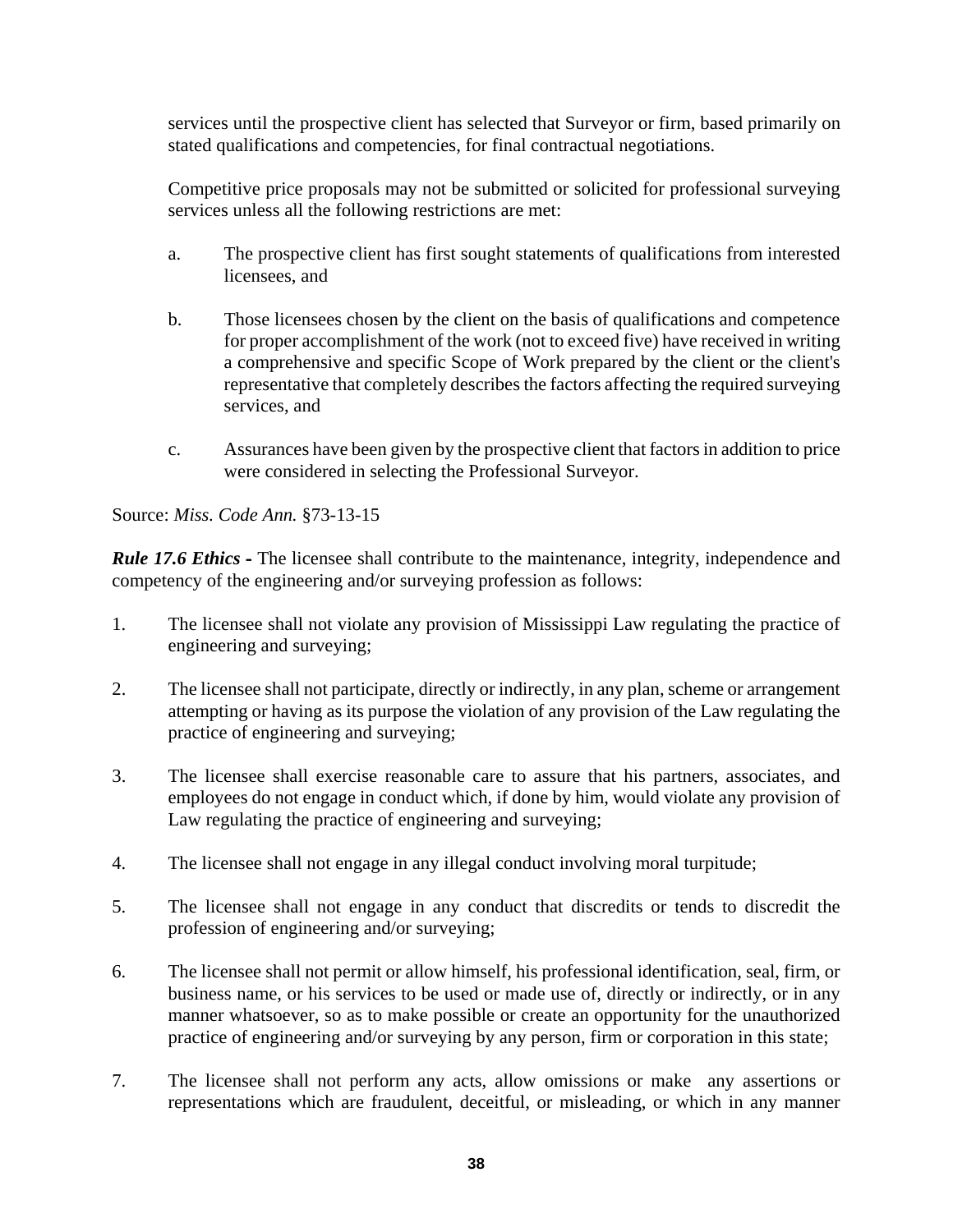whatsoever tend to create a misleading impression;

- 8. The licensee shall not knowingly associate with or permit or allow the use of his name, firm name or professional identification or seal in any business venture, project or enterprise which he knows or has reason to believe is involved in professional practices which violate any provision of the Law regulating the practice of engineering and/or surveying;
- 9. The licensee shall not knowingly associate with or permit the use of his name, professional identification, seal, firm or business name in connection with any venture or enterprise which he knows, or has reason to believe, involves trade, business or professional practice of a fraudulent, deceitful or dishonest nature;
- 10. The licensee shall not injure or attempt to injure the professional reputation of another licensee. This shall not relieve a licensee of the obligation to expose unethical or illegal conduct to the proper authorities or preclude an honest appraisal of licensees considered for employment;
- 11. The licensee shall not aid or abet, directly or indirectly, any nonlicensee in the practice of engineering and/or surveying.
- 12. The licensee shall be personally and professionally responsible and accountable for the care, custody, control and use of his engineer's and/or surveyor's seal, his professional signature and identification. A seal which has been lost, misplaced or stolen shall, upon discovery of its loss, be reported immediately to the Board, which may invalidate the licensure number of said seal, if it deems this necessary, and issue another licensure number to said licensee.
- 13. The licensee shall not, directly or indirectly, use or make use of any property, facility or service of any governmental body, agency or department for the benefit of any private business or activity in which the licensee also may be engaged.
- 14. The licensee shall not, directly or indirectly, use or make use of any property, facility or service of his client or employer for his own benefit.
- 15. The licensee shall not practice or offer to practice engineering and/or surveying in any governmental jurisdiction in which to do so would be in violation of the Laws regulating the practice of professional engineering and/or professional surveying in that jurisdiction.

Source: *Miss. Code Ann.* §73-13-15

*Rule 17.7 Character and Reputation* **-** The licensee shall be responsible for maintaining good character and reputation. Suspension of a certificate of licensure by another jurisdiction, becoming a habitual drunkard, being grossly immoral, or addicted in the use of narcotics, being finally adjudged insane, or incompetent by a court of competent jurisdiction or being convicted of a felony or misdemeanor shall be grounds for a disciplinary hearing which may result in revocation of his certificate of licensure.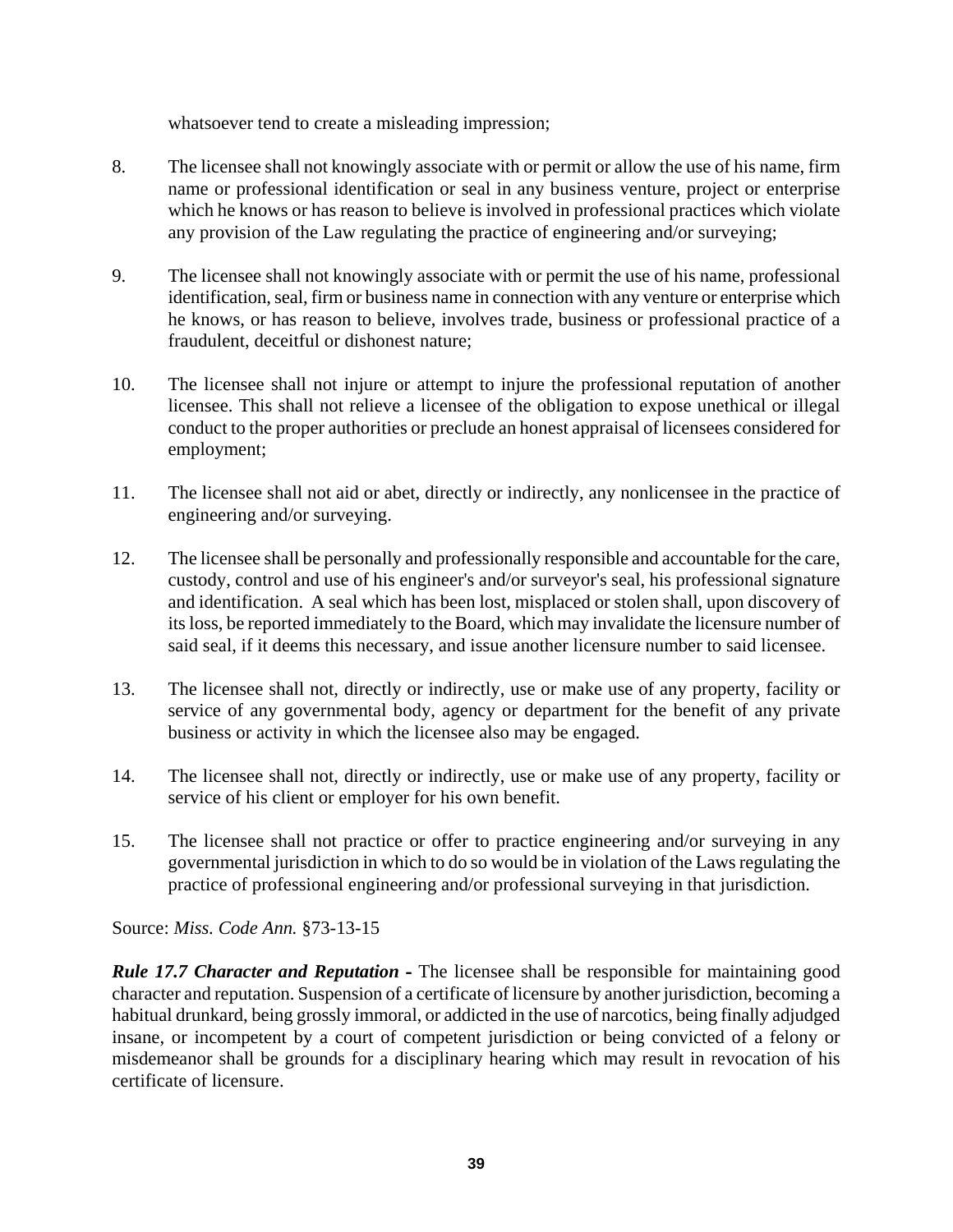*Rule 17.8 Response to Orders and Communications* **-** A licensee's refusal to accept or receive, or a licensee's failure to timely respond to, (a) an order of the Board or (b) a request in writing from the Executive Director, the Board's attorney or a Board member, provided such request is made within the scope of responsibility of the writer, shall be considered misconduct subject to disciplinary action.

Source: *Miss. Code Ann*. §73-13-15

# **Part 901 Chapter 18: DISCIPLINARY ACTIONS**

*Rule 18.1 Charges* **-** For the purposes of this rule, "charge" refers to any allegation brought to the Board against a licensee or other person relating to a violation of the Law or the Rules and Regulations. Charges may be preferred by anyone who believes that a violation may have occurred.

- 1. Except as noted in item 3 below, all charges preferred must be made in writing by the person or persons making them and shall be filed with the Board.
- 2. All charges shall be made on forms prescribed by the Board, which are available from the Board. The information required includes the name and addresses of the complainant and the respondent, a concise statement of the complaint with facts supporting the allegation that a violation has occurred and a statement of the relief sought. The complainant shall sign the form.
- 3. In instances in which the Board is presented with prima facie evidence of a violation of the Law or the Rules and Regulations, a written statement of charges by the complainant will not be required.
- 4. No investigative action will be taken regarding submissions that are neither prima facie evidence nor accompanied by the written statement of charges.
- 5. Following the receipt of such charges or prima facie evidence, the Board will proceed to investigate and unless dismissed as frivolous, unfounded, or filed in bad faith, will proceed in accordance with the provisions of the statute involved, subject to the following limitation. Complaints must be filed within two years of the date the violation occurred, or within two years of the date of the discovery of the violation but no later than six years from the date of the violation.

Source: *Miss. Code Ann.* §73-13-15

*Rule 18.2 Investigative Procedures* **-** Upon the filing of charges or information in accordance with Rule 18.1, the executive director shall refer them to a designated Board member. If the charges or information are first made by or through a Board member and if the executive director makes a determination that the Board member's objectivity is not impaired, the executive director will select that Board member as the designated Board member; otherwise, the designated Board member shall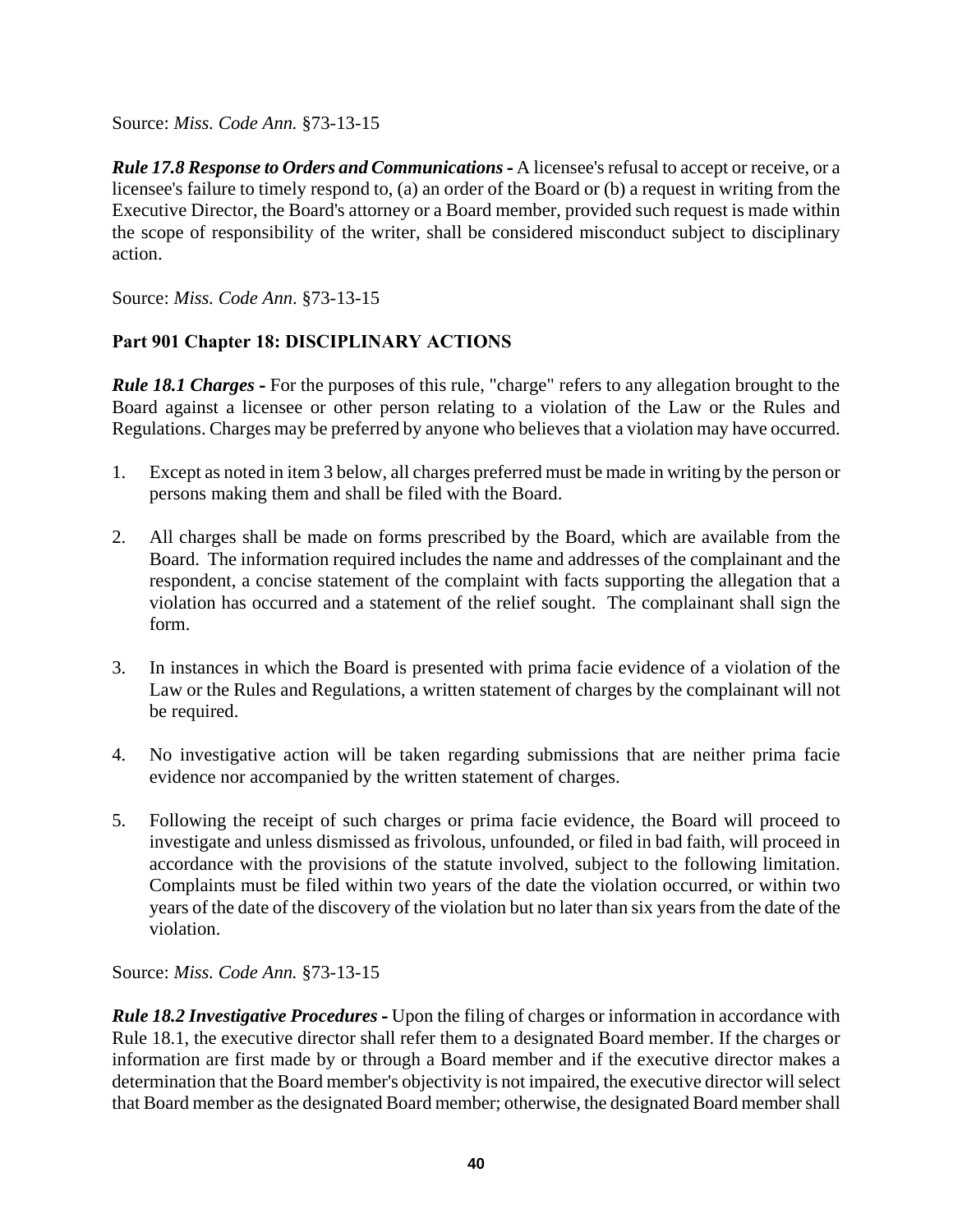be selected on a rotating basis. If any Board member selected as a designated Board member, whether by the bringing of charges or information or on a rotating basis, can show reasonable cause that he or she should not be the designated Board member, or if the executive director makes a determination that the Board member's objectivity is subject to a reasonable charge of being impaired, then such charges or information shall be referred to the Board member next in line of rotation.

The designated Board member may institute an investigation of the charges and, after consultation with the Executive Director and the Board's attorney, determine whether to proceed with a letter of admonition, a consent order, an informal conference, or a formal disciplinary hearing.

Neither the designated Board member nor any Board member disqualified in the process of selecting the designated Board member shall sit as a member of the Board in any disciplinary hearing resulting from that investigation.

Source: *Miss. Code Ann*. §73-13-15

# *Rule 18.3 Disciplinary Proceedings*

**1. Complaints, Summons, and Notice of Hearing -** For the purposes of this rule, "complaint" refers to the formal documents issued by the Board to initiate a disciplinary hearing. The complaint is based on prior investigation of charges or information and shall set forth a statement of the charges against the accused.

For the purposes of this rule, "summons and notice of hearing" refers to the document accompanying the complaint which compels the respondent to appear and sets forth the time and place of the hearing.

The summons and complaint together with a copy of the applicable Law and Rules and Regulations shall be:

- (1) mailed by licensed or certified mail, return receipt requested, to either the respondent's last known business or residence address or the most recent address of the accused on file with the Board, or
- (2) personally served on the respondent, and
- (3) provided not less than thirty days prior to the scheduled date of the disciplinary hearing.
- 2. **Consent Orders -** If after receipt of a complaint and prior to the disciplinary hearing an accused desires to admit to a violation, a consent order may be entered into with the accused without the necessity of a disciplinary hearing. This opportunity for settlement shall be within the sole discretion of the investigative committee. Any consent order shall be subject to the approval of the Board and shall not be subject to appeal. The Board may reject a proposed consent order and vote to hold a formal disciplinary hearing.
- 3. **Informal Conferences** The respondent may request an informal conference at the Board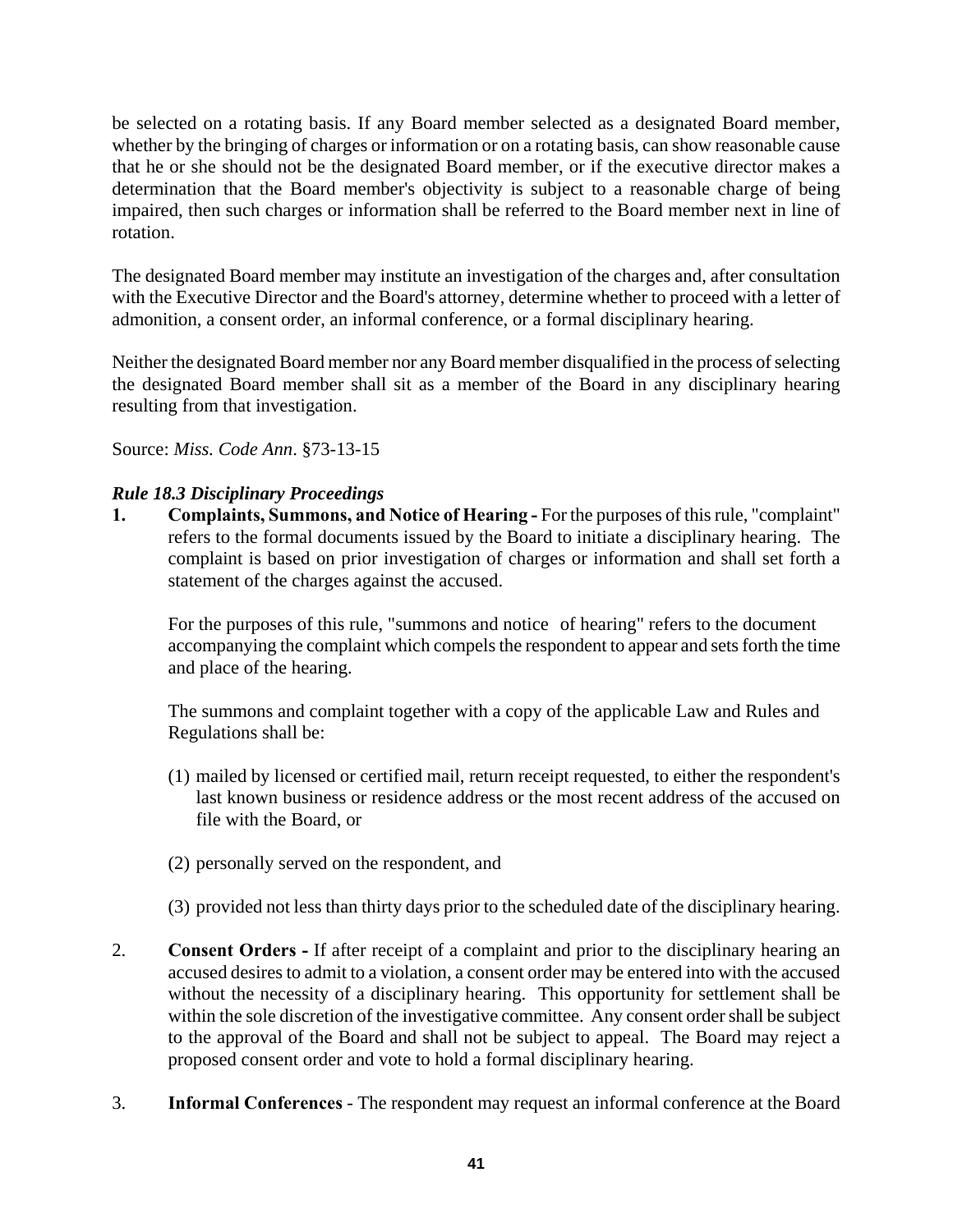office with the investigative committee for the purpose of showing that the allegation(s) contained in the complaint is (are) not true. The investigative committee will be composed of the designated Board member, the executive director, the Board attorney, and appropriate staff personnel; however, the absence of the designated Board member or the executive director or Board attorney shall not invalidate the formation of the committee or the conclusions of the conference. The respondent may have an attorney present only in an advisory capacity. If the respondent desires a conference and the complaint cannot thereafter be dismissed on the evidence, an effort will then be made to reach an informal settlement and consent order as provided in paragraph 2.

The informal conference and/or settlement negotiation shall be completed prior to a date 10 days before the scheduled date of the disciplinary hearing; provided, however, the Board's investigative committee, at its sole discretion, may continue the disciplinary hearing at the request of the respondent for the purpose of completing said proceedings.

Source: *Miss. Code Ann.* §73-13-15

*Rule 18.4 Conflict and Bias* - A Board member shall not be entitled to participate in any disciplinary action if the Board determines that such a Board member is personally biased against the accused.

Source: *Miss. Code Ann.* §73-13-15

*Rule 18.5 Respondent May Assert Bias* **-** Any accused in a disciplinary proceeding may assert conflict or bias by filing with the Executive Director at least three days before the scheduled disciplinary hearing an affidavit asserting the disqualification together with specific details of the underlying factual bias for the assertion.

Source: *Miss. Code Ann.* §73-13-15

*Rule 18.6 Disqualification* **–** The recusal or disqualification of Board members shall be considered on the record as a preliminary matter at the hearing before any other questions are decided. In the event that after said consideration there does not remain a quorum, substitute panel members shall be selected from the most recent slates of Board appointment candidates established by the Mississippi Engineering Society and the Mississippi Association of Professional Surveyors to the extent necessary to achieve a quorum. These substitute members shall receive compensation as provided for Board members in Section 73-13-9.

Source: *Miss. Code Ann.* §73-13-15

# *Rule 18.7 Pre-Hearing Discovery*

1. Pre-hearing discovery shall be permitted in accordance with this rule to the extent necessary to prevent fraud, conserve the Board's time, prevent undue surprise at hearing, protect persons from annoyance, embarrassment, or undue burden or expense, and promote the ends of justice.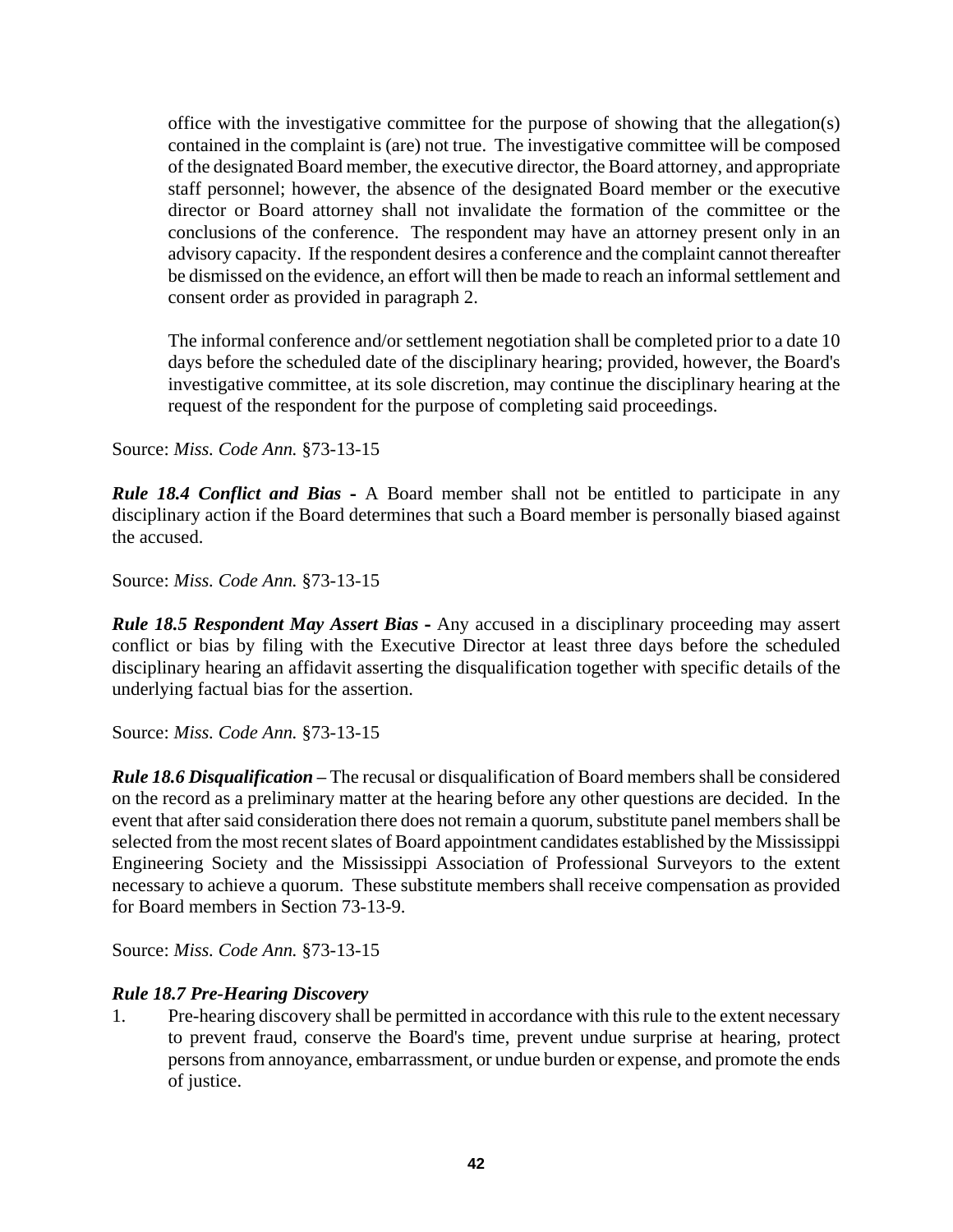- 2. All discovery shall be completed within thirty days of the accused's receipt of the summons and complaint unless otherwise modified by the designated Board member for good cause.
- 3. The attorney for the Board or the accused may obtain discovery regarding any matter not privileged which is relevant to the subject matter of the pending action, whether it relates to the prosecution or the defense.
- 4. Discovery shall be had in strict accordance with such terms and conditions as may be imposed by the designated Board member, considering all the factors of each case.

*Rule 18.8 Methods of Discovery* **-** Upon timely notice the following discovery may be allowed or ordered by the designated Board member.

1. Deposition upon oral examination under oath of any party, material witness or expert witness.

The cost of such deposition shall be borne by the requesting party.

- a. The requesting party shall give reasonable notice in writing to the other party, setting forth the name and address of each person to be examined and the time and the place for taking the deposition.
- b. The deposition, if it is intended to be used at the hearing, shall be stenographically transcribed and certified as to its accuracy by the stenographer and the deponent. A true and correct copy of the transcript shall be forwarded to the other party upon written request, along with an invoice for the reasonable cost of copying and mailing same.
- 2. Written interrogatories to be answered in writing, under oath, by any party, material witness or expert witness.
- 3. Order for production and copying of documents and things and for entry upon land for inspection and other relevant purposes, by any party against any party or person.
- 4. Before an action is commenced, the Board may direct that the Board's attorney, or the Board's attorney may on his own initiative, conduct such preliminary discovery regarding any matter under investigation that the Board or the Board's attorney deems necessary and proper in order to perpetuate testimony or to otherwise prevent a failure or delay of justice. Such pre-action discovery methods shall be in conformance with those set out hereinabove. The product of such discovery may be used in any action involving the same subject matter subsequently brought before the Board.

Source: *Miss. Code Ann.* §73-13-15

# *Rule 18.9 Disciplinary Hearings*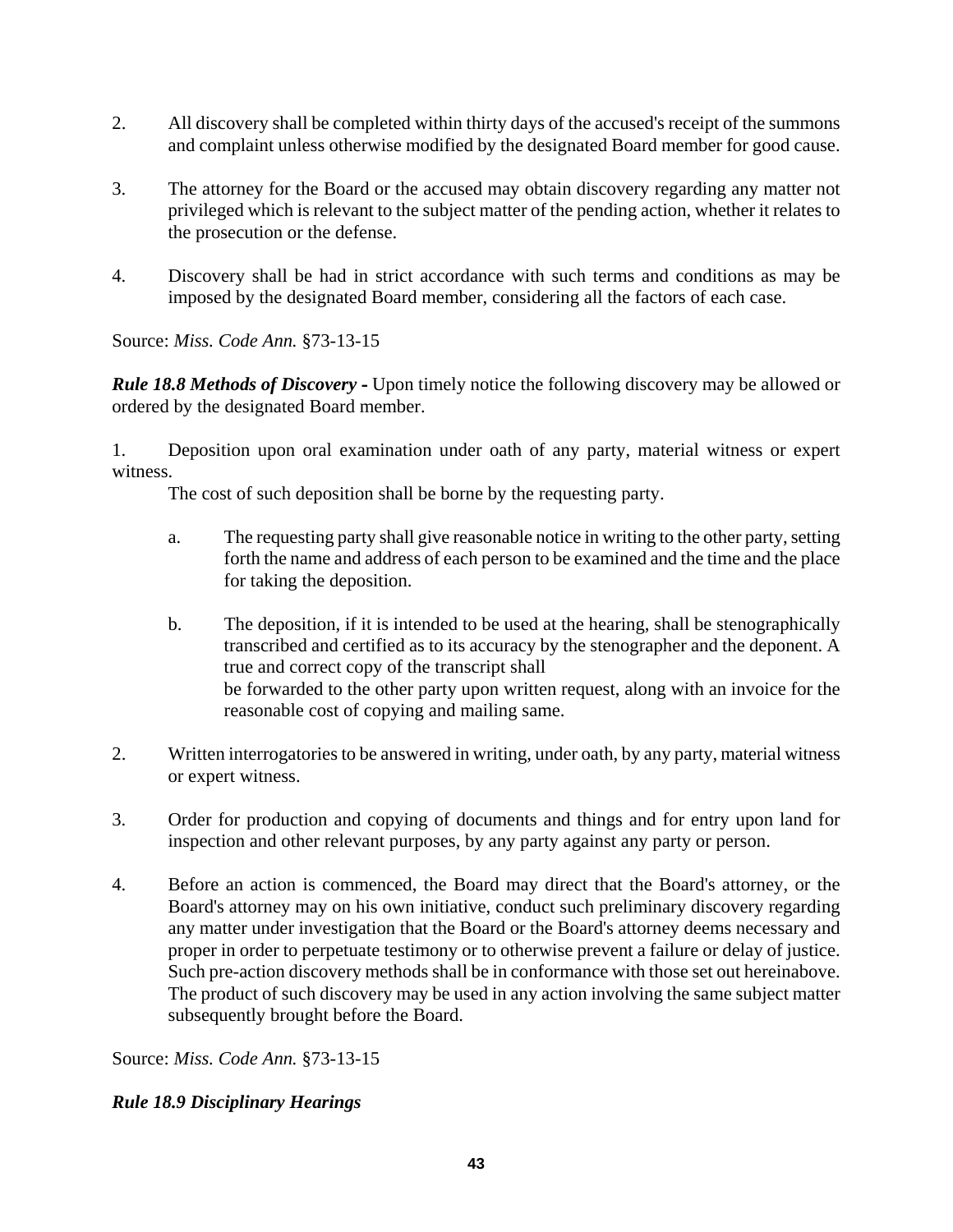- 1. Conduct of Hearing
	- a. **Hearing Examiner** The Board may, in its discretion, appoint some person to act as hearing officer at disciplinary hearings. In the event a hearing officer is appointed, such officer shall preside at the hearing and shall rule on all questions of evidence and procedure in accordance with the provisions of these rules.
	- b. **Plea -** The accused shall either admit or deny the charges set forth in the complaint.
	- c. **Opening Statement -** Each side shall be permitted to make a short opening statement.
	- d. **Form of Hearing -** The Board shall present its evidence, followed by the accused, followed by such rebuttal as may be necessary and proper. Each witness called may be examined in the following manner:

Direct examination Cross examination Re-direct examination Re-cross examination

- e. **Closing Statement -** Each side shall be permitted to make a short closing statement summarizing the evidence presented and urging the application of relevant Law to the evidence presented.
- f. **Proposed Order -** The Board may request one or both parties to submit within seven days for the Board's consideration a proposed order of the Board including findings of fact and conclusions of Law, a copy of which the submitting party shall mail to the other party. Underlying facts of record which support the findings should be cited. If the submitting party desires a written transcript of the hearing for the purpose of preparing such proposed order, that party must request same and pre-pay the cost of postage and the reasonable cost of transcription. In such event, the Board may request the proposed order to be submitted within ten days of the mailing of the transcript.
- g. **Order -** The Board shall issue an order not more than ninety days after the close of the hearing, which shall include findings of fact and conclusions of Law, stated separately. The accused shall be forwarded a copy of the order by certified or licensed mail, return receipt requested, and a copy shall be forwarded by first class mail to each attorney of record.
- h. **Evidence -** The Mississippi Rules of Evidence shall be used as a general guide for the presentation of evidence, however any evidence which reasonably appears to be relevant to the issues of the case may be allowed notwithstanding its inadmissibility under said Rules, unless the evidence offered is clearly of a privileged nature.
- i. **Procedure -** The Mississippi Rules of Civil Procedure shall be used as a general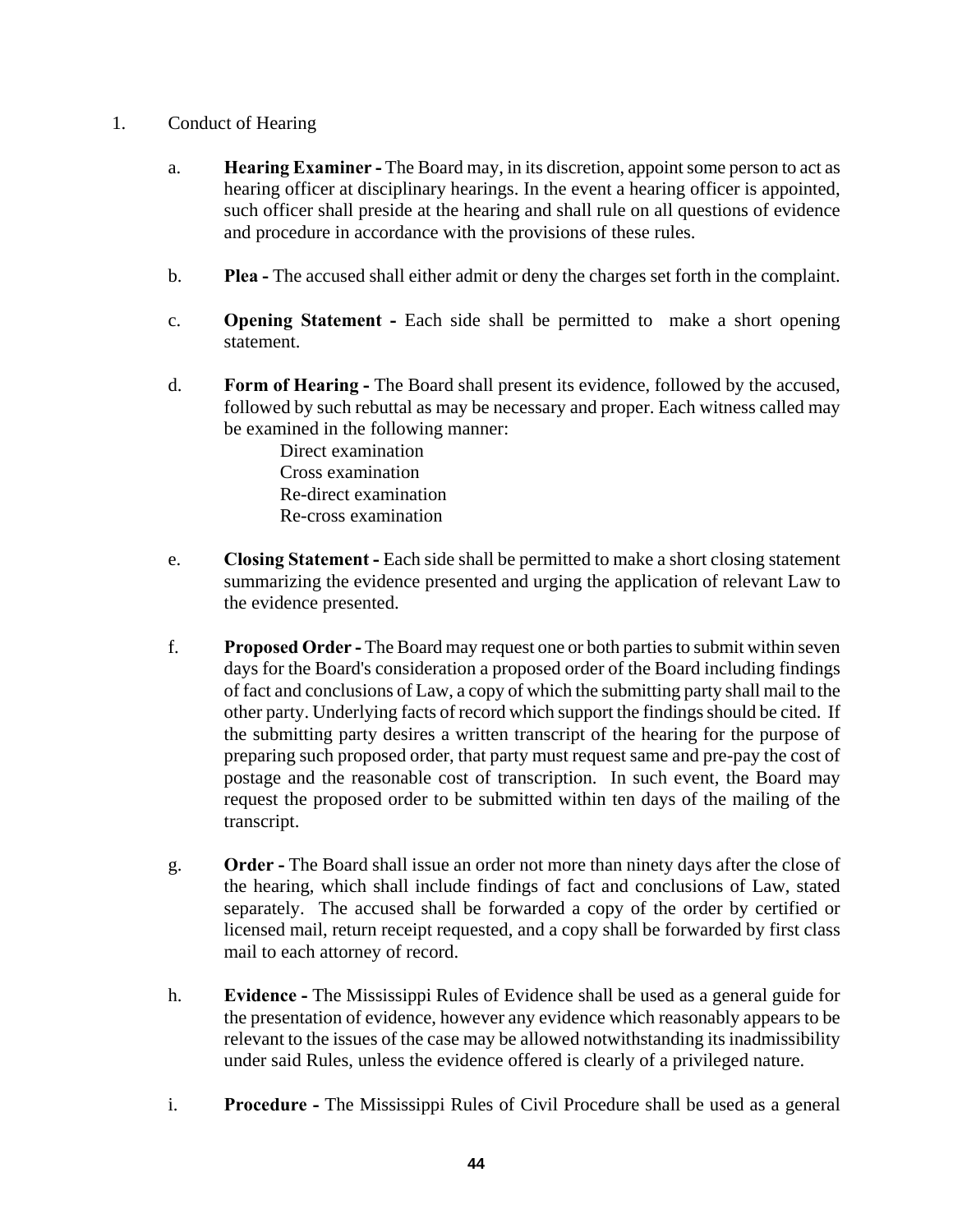guide for the conduct of the proceedings, however formal adherence to said Rules shall not be mandated except as may be reasonably required to promote the ends of justice.

Source: *Miss. Code Ann*. §73-13-15

*Rule 18.10 Discipline* - Upon a finding that the accused has violated any enumerated provision of Title 73, Chapter 13 or any rule adopted pursuant to Title 73, Chapter 13, the Board may censure; reprimand; admonish; require the completion of a course in ethics and/or additional education as approved by the Board; fine the accused; and/or revoke or suspend the accused's licensure to practice as a Professional Engineer and/or Professional Surveyor or enrollment as an Engineer Intern or Surveyor Intern.

The Board may, in its discretion, temporarily stay the execution of its order conditioned upon any provision the Board deems just and proper under all the circumstances of each case.

In determining whether a licensure or enrollment should be revoked or suspended, and whether execution of the order should be stayed, and upon what conditions, the Board may consider all relevant factors, including, but not limited, to the following:

- a. the severity of the violation(s);
- b. the actual or possible danger to the public resulting from the accused's past and present violation(s);
- c. the actual damage resulting from the accused's past and present violation(s);
- d. the number of past repetitions of the accused's present violation(s);
- e. the length of time since the occurrence of the accused's present violation(s);
- f. the number and seriousness of previous violations;
- g. the length of time the licensee has practiced;
- h. the deterrent effect of the penalty imposed;
- i. the effect of the penalty upon the accused's livelihood;
- j. any efforts of rehabilitation; and
- k. any other mitigating or aggravating circumstances.

Source: *Miss. Code Ann.* §73-13-15

*Rule 18.11 Costs* - The Board may, in its discretion, assess and tax all actual costs incurred in a disciplinary hearing against any accused found guilty hereunder, or the charging party, or both.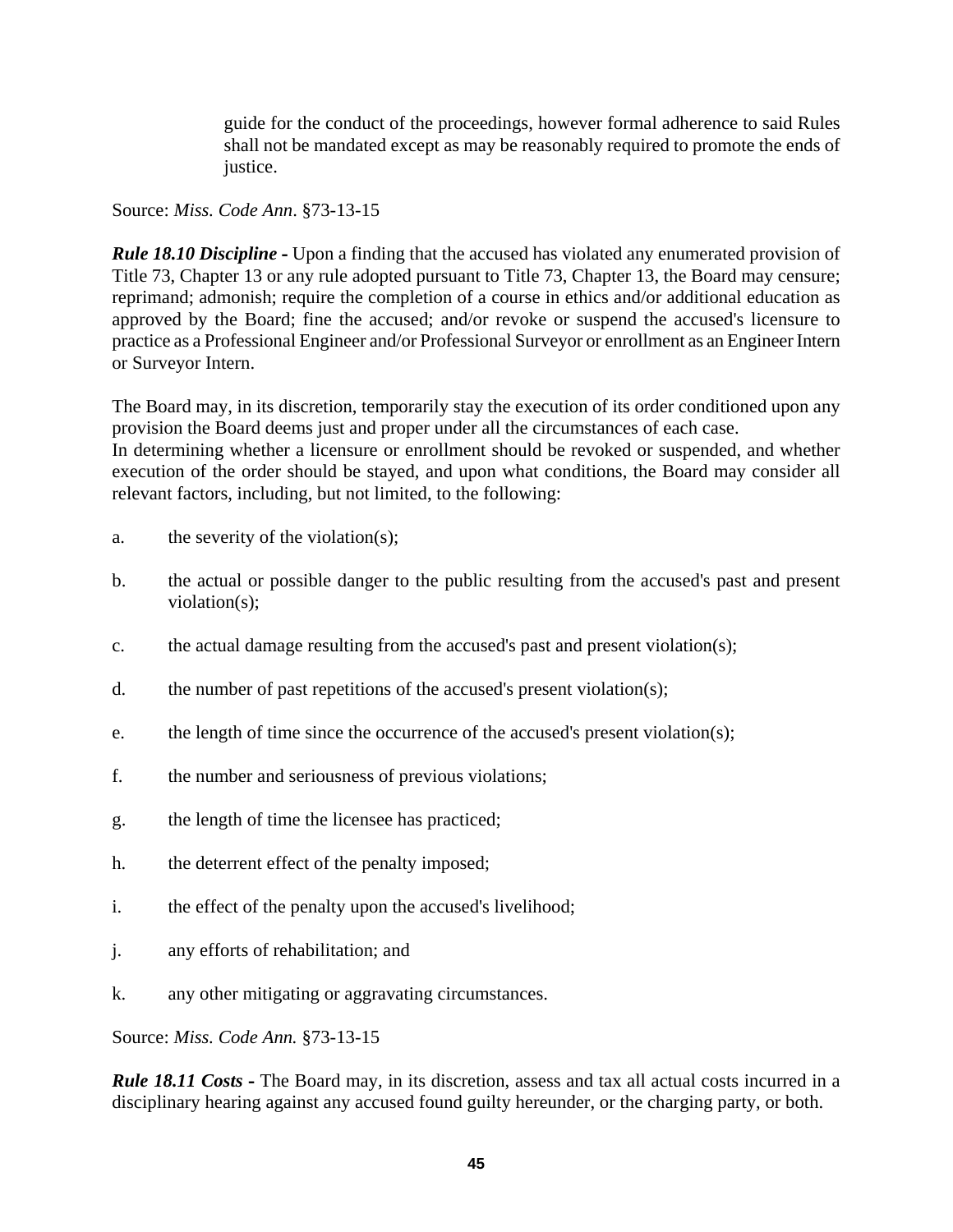*Rule 18.12* - Any person aggrieved by the action of the Board as a result of disciplinary proceedings conducted hereunder may appeal therefrom as provided for in Section 73-13-37(10) Mississippi Code Annotated (1972).

Source: *Miss. Code Ann.* §73-13-15

# **Part 901 Chapter 19: REINSTATEMENT OF LICENSURE OR CERTIFICATION AFTER REVOCATION**

*Rule 19.1 Application for Reinstatement* - Any person whose licensure or enrollment has been revoked may not apply to the Board for reinstatement of the licensure or enrollment until two years have elapsed since the final, effective date of revocation, except a person convicted of a crime of moral turpitude in which case five years shall have elapsed since the final effective date of revocation and the person's civil rights shall have been restored. In the application for reinstatement, the application should state why the licensure or enrollment should be reinstated. Applicant must include in the application evidence that the current requirements for licensure or enrollment have been met and that the applicant is in good standing with the Board.

Source: *Miss. Code Ann.* §73-13-15

*Rule 19.2 Board Action* - Upon receipt of such application, the Board shall grant a hearing on reinstatement, at which time the applicant may appeal to the Board for reinstatement of the licensure or enrollment.

Source: *Miss. Code Ann.* §73-13-15

# **Part 901 Chapter 20: SEVERABILITY**

*Rule 20.1* If for any reason any section, paragraph, clause or part of these Rules and Regulations of Procedure shall be held unconstitutional, or invalid, that fact shall not affect or destroy any other section, paragraph, clause or part of any rule or regulation not in and of itself invalid, but the remaining portion hereof shall be in force without regard to that so invalidated.

Source: *Miss. Code Ann.* §73-13-15

# **Part 901 Chapter 21: STANDARDS OF PRACTICE FOR SURVEYING**

*Rule 21.1* Whenever a surveyor conducts a land survey of properties in Mississippi, a plat showing the results of this survey shall be prepared, and a copy furnished to the client.

The plat shall conform to the following requirements and shall include the following information:

a. The plat shall be drawn on any reasonably stable and durable drawing paper, vellum, linen,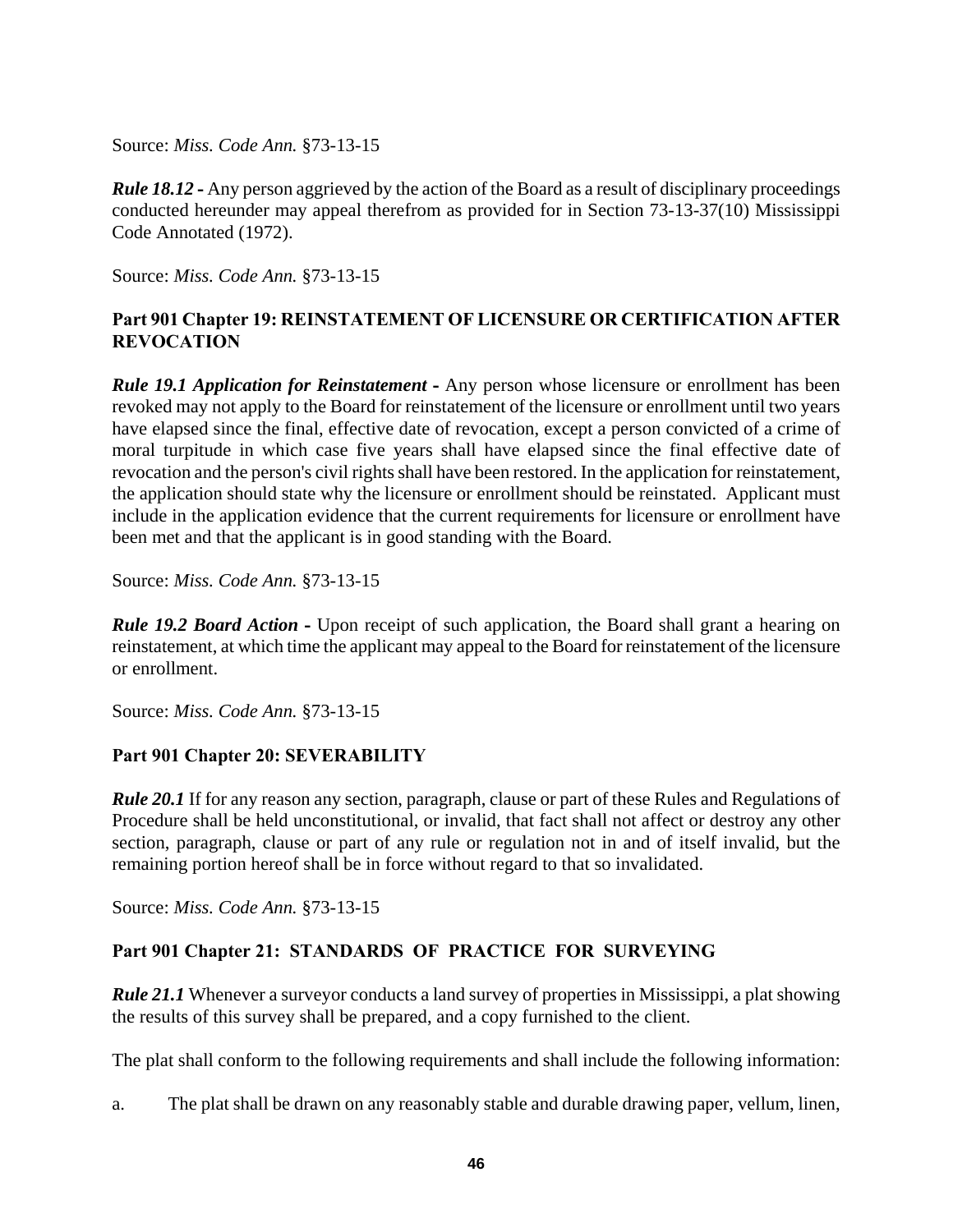or film of reproducible quality. No plat or map shall have dimensions of less than 8 1/2 x 11 inches.

- b. The plat shall show the scale, area, and classification of the survey (A,B,C or D). These classifications are based upon both the purposes for which the property is being used at the time the survey is performed and any proposed developments which are disclosed by the client. This classification must be based on the criteria in Appendix A, and the survey must meet the minimum specifications set forth in Appendix B. Scale shall be sufficient to show detail for the appropriate classification.
- c. The reference meridian used to conduct the survey shall be stated on the survey plat. A definitive north arrow shall be shown on the plat. All surveys will be referenced to a true meridian by accepted methods with the following exceptions: (a) those used in existing subdivisions; (b) those shown on city or town plats; or, (c) those shown on a previous survey when the current survey is a division of said previous survey and enough monumentation is available to establish the original orientation. If Global Positioning System equipment is used to obtain the reference meridian, it shall be stated on the plat whether the bearings are grid or geodetic. If any published horizontal control stations are occupied during the survey, they shall be listed on the plat and the horizontal datum used shall be listed on the plat. If a meridian established by the compass is used, the compass must be properly declinated and adjusted to a True Meridian. Regardless of the meridian used, the survey must be referenced to a well defined line, group of monuments, reference points, etc. of a normally assumed permanent nature so the orientation of the survey can be re-established. This reference line and its relation to the meridian used must be clearly shown on the survey plat.
- d. All monuments, natural and artificial (man-made), found or set shall be shown and described on the survey plat. The monuments shall be noted as found or set. All monuments set shall be ferrous metal, or contain ferrous metal, not less than 1/2 inch in diameter, and not less than eighteen inches in length. All corners shall be monumented, either by a found monument clearly described on the survey plat, or by a monument set as described above, except however, a corner which falls in a creek, stream or ditch, in a gravel or asphalt road or upon solid rock, concrete or other like materials shall be marked in a permanent manner and clearly identified on the plat or witnessed by Witness Corners. Witness Corners shall be set whenever a corner monument cannot be set or is likely to be disturbed. Such witness corners shall be set as close as practical to the true corner and shall meet the same physical standards that would be required for the true corner were it set. If only one (1) witness corner is set, it must be set on the actual boundary line or prolongation thereof. Otherwise, at least two (2) witness corners shall be set and so noted on the plat of the survey. Courses that intersect a creek, stream, ditch or the center of a public road that is to be used as a boundary of the parcel being surveyed, should have witness corners set on the line intersecting same, and be clearly shown on the plat. Concrete right-of-way markers may be acceptable as monuments on all roadways, streets, and utility rights-of-way, and may be placed only at points where right-of-way width or direction change.
- e. The plat of a metes and boundary survey must clearly describe and show the monument marking the commencing point and the point of beginning for the survey. Commencing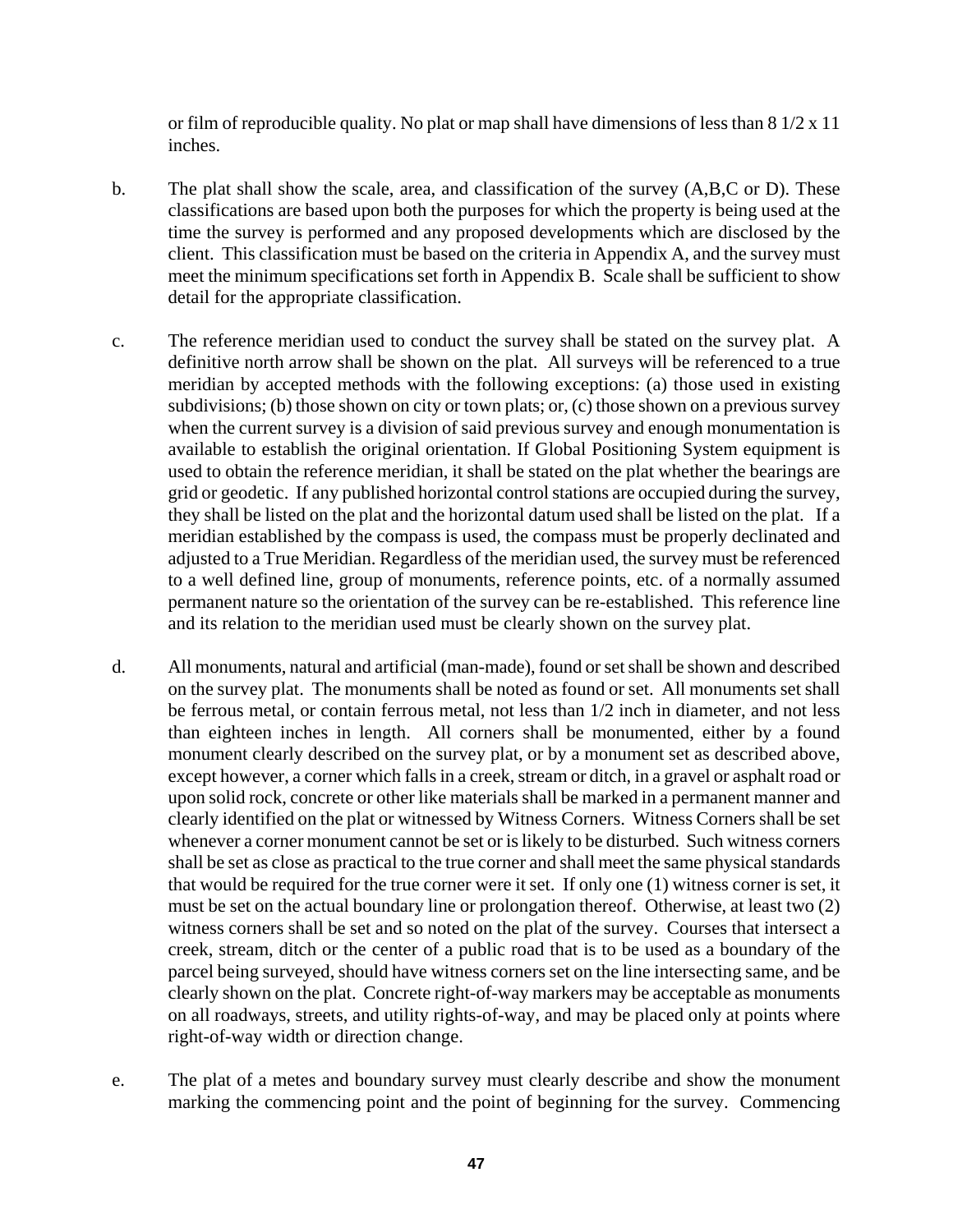Point is a well defined monumented point referenced to the U.S. Public Land (GLO) Survey system or other recorded subdivision plat, recorded and monumented City or County plat or map, compatible with Mississippi Statutes for filing and recording of land ownership that is used in a metes and bounds description. Point of Beginning is a well defined monumented point referenced to the U.S. Public Land (GLO) Survey system or recorded subdivision plat, recorded and monumented City or County plat or map, compatible with Mississippi Statutes for recording land ownership that is used as the beginning and ending point in a metes and bounds land description.

- f. All discrepancies between the survey and the record description, and the source of all information used in making the survey shall be indicated. When an inconsistency is found, including a gap or overlap, excess or deficiency, erroneously located boundary lines or monuments, or when any doubt as to the location on the ground of the true boundary or property rights exists, the nature of the inconsistency shall be clearly shown on the drawing.
- g. A description and location of any physical evidence of occupation found along a boundary line, including fences, walls, buildings or monuments.
- h. The horizontal length (distance) and direction (bearing or azimuth) of each line as specified in the legal description and as determined in the actual survey process.
- i. Four (4) elements of all circular curves shall be shown (radius, arc length, chord bearing and chord length).
- j. All information used by the surveyor in the property description shall be clearly shown on the plat, including the point of beginning, course bearings, distances, etc.
- k. The lot and block or tract numbers or other designations, including those of adjoining lots and tracts if the survey is within a recorded subdivision.
- l. Visible encroachments onto or from adjoining property or abutting streets with the extent of such encroachment. No sub-surface encroachments are required to be located unless their existence and location is furnished to the surveyor by the client.
- m. All public and private rights-of-way or easements which are known or observed adjoining or crossing the land surveyed.
- n. Location of all permanent improvements pertinent to the survey, with reference to the boundaries.
- o. Anytime State Plane Coordinates are used to designate the geographic position of a point on a survey in the State of Mississippi, these surveys must be performed in compliance with state Law (Chapter No.462, Senate Bill Number 2131, approved March 29, 1991) and in compliance with item (e) of this rule. State Plane Coordinates shall be clearly referenced to the appropriate horizontal datum on the plat. When State Plane Coordinates are used, the following information shall be shown on the plat: (1) the State Plane Coordinates System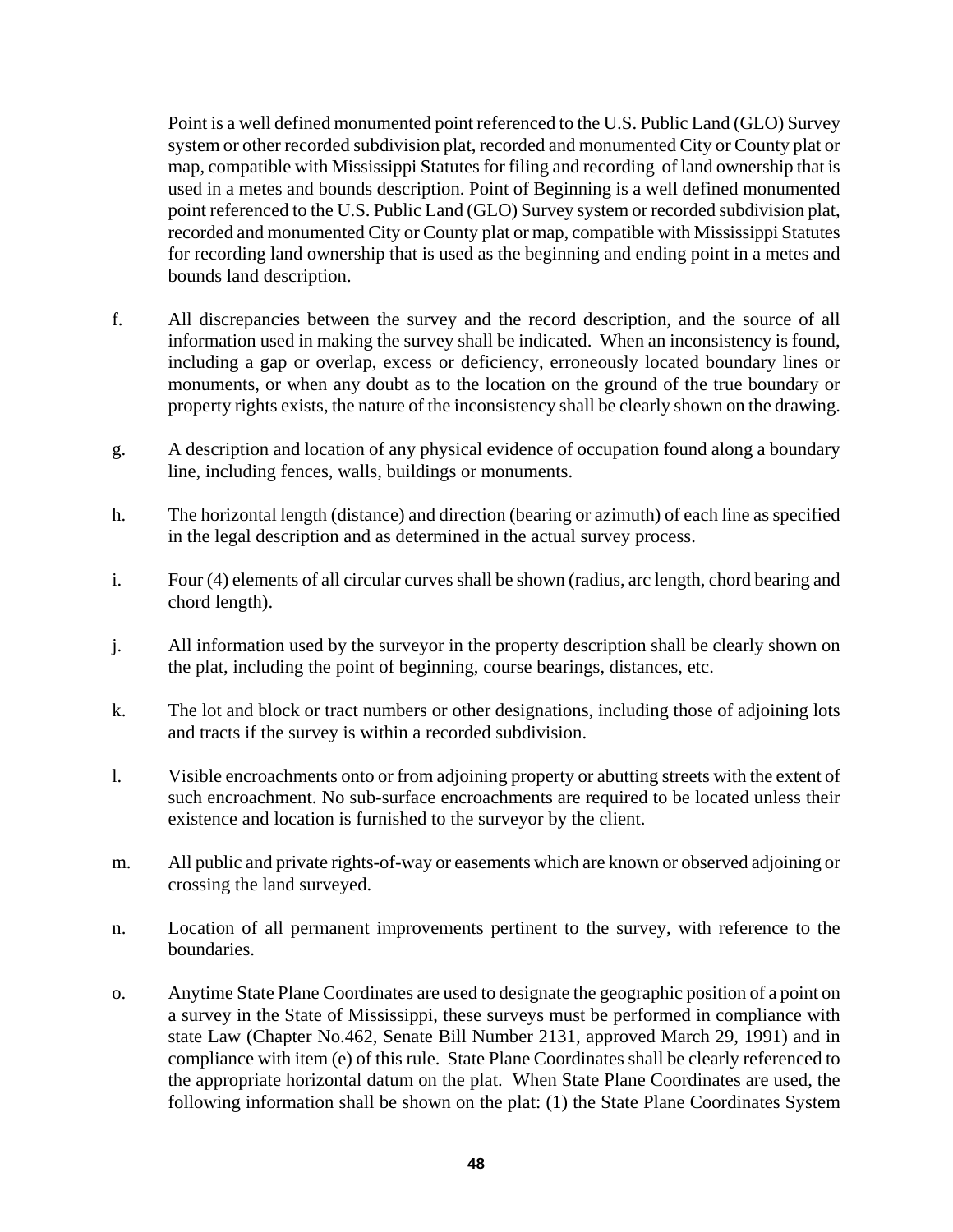Zone, (2) the horizontal and/or vertical datum(s) used, (3) the method used to derive information such as Global Positioning System or conventional survey, (4) all horizontal and/or vertical control points used (5) a combined or correctional factor, (6) the convergence angle.

p. A plat or survey shall bear the name, address, date of field survey, and signature and seal (either embossed or stamped) of the licensed surveyor in responsible charge. This signature and seal is certification that the survey meets the requirements of the Standards of Practice for Surveyors in Mississippi as adopted by the Mississippi Board of Licensure for Professional Engineers and Surveyors. Other regulations including the Manual of Instructions for the Survey of U.S. Public Lands and all subdivision Laws and regulations of the State of Mississippi Statutes shall be followed.

Source: *Miss. Code Ann.* §73-13-15

*Rule 21.2 Enforcement* **-** Surveyors failing to meet these standards of practice will be subject to appropriate disciplinary action by the Licensure Board.

Source: *Miss. Code Ann.* §73-13-15

# *APPENDIX A - Classification of Surveys*

- A. **Class A Surveys** Surveys of extensively developed and expensive properties which require maximum surveying accuracy. This includes, but is not limited to, surveys of urban business district properties and highly developed commercial properties.
- B. **Class B Surveys -** Surveys of properties which are subject to costly improvements and justify a high degree of surveying accuracy. This includes, but is not limited to, surveys of commercial properties and higher priced residential properties located outside urban business districts and highly developed commercial areas.
- C. **Class C Surveys -** Surveys of residential and surrounding areas which are apt to increase rapidly in value. This includes, but is not necessarily limited to, surveys of residential areas which cannot be classified as Class A or Class B surveys
- D. **Class D Surveys -** Surveys of all remaining properties which cannot be classified as Class A, B, or C surveys. This includes, but is not limited to, surveys of farm lands and rural areas.

Source: *Miss. Code Ann.§73-13-15*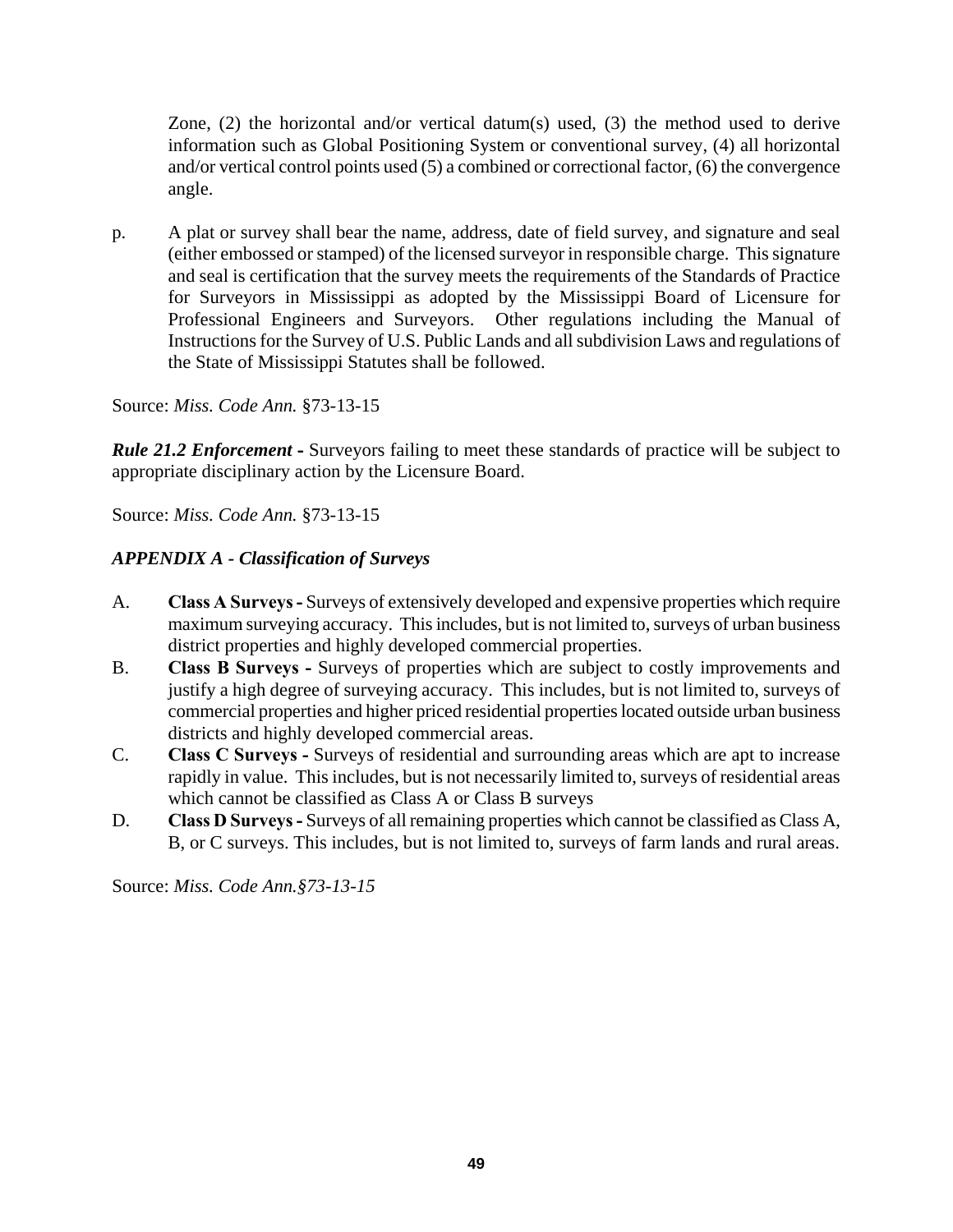### **APPENDIX B**

| <b>CONDITION</b>                | D                     | $\mathbf C$    | B                     | A                   |                    |
|---------------------------------|-----------------------|----------------|-----------------------|---------------------|--------------------|
|                                 | <b>Rural</b>          | Suburba        | Urba                  | Urban               | <b>Remarks</b>     |
|                                 |                       | n              | n                     | <b>Busines</b>      | and                |
|                                 |                       |                |                       | S                   | Formula            |
|                                 |                       |                |                       | <b>District</b>     |                    |
| Unadjusted                      |                       |                |                       |                     | Loop or            |
| Closure                         | 1:2000                | 1:5000         | 1:750                 | 1:10000             | between            |
| (Minimum)                       |                       |                | 0                     |                     | Control<br>Monumen |
|                                 |                       |                |                       |                     | ts                 |
| Angular                         |                       |                |                       |                     | N=Numbe            |
| Closure                         | 60" $\sqrt{N}$        | $30" \sqrt{N}$ | 25" $\sqrt{ }$        | $15" \sqrt{N}$      | r of               |
| (Minimum)                       |                       |                | N                     |                     | Angles in          |
|                                 |                       |                |                       |                     | Traverse           |
| Accuracy of                     |                       |                |                       |                     |                    |
| Bearing                         | ± 5                   | $\pm 3$ Min.   | $\pm 2$               | $\pm 1$             | Relative           |
|                                 | Min.                  |                | Min.                  | Min.                | to Source          |
|                                 |                       | $0.07$ ft.     |                       |                     |                    |
| Accuracy of<br><b>Distances</b> | $0.10$ ft.<br>$+200$  | $+150$         | 0.05<br>ft.           | $0.03$ ft.<br>$+50$ | $100$ ppm<br>$=$   |
|                                 |                       |                | $+100$                |                     | 1:10000            |
|                                 | ppm                   | ppm            | ppm                   | ppm                 |                    |
| <b>Elevations</b> for           |                       |                |                       |                     |                    |
| <b>Boundaries</b>               |                       |                |                       |                     |                    |
| Controlled by                   | $\pm$ .30 ft.         | $\pm$ .20 ft.  | $\pm .10$             | $\pm$ .05 ft.       | Based on           |
| Tides,                          |                       |                | ft.                   |                     | <b>NGVD</b>        |
| Contours,                       |                       |                |                       |                     |                    |
| Rivers, etc.                    |                       |                |                       |                     |                    |
| Accurate to:                    |                       |                |                       |                     |                    |
| Location of                     |                       |                |                       |                     |                    |
| Improvements                    |                       |                |                       |                     |                    |
| Structures,                     | $\pm 2.0$ ft.         | $\pm 1.0$ ft.  | $\pm .2$              | $\pm$ .1. ft.       |                    |
| Paving, etc.                    |                       |                | ft.                   |                     |                    |
| (Tie<br>Measurement)            |                       |                |                       |                     |                    |
| <b>Positional Error</b>         | 25 ft.                | 10 ft.         | 5 ft.                 | 2 ft.               | Generally          |
| in Map Plotting                 |                       |                |                       |                     | one                |
| not to Exceed:                  |                       |                |                       |                     | fortieth of        |
| (Applies to                     | $1"=100$              | $1"=400'$      | $1"=20$               | $1"=100'$           | an inch            |
| original map                    | $\mathbf{0}^{\prime}$ |                | $\mathbf{0}^{\prime}$ |                     | (National          |
| only)                           |                       |                |                       |                     | Map                |
|                                 |                       |                |                       |                     | accuracy           |
|                                 |                       |                |                       |                     | calls for          |
|                                 |                       |                |                       |                     | $1/50^{th}$        |
|                                 |                       |                |                       |                     | inch)              |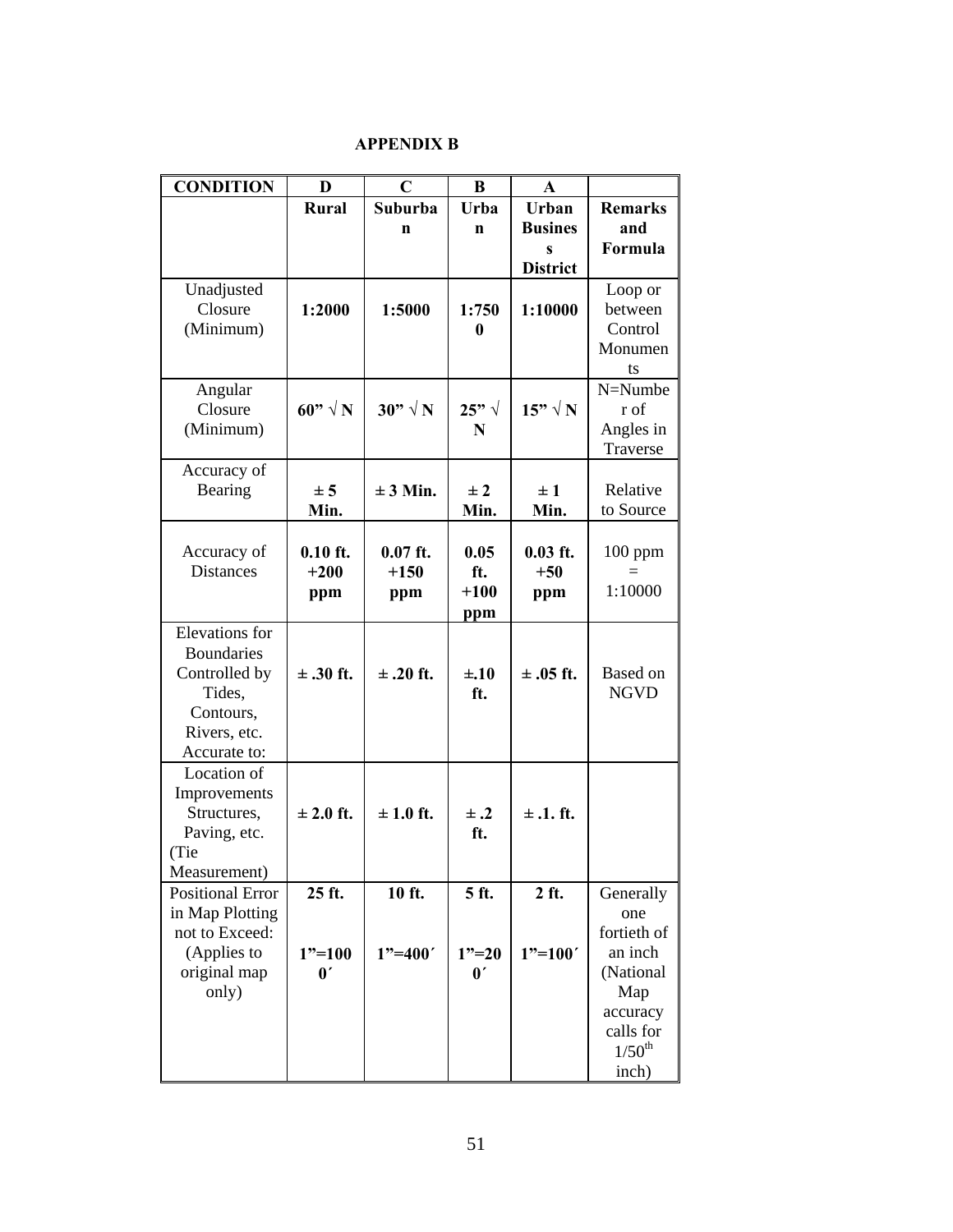### **Part 901 Chapter 22: CHANGES OR AMENDMENTS TO RULES**

*Rule 22.1* Changes or amendments to these rules will be made as deemed necessary by the Board and will be adopted in accordance with the Administrative Procedures Act of the State of Mississippi.

Source: *Miss. Code Ann.* §73-13-15

#### **Part 901 Chapter 23: CONTINUING PROFESSIONAL COMPETENCY**

#### **1. Introduction**

- a. The purpose of the continuing professional competency requirement (CPC) is to insure a continuing level of competency of Professional Engineers and/or Professional Surveyors in their respective fields of engineering and/or surveying practice.
- b. Every licensee shall meet the continuing professional competency requirements of these regulations for professional development as a condition for licensee renewal.
- **2. Definitions** Terms used in this section are defined as follows:
	- a. Professional Development Hour (PDH) A contact hour (nominal) instruction/or presentation. The common denominator for other units of credit.
	- b. Continuing Education Unit (CEU) Unit of credit customarily used for continuing education courses. One continuing education unit equals 10 hours of class in approved continuing education course.
	- c. College/Unit Semester/Quarter Hour Credit for course in ABET-approved programs or other related college course approved in accordance with article 5 of this rule.
	- d. Course/Activity Any qualifying course or activity with a clear purpose and objective which will maintain, improve, or expand the skills and knowledge relevant to the licensee's field of practice in engineering and/or surveying.
	- e. Licensee A person who is licensed as a Professional Engineer or a Professional Surveyor.
	- f. Dual Licensee A person who is licensed as both a Professional Engineer and a Professional Surveyor.
	- g. Renewal Period Year January 1 to December 31 of each year.
	- h. Board The Board of Licensure for Professional Engineers & Surveyors.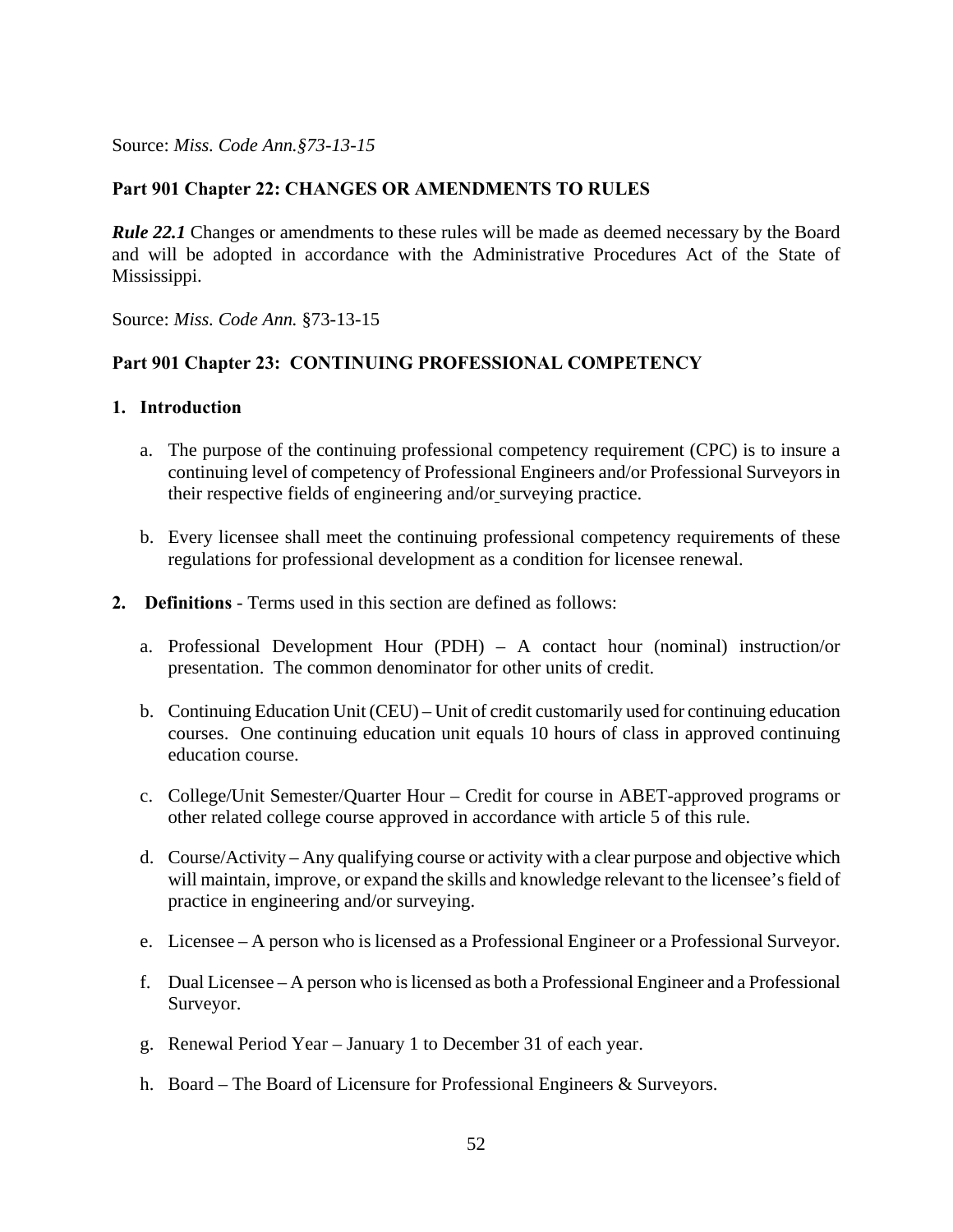### **3. Requirements**

- a. Every Professional Engineer licensee is required to obtain 15 PDH units during the renewal period year.
- b. Every Professional Surveyor licensee is required to obtain 12 PDH units during the renewal period year.
- c. Dual Licensees The number of PDH units required shall be 18, at least 1/3 of which shall be obtained in each profession.
- d. As of January 1, 2010, every licensee shall be required to obtain one (1) PDH unit of Ethics training every two years. After 2010, excess ethics PDH may not be carried forward.
- e. Professional Surveyors licensed in Mississippi are required to obtain training in Mississippi Standards of Practice.

Professional Surveyors with five (5) years or less licensure in Mississippi are required to obtain one PDH unit in Mississippi Standards of Practice annually.

Professional Surveyors with more than five (5) years licensure in Mississippi are required to obtain one PDH unit in Mississippi Standards of Practice biennially.

Courses of surveying standards in other states may not be used to meet this requirement. However, standard courses from other states may be used as a portion of the licensee's remaining PDH.

Excess Mississippi Standards PDH may not be carried forward.

- f. If a licensee exceeds the annual requirement in any renewal period, PDH units may be carried forward into the subsequent renewal period as follows: a maximum of 18 PDH units by a Professional Engineer/Professional Surveyor licensee; a maximum of 15 PDH units by a Professional Engineer licensee; a maximum of 12 PDH units by a Professional Surveyor licensee, with the exception of Ethics and Standards of Practice, in which case 3d and 3e will govern. PDH units may be earned as follows:
	- (1) Successful completion of college courses.
	- (2) Successful completion of continuing education courses.
	- (3) Successful completion of correspondence, televised, videotaped, electronic and qualifying short courses/tutorials.
	- (4) Presenting or attending qualifying seminars, in-house courses, workshops, or professional or technical presentations made at meetings, conventions, or conferences.
	- (5) Teaching or instructing in (1) through (4) above.
	- (6) Authoring published papers, articles, or books.
	- (7) Active participation in professional or technical societies, or active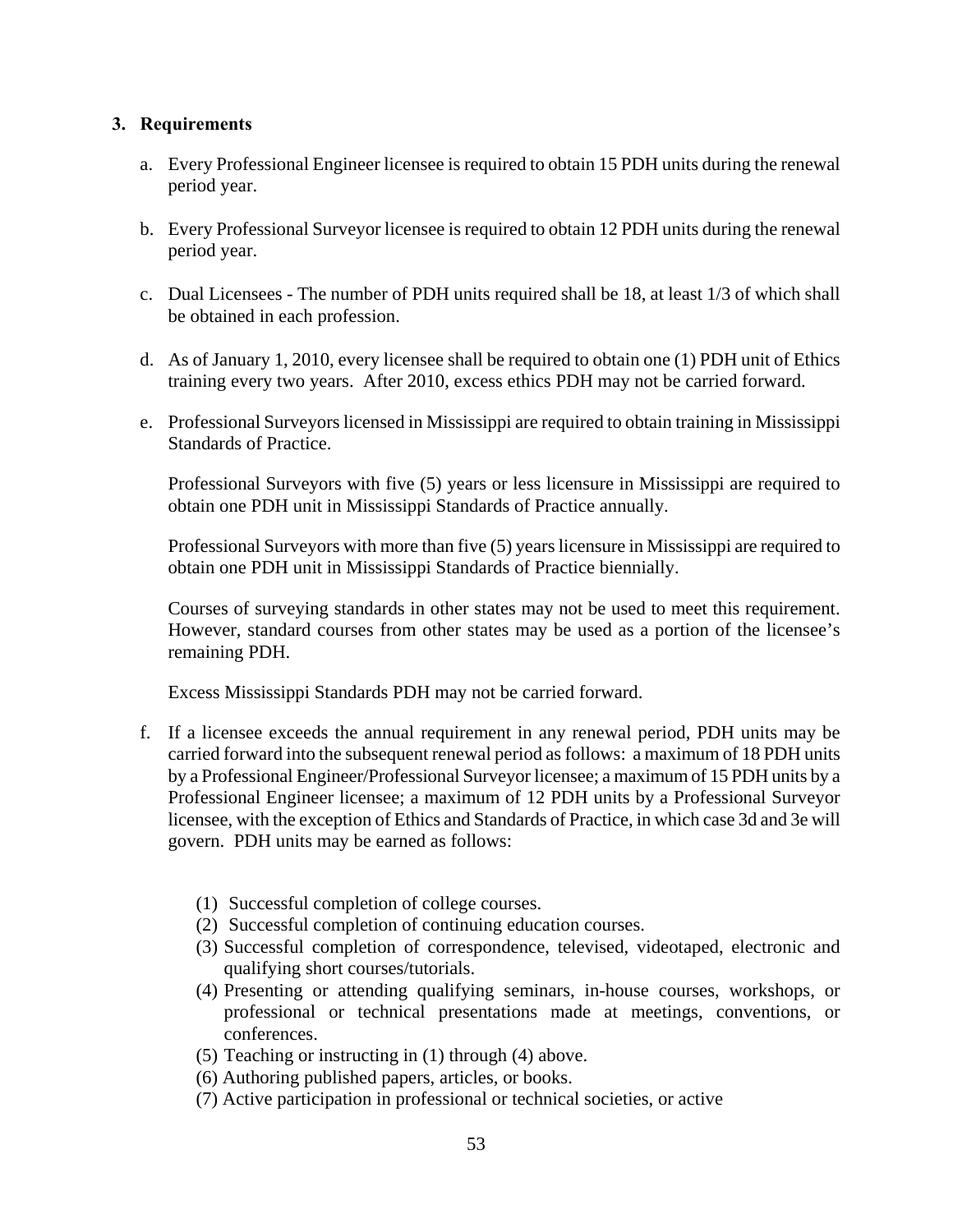participation in educational outreach activities.

**4. Units** - The conversion of other units of credit to PDH units is as follows:

| a. 1 College or unit semester hour                               | 15 PDH |
|------------------------------------------------------------------|--------|
| b. 1 College or unit quarter hour                                | 10 PDH |
| c. 1 Continuing Education Unit                                   | 10 PDH |
| d. 1 Hour of professional development in course work, seminars,  | 1 PDH  |
| or professional or technical presentations made at meetings,     |        |
| conventions, or conferences                                      |        |
| e. For teaching apply multiple of $2^*$                          |        |
| f. Each published paper, article, or book                        | 10 PDH |
| g. Active participation in professional and technical society.** | 1 PDH  |
| (1 PDH per organization with a maximum of 3 PDH.)                |        |
| h. Active participation in educational outreach activities       |        |
| (maximum of 3 PDH)                                               |        |

 \*Teaching credit is valid for teaching a course or seminar for the first time only. Teaching credit does not apply to full-time faculty*.*

\*\*Active participation will be defined as each member paying his/her annual dues.

- **5. Determination of Credit** The Board has final authority with respect to approval of courses, credit, PDH value for courses, and other methods of earning credit.
	- a. Credit for college or community college approved courses will be based upon course credit established by the college and approved by the Board.
	- b. Credit for qualifying seminars and workshops will be based on one PDH unit for each hour of attendance. Attendance at qualifying programs presented at professional and/or technical society meetings will earn PDH units for the actual time of each program.
	- c. Credit determination for activities 4f, publishing paper, article, or book, is the responsibility of the licensee (subject to review as required by the Board), but shall not exceed 10 PDH units per renewal period year.
	- d. Credit for activity 4g, active participation in professional societies, limited to 1 PDH per organization with a maximum of 3 PDH, requires that a licensee be an active member of the organization. PDH units are not earned until the end of each renewal period year.
- **6. Record keeping** The responsibility of maintaining records to be used to support credits claimed is the responsibility of the licensee.
	- a. Records required include, but are not limited to:
		- 1) a log showing the type of activity claimed, sponsoring organization, location, duration, instructor's or speaker's name, and PDH credits earned;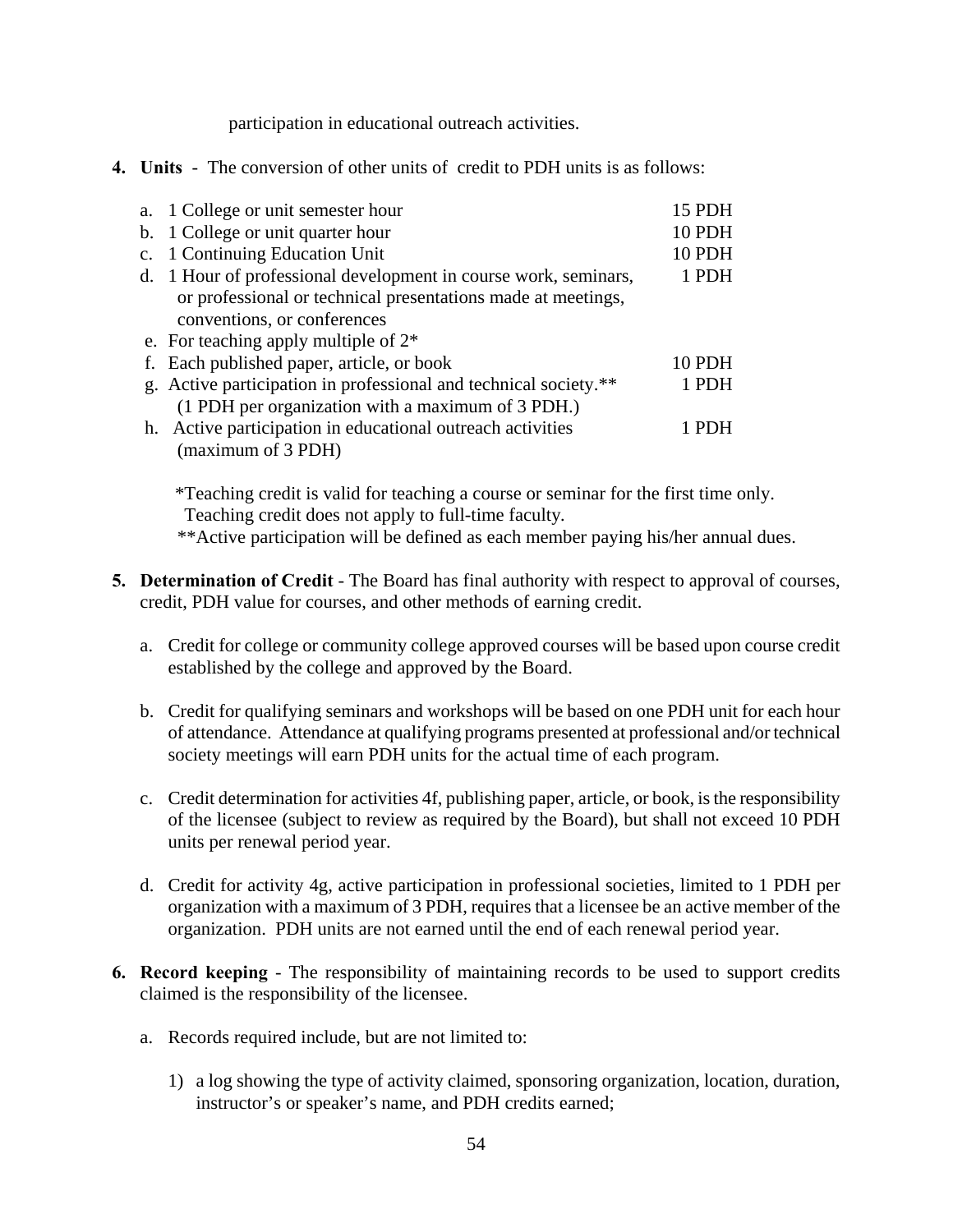- 2) attendance verification records in the form of completion certificates or other documents supporting evidence of attendance; or
- 3) records as maintained by the NCEES's CPC Tracking Program, NSPE's Professional Development Registry for Engineers & Surveyors, or other similar repositories;
- b. These records must be maintained for 3 years; copies may be requested by the board for audit verification purposes.
- **7. Exemptions** A licensee may be exempt from the professional development educational requirements for one of the following reasons:
	- a. New licensees by way of examination or comity shall be exempt until the beginning of the next renewal period.
	- b. A licensee serving on temporary active duty in the armed forces of the United States for a period of time exceeding one hundred twenty (120) consecutive days in a year shall be exempt from obtaining the professional development hours required during that year. Supporting documentation must be furnished to the Board.
	- c. Licensees experiencing physical disability, illness, or other extenuating circumstances as reviewed and approved by the board may be exempt. Supporting documentation must be furnished to the Board, upon request by the Board for audit verification purposes.
	- d. A Professional Engineer licensee 60 years of age and having 20 years of aggregate practice shall be exempt from the professional development educational requirement. A Professional Surveyor licensee 60 years of age and having 20 years of aggregate practice shall obtain at least 1 PDH of Mississippi Standards of Surveying biennially, but shall be exempt from the remaining professional development educational requirement.
- **8. Reinstatement** A licensee may bring a lapsed license to active status by obtaining the PDH units required for one renewal period, which must include 1 PDH unit of Ethics. Dual licensees bringing only one license to active status is required to obtain only the PDH units required for the license being renewed. If the license being brought to active status is a Professional Surveyor's license, one PDH unit of Standards of Practice must be obtained. A Professional Surveyor Relicensure applicant who qualifies for the exemption of 7d above shall be required to obtain at least 1 PDH of Mississippi Standards of Practice. All PDH units being claimed for reinstatement must have been acquired within the most current twelve (12) months.
- **9. Comity/Out-of-Jurisdiction Resident** The CPC requirements for Mississippi will be satisfied when a non-resident certifies to be licensed in and having met the mandatory CPC requirements of the state of Mississippi.
- **10. Forms** All renewal applications will require a certification by the licensee that the CPC requirement for that year has been met. When renewing by mail, the licensee must certify and